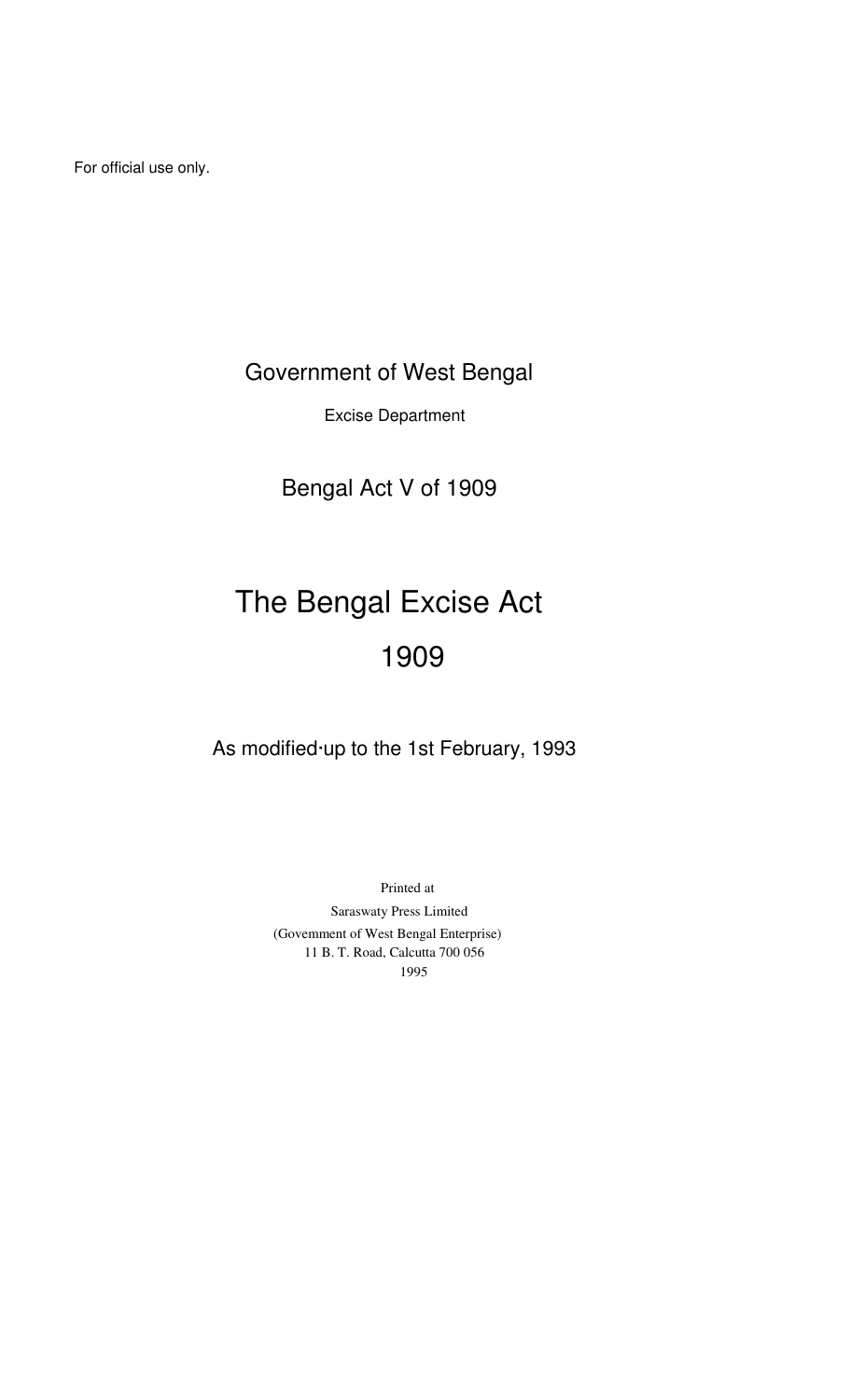Government of West Bengal

/

Excise Department

Bengal Act V of 1909

# The Bengal Excise Act 1909

As modified up to the 1st February, 1993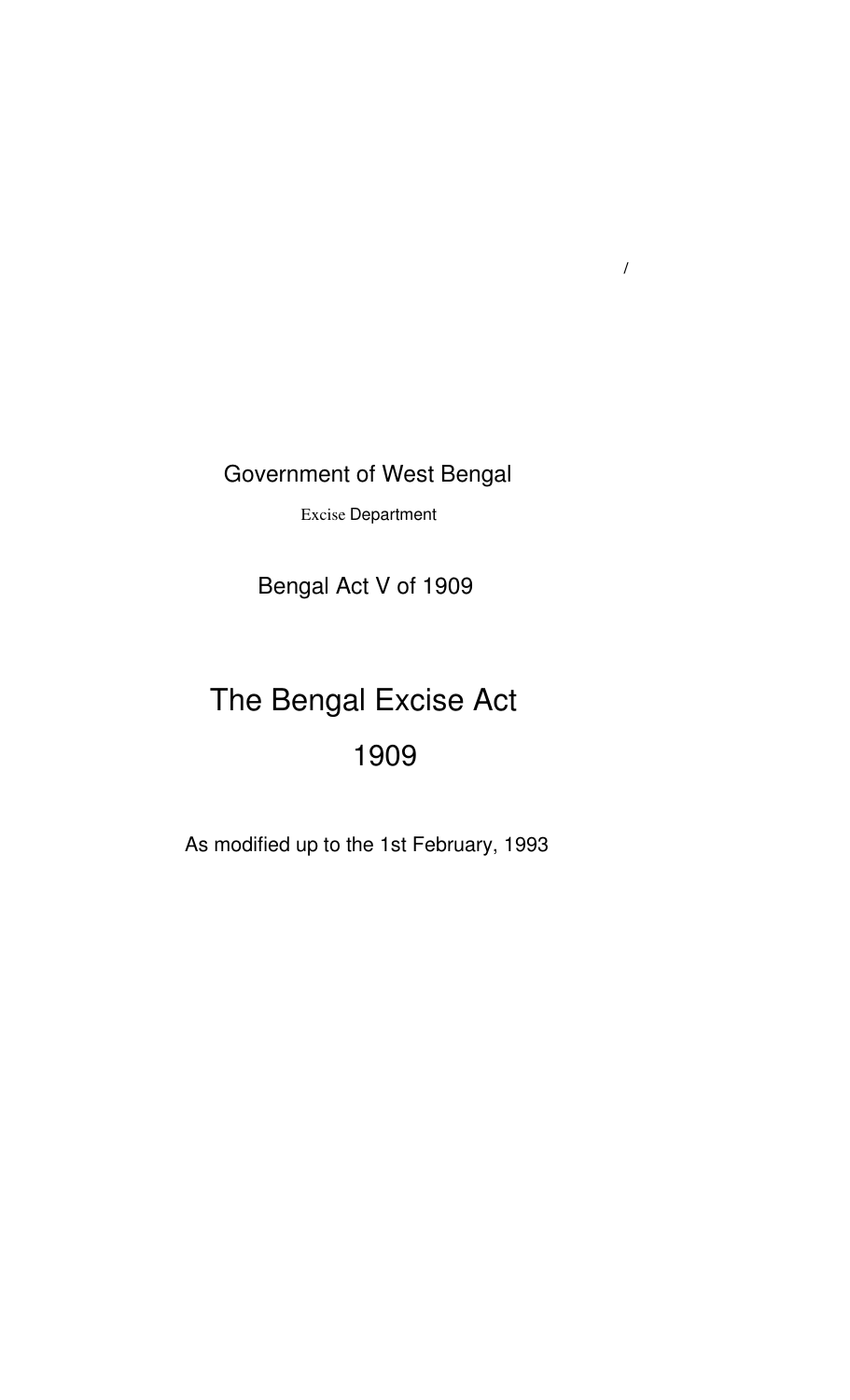|                           | <b>STATEMENTS</b> | OF REPEALS, AMENDMENTS |   |                             | AND ADAPTATIONS.                                                                                                                                                                                                                                                                                                                                                                |               |                                           |                |
|---------------------------|-------------------|------------------------|---|-----------------------------|---------------------------------------------------------------------------------------------------------------------------------------------------------------------------------------------------------------------------------------------------------------------------------------------------------------------------------------------------------------------------------|---------------|-------------------------------------------|----------------|
| REPEALED IN PART, OMITTED |                   | AND AMENDED.           |   |                             | Act II of 1930.<br>$0.1039$ .                                                                                                                                                                                                                                                                                                                                                   | fIV of 91903. |                                           |                |
| <b>AMENDED</b>            |                   |                        | ٠ |                             | Act XXXVIII of 1920.<br>Ben. Act VII of 1922.<br>Ben. Act IX of 1934.<br>Ben. Act VI of 1939.<br>West Ben. Act XII of 1947.<br>West Ben. Act XXVIII of 1948.<br>West Ben. Act II of 1954.<br>West Ben. Act XXXIV of 1965.<br>West Ben. Act IV of 1973.<br>West Ben. Act L of 1974.<br>West Ben. Act XII of 1979.<br>West Ben. Act XL of 1979.<br>West Ben. Act XXXVIII of 1983. |               |                                           |                |
| <b>ADAPTED</b>            |                   |                        |   | The.<br>The<br>The<br>1950. | Government<br>(Adaptation of Indian Laws)<br>Order, 1937.<br>Government<br>(Adaptation of Indian Laws)<br>Supplementary Order, 1937.<br>Indian<br>(Adaptation<br>Punjab Acts) Order, 1948.<br>The Adaptation of Laws Order,                                                                                                                                                     |               | of<br>of<br>Independence<br>of Bengal and | India<br>India |

### No/e.-In reprinting this Act-

 $\bullet$ 

(1) repealed matter has been omitted, explanatory notes being inserted;

(2) amendments have been inserted in their proper places with explanatory foot-notes;

- (3) some further foot-notes have been added for convenience of reference;
- (4) the marginal notes to sections have been revised, wherever this was necessary, in order to bring them into harmony with the amendments made in the sections; and

(5) words belonging to oriental languages have, as a rule, been printed in italics.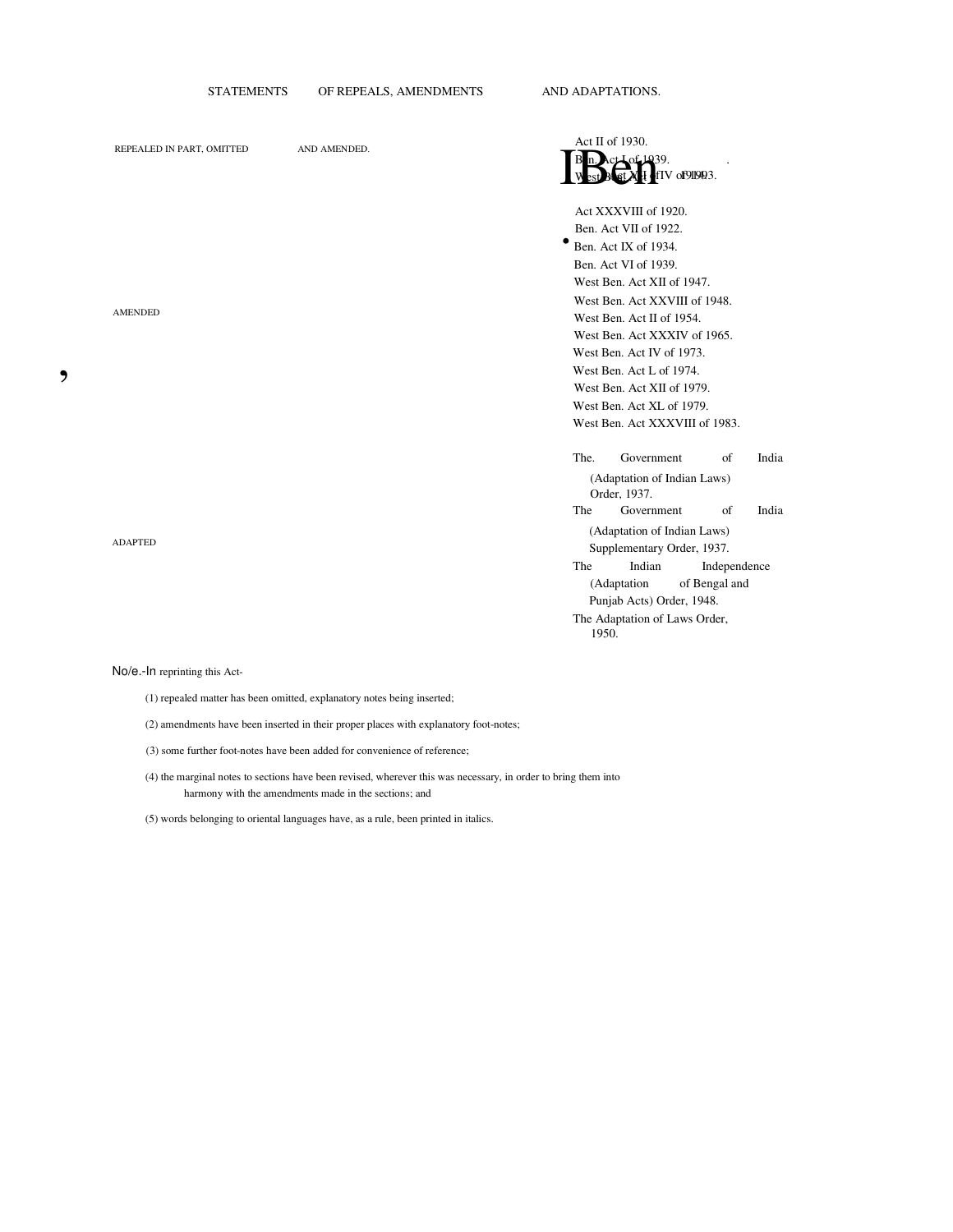# Bengal Act V of 1909

# THE BENGAL EXCISE ACT, 1909

# CONTENTS.

# CHAPTER I.

### PRELIMINARY.

SECTION.

- 1. Short title, extent and commencement.
- 2. Definitions.
- 3. (Repealed.)
- 4. Power to declare what shall be deemed to be "country <sup>liquor"</sup>and "foreign <sub>liquor",</sub>
- 5. respectively. Definition of retail and wholesale.
- 6. Saving of certain Acts.

#### CHAPTER II.

ESTABLISHMENT, CONTROL, App~ AND REVISION.

7. Establishments, and delegation and withdrawal of powers.

8. Control, appeal and revision.

8A. Correction of errors.

# CHAPTER m.

### IMPORT, EXPORT AND TRANSPORT.

- 9. Restrictions on import.
- 10. Restrictions on export or transport.
- 11. Power to prohibit import, export or transport.
- 12. Passes for import, export or transport.

#### **CHAPTER** IV.

#### MANUFACTURE, AND SALE.

13. License required for manufacture.

- 14. Drawing or possession of tari in notified areas.
- 15. Establishment of distilleries, breweries or warehouses.
- 16. License required for depositing or keeping intoxicant in warehouse or other place of storage.
- 17. Payment of duty on removal from distillery, brewery, warehouse or other place of storage.
- 18. Possession of intoxicants not obtained from licensed vender.
- 19. 'Possession of intoxicants generally.
- 20. License required for sale.
- 21. Manufacture and sale of liquor in or near cantonments ..
- 22. Grant of exclusive privilege of manufacture and sale of country liquor or intoxicating drugs.
- 23. Transfer of exclusive privilege.
- 24. Maintenance and use of measures, weights and instruments by licensed manufacturers and vendors.
- 25. Employment of children or women by licensed vendors.
- 26. Power to close shops temporarily.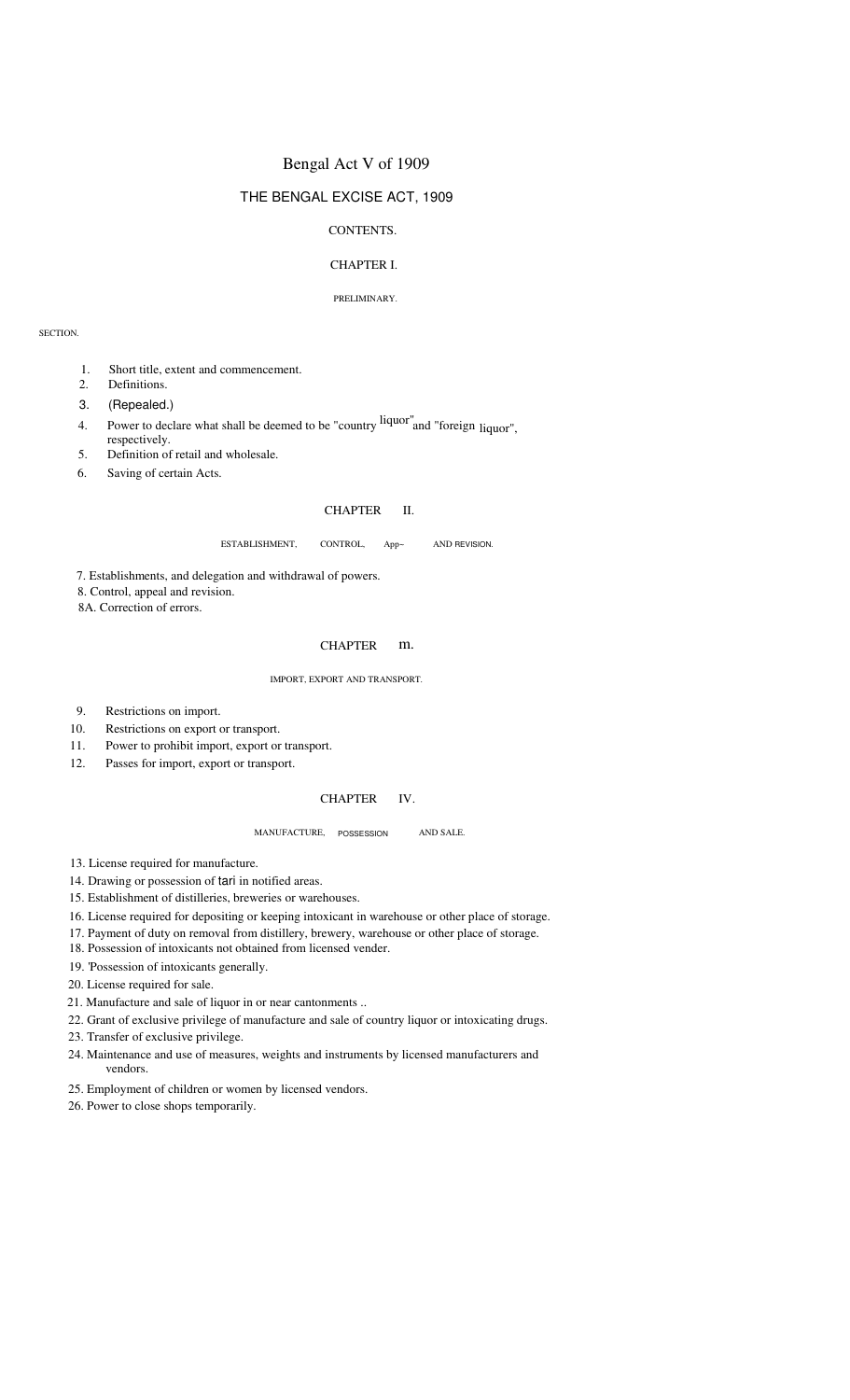[Ben. Act V of 1909.]

)

# CHAPTER X.

# MISCELLANEOUS.

# SECTION.

- 85. Power to State Government to make rules.
- 86. Further power of State Government to make rules.
- 87. (Repealed.)
- 88. Publication and effect of rules and notifications.
- 89. Recovery of dues.
- 90. Power of State Government to exempt intoxicants from provisions of Act.
- 91. Bar to certain suits.
- 92. Limitation of suits and prosecutions.
- 92A. Bar to application of section 370 of the Bengal Municipal Act, 1932.
- 93. (Repealed.)

The Schedule-(Repealed).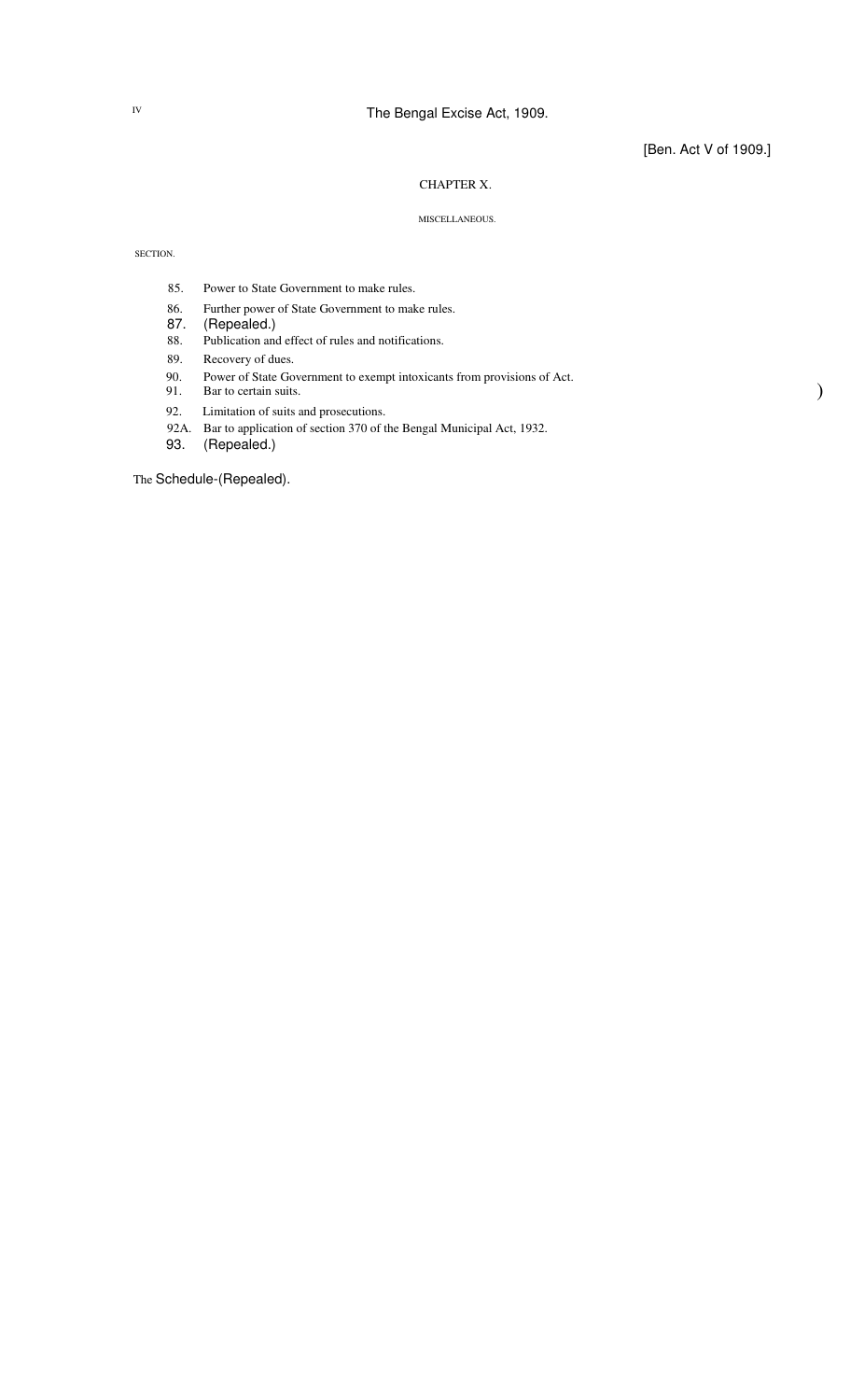# Bengal Act V of 1909

# THE BENGAL EXCISE ACT, 1909.'

As modified up to the 1st February, 1993

[8th September, 1909]

An Act to consolidate and amend the Excise Law in Bengal.

WHEREAS is expedient to consolidate and amend the law in Bengal relating to the import, export, transport, manufacture, possession and sale of 2[intoxicants];

AND WHEREAS, he Acts mentioned in Part I of the Schedule having been passed by the Governor-General of India in Council, the previous sanction of the Governor-General has been obtained, 55 & 56 Viet., under section 5 of the Indian Councils Act, 1892, to the passing of  $C.14.$  this Act;

It is hereby enacted as foIIows:-

### CHAPTER 1.

### PRELIMINARY.

1. (1) This Act may be caIIed the Bengal Excise Act, 1909;

(2) It extends to the whole of 3[West Bengal]; and

(3) It shaII come into force on such date4 as the 5[State Government] may, by notification, direct.

'Legislative Papers.-For Statement of Objects and Reasons. see the Calcutta Gazette, 1909, Pt. IV, p. 33; for report of Select Committee, see ibid, Pt. IV, pp. 41 to 55; for proceedings in Council, see ibid, Pt. IVA, pp. 6 to 12,17 to 22,147,151,152, 158to 182 and 184 to 220.

2The words "alcoholic liquor" were originally substituted for the words "intoxicating liquor" by s. 4 of the Bengal Excise (Amendment) Act, 1914 (Ben. Act VII of 1914); thereafter the word "intoxicants" was substituted for the words "alcoholic liquor and intoxicating drugs" by s. 2 of the Bengal Excise (Amendment) Act, 1965 (West Bengal Act XXXIV of 1965).

3The words within square brackets were substituted for the word "Bengal" by paragraph (2) of Article 3 of the Indian Independence (Adaptation of Bengal and Punjab Acts) Order, 1948.

4The 1st December, 1909-see the Calcutta Gazette, 1909 Pt. I, p. 1710.

5The words "Provincial Government" were originally substituted for the words "Local Government" by paragraph 4( I) of the Government of India (Adaptation of Indian Laws) Order, 1937, and thereafter the word "State" was substituted for the word "Provincial" by paragraph 4(1) of the Adaptation of Laws Order,1950. .

Short title, .extent and commencement.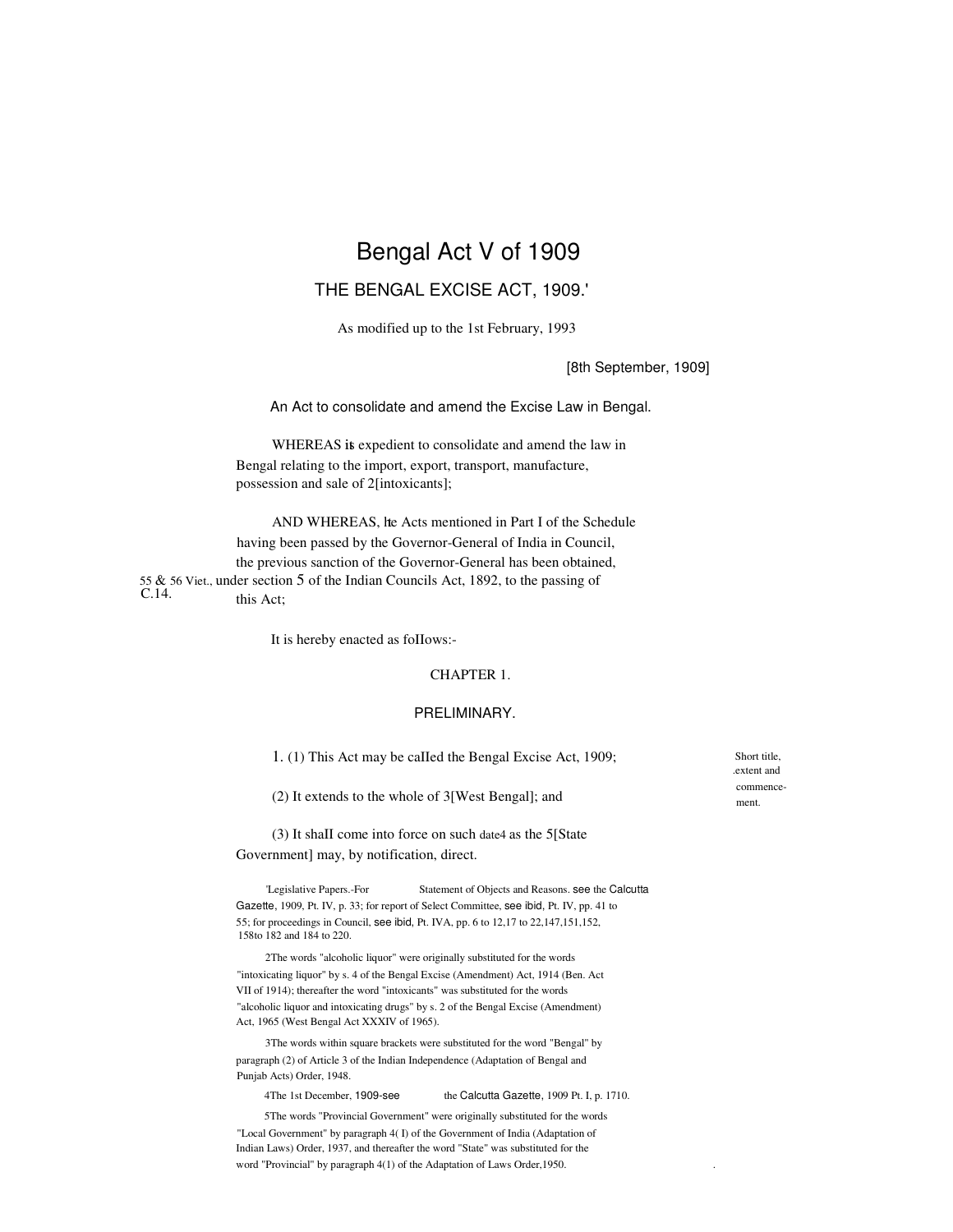# 2 The Bengal Excise Act, 1909.

[Ben. Act V]

| (Chapter I.-PreLiminary.-Section | 2.) |  |  |
|----------------------------------|-----|--|--|
|----------------------------------|-----|--|--|

Definitions. 2. In this Act, unless there is anything repugnant in the subject or context,-

> (1) "beer" includes ale, stout, porter and all other fermented liquor I[whether solidified or not, made from malt and such other substances as the State Government may, by notification, specify in this behalf];

| $\ast$ | $\ast$ $\ast$ |                                                                                                                                                                                                                                                                                                                                                                     |        |  |
|--------|---------------|---------------------------------------------------------------------------------------------------------------------------------------------------------------------------------------------------------------------------------------------------------------------------------------------------------------------------------------------------------------------|--------|--|
| $\ast$ |               | $\begin{picture}(20,20) \put(0,0){\vector(1,0){100}} \put(15,0){\vector(1,0){100}} \put(15,0){\vector(1,0){100}} \put(15,0){\vector(1,0){100}} \put(15,0){\vector(1,0){100}} \put(15,0){\vector(1,0){100}} \put(15,0){\vector(1,0){100}} \put(15,0){\vector(1,0){100}} \put(15,0){\vector(1,0){100}} \put(15,0){\vector(1,0){100}} \put(15,0){\vector(1,0){100}} \$ | $\ast$ |  |

(3) to "bottle" means to transfer liquor from a cask or other vessel to a bottle or other receptacle for the purpose of sale, whether any process of rectification be employed or not; and includes re-bottling;

(4) "Calcutta district" means-

- (a) the area within the local limits of the ordinary original civil jurisdiction of 4[the High Court at Calcutta];
- (b) the Suburbs of Calcutta, as for the time being defined by notification published under section 1 of the Calcutta Suburban Police Act, 1966,5\*\*\*\*\*; and
- (c) any other areas, in the vicinity of those referred to in sub-clauses (a) and (b), which the 6[State Government] may, by notification, declare to be included in the "Calcutta district";

7[Provided that the State Government may, by notification, declare to be excluded from the "Calcutta district" any area or any part of any area included therein under sub-clause (a), sub-clause (b) or sub-clause (c)];

IThese words within square brackets were substituted for the words "made from malt" by s. 3(1) of the Bengal Excise (Amendment) Act, 1965 (West Bengal Act XXXIV of 1965).

2Clause (I A) was omitted by paragraph (I) of Article 3 of, and the Schedule to the Indian Independence (Adaptation of Bengal and Punjab Acts) Order, 1948.

3Clause (2) of section 2 was repealed by s. 5(a) of the Bengal (Amendment) Act, 1914 (Ben. Act VII of 1914).

4These words within square brackets were substituted for the words "the High Court of Judicature at Fort William in Bengal" by paragraph 3 of, and the Eleventh Schedule to, the Adaptation of Laws Order, 1950.

5The words "and the Municipalities of Howrah and Bally, or such part of those areas as the State Government may, by notification, direct, or, if the State Government by notification so directs, no part of any of those areas" were omitted by s. 3(2)(a) of the Bengal Excise (Amendment) Act, 1965 (West Ben. Act XXXIV of 1965).

6See foot-note 5 on page I, ante.

7This proviso was added by s. 3(2)(b) of the Bengal Excise (Amendment) 1965 (West Ben. Act XXXIV of 1965).

Ben. Act II of 1966.

Act,

Excise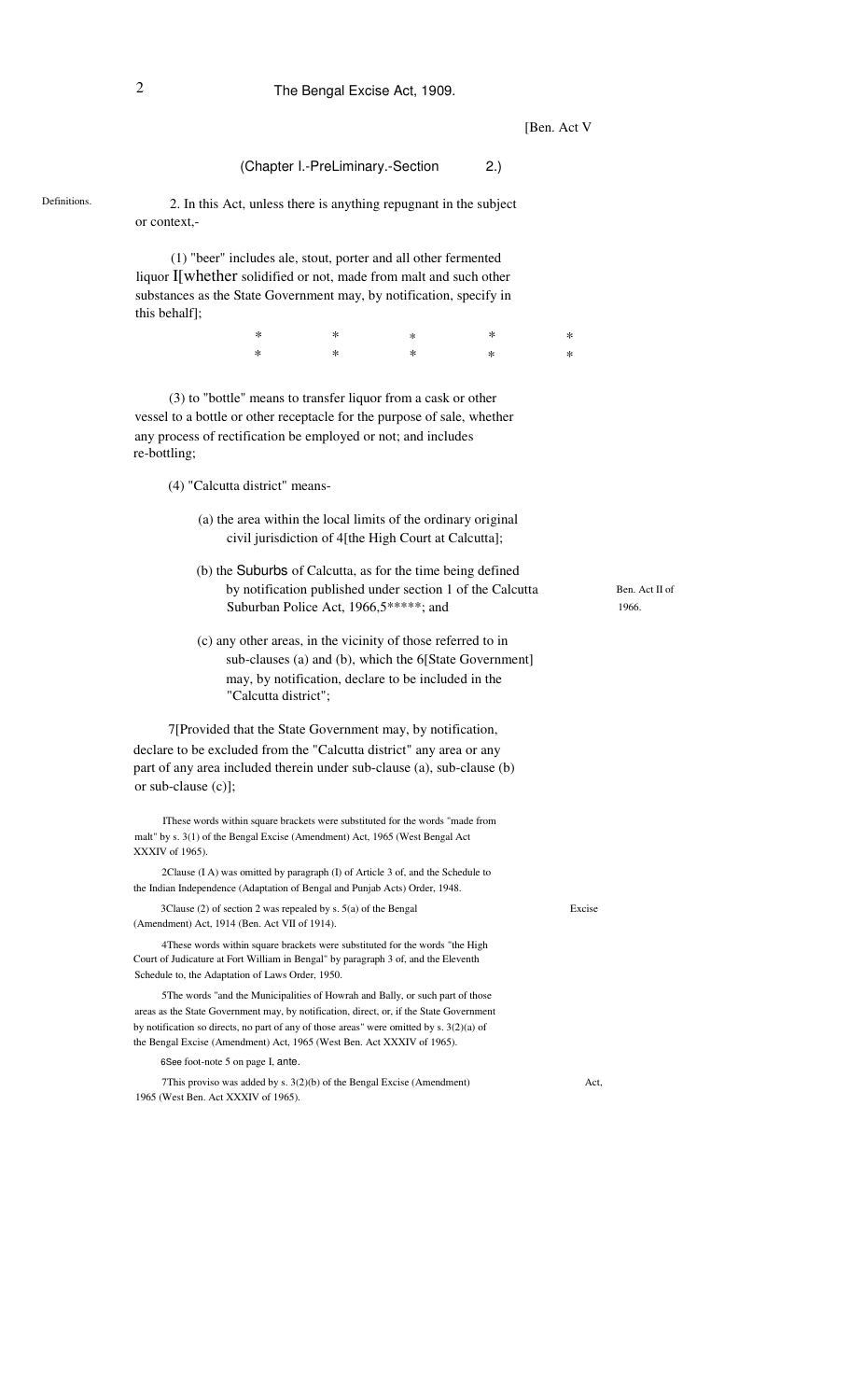|   | (Chapter I.-Preliminary.-Section |   | (2.) |  |
|---|----------------------------------|---|------|--|
| ж | ×                                | × | ж    |  |

- (5) "Collector" means-
	- (i) in the Calcutta district, the person appointed under section 7, 2[sub-section (2)], clause (b), to exercise all the powers and to perform all the duties of the Collector in that district, and
	- (ii) elsewhere, the chief officer in charge of the revenue administration of a district;

3(6) "denaturant" means any substance prescribed by rule made in this behalf under clause (3) of section 86, for admixture with spirit in order to render the mixture unfit for human consumption, whether as a beverage, or internally as a medicine, or in any other way whatsoever;

3(6a) to "denature" means to mix spirit with one or more denaturants in such manner as may be prescribed by rule made in this behalf under clause (3) of section 86, and ':denatured spirit" means spirit so mixed;

4(7) "exciseable article" means-

16 of 1955.

(a) any liquor for human consumption, or

(b) any intoxicating drug, but does not include medicinal preparations or toilet preparations containjng alcohol or any intoxicating drug;

Explanation.-In this clause the expressions "medicinal preparations" and "toilet preparations" have the same meaning respectively as in the Medicinal and Toilet Preparations (Excise Duties) Act, 1955;

'Clause (4A) was omitted by s. 40 of, and Schedule II to, the Dangerous Drugs Act, 1930 (2 of 1930).

2The word, figure and brackets were inserted by sec. 3(3) of the Bengal Excise (Amendment) Act, 1965 (West Ben. Act XXXIV of 1965).

3These clauses (6) and (6a) were substituted for the original clause (6) by s. 6(3) of the Bengal Excise (Amendment) Act, 1914 (Ben. Act VII of 1914).

40riginal clause (7) was substituted by paragraph 3 of, and Schedule IV to, the Government of India (Adaptation of Indian Laws) Order, 1937. This was again substituted by para. 3 of, and the Eleventh Schedule to, the Adaptation of Laws Order, 1950; finally this clause was substituted by s. 3(4) of the Bengal Excise (Amendment) Act, 1965 (West Ben. Act XXXIV of 1965).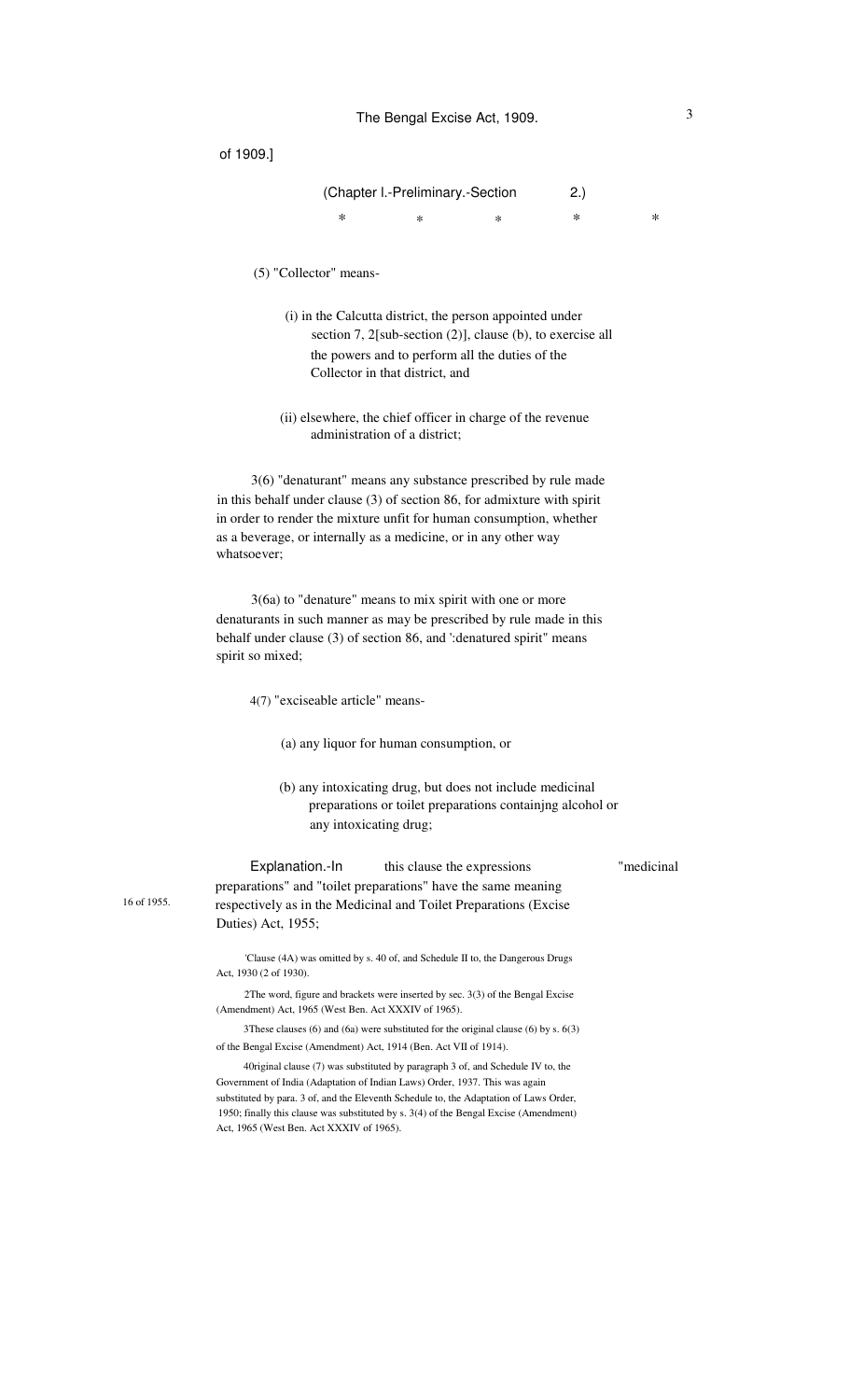# 4 The Bengal Excise Act, 1909.

# [Ben. Act V

(Chapter l.-Preliminary.-Section 2.)

'(7a) "excise duty" and "countervailing duty" mean any such excise duty or countervailing duty, as the case may be, as is mentioned in 2[entry 51] of List IT in the Seventh Schedule to 3[the Constitution] ;

(8) "Excise Commissioner" means the officer appointed under section 7,  $4$ [sub-section  $(2)$ ], clause  $(a)$ ;

(9) "Excise Officer" means the Collector or any officer or other person appointed or invested with powers under section 7;

(10) "excise-revenue" means revenue derived or derivable from any duty, fee, tax, payment (other than a fine imposed by a Criminal Court) or confiscation imposed or ordered under this Act or any other law for the time being in force relating to 5(intoxicants];

6(11) "export" means to take out of 7[West Bengal] otherwise than across a customs frontier as defined by the Central Government;

6(12) "import" 8[\*\*\*\*\*\*] means to bring into 7[West Bengal] otherwise than across a customs frontier as defined by the Central Government;

9(12ia) "India" means the territory of India excluding the State of Jammu and Kashmir;

lCIause (7a) was inserted by paragraph 3 of, and Schedule IV to, the Government of India (Adaptation of Indian Laws) Order, 1937.

2The word and figures within square brackets were substituted for the word and figures "item 40" by paragraph 3 of, and the Eleventh Schedule to, the Adaptation of Laws Order, 1950.

3These words within square brackets were substituted for the words and figures, "the Government oflndia Act, 1935", ibid.

4This word, figure and brackets were inserted by s. 3(5) of the Bengal Excise (Amendment) Act, 1965 (West Ben. Act XXXIV of 1965).

5This word was substituted s. 3(6), ibid. for the words "liquor or intoxicating drugs" by

6These clauses (II) and (12) were substituted for the former clauses (II) and (12) by paragraph 3 of, and Schedule IV to, the Government of India (Adaptation of Indian Laws) Order, 1937.

7See foot-note 3, on page I, ante.

8The words "a Province of India" were originally substituted for the words "British India" by paragraph (I) of Article 3 of, and the Schedule to, the Indian Independence (Adaptation of Bengal and Punjab Acts) Order, 1948 and thereafter the words "a Province of' were omitted by paragraph 3 of, and the Eleventh Schedule to, the Adaptation of Laws Order, 1950; then again the brackets and words '(except in the phrase "import into India")' were omitted by s. 3(7) of the Bengal Excise (Amendment) Act, 1965 (West Ben. Act XXXIV of 1965).

9Clause (l2ia) was inserted by paragraph 3 of, and the Eleventh Schedule to, the Adaptation of Laws Order, 1950.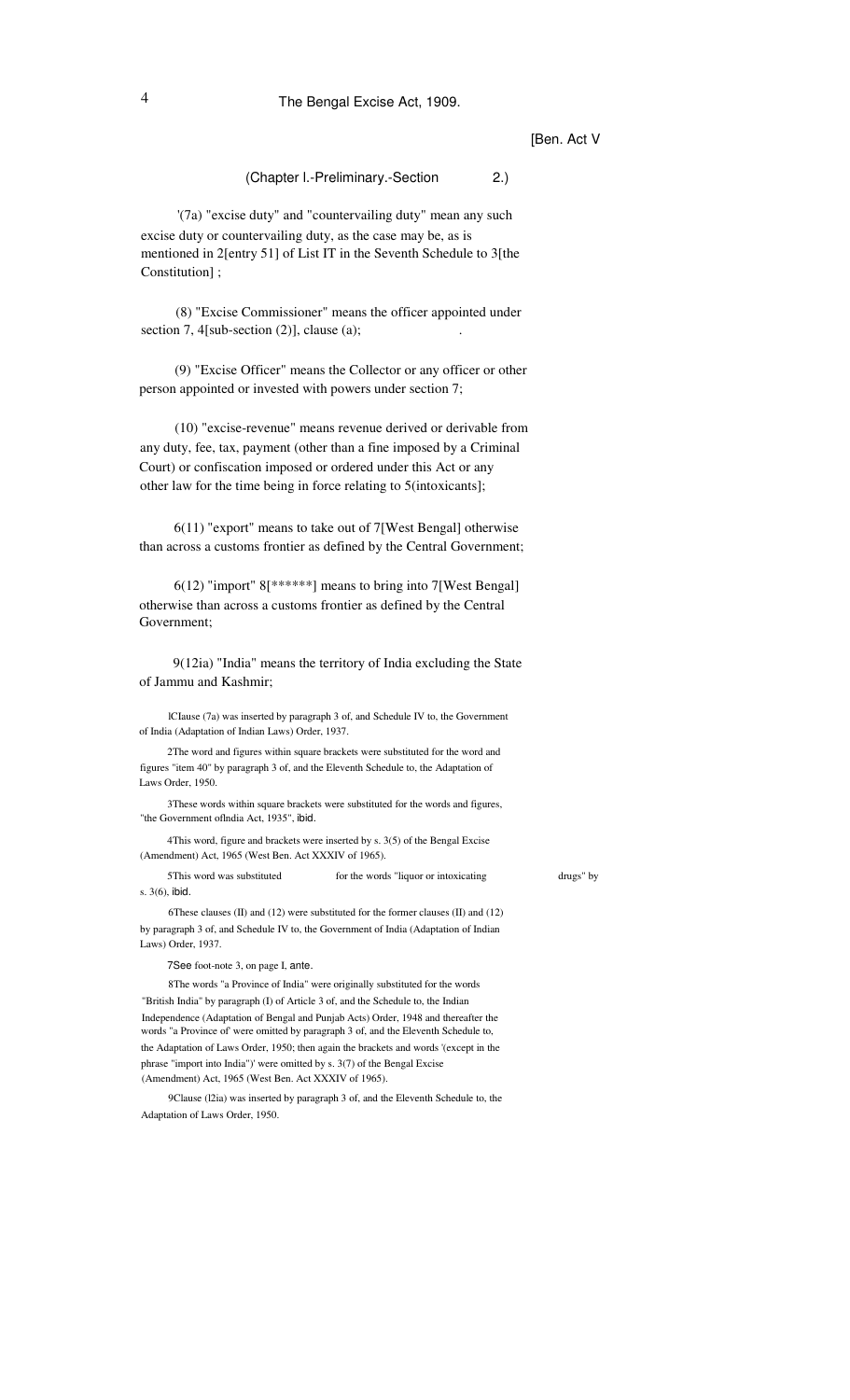| of 1909.]                                                                                                                                  |                                                       |                         |                                                                                                                                                                 |                                                                                                                           |             |
|--------------------------------------------------------------------------------------------------------------------------------------------|-------------------------------------------------------|-------------------------|-----------------------------------------------------------------------------------------------------------------------------------------------------------------|---------------------------------------------------------------------------------------------------------------------------|-------------|
|                                                                                                                                            |                                                       |                         | (Chapter 1.-Preliminary.-Section                                                                                                                                | 2.)                                                                                                                       |             |
|                                                                                                                                            | $1(12a)$ "intoxicant" means-                          |                         |                                                                                                                                                                 |                                                                                                                           |             |
|                                                                                                                                            | (i) any liquor, or                                    |                         |                                                                                                                                                                 |                                                                                                                           |             |
|                                                                                                                                            | (ii) any substance                                    |                         | from which<br>manufactured] and which is declared by the State<br>Government by notification $3[******]$ to be an<br>intoxicant for the purpose of this Act, or | liquor                                                                                                                    | $2$ [may be |
|                                                                                                                                            | (iii) any intoxicating drug;                          |                         |                                                                                                                                                                 |                                                                                                                           |             |
|                                                                                                                                            | 4(13) "intoxicating drug" means-                      |                         |                                                                                                                                                                 |                                                                                                                           |             |
|                                                                                                                                            |                                                       |                         | all forms known as bhang, siddhi or ganja;                                                                                                                      | (i) the leaves, small stalks and flowering or fruiting tops of<br>the Indian hemp plant (Cannabis sativa L.), including . |             |
|                                                                                                                                            |                                                       |                         | (ii) charas, that is, the resin obtained from the Indian                                                                                                        |                                                                                                                           |             |
|                                                                                                                                            | and transport;                                        |                         | hemp plant, which has not been submitted to any                                                                                                                 | manipulations other than those necessary for packing                                                                      |             |
|                                                                                                                                            |                                                       | prepared therefrom; and |                                                                                                                                                                 | (iii) any mixture, with or without neutral materials, of any<br>of the above forms of intoxicating drug, or any drink     |             |
|                                                                                                                                            |                                                       |                         | $5(iv)$ any other intoxicating or narcotic substance or any                                                                                                     | fermenting agent which the 6[State Government] may<br>specify in this behalf by notification, such substance or           |             |
|                                                                                                                                            |                                                       |                         |                                                                                                                                                                 | agent not being opium, coca-leaf, or a manufactured                                                                       |             |
|                                                                                                                                            | Act, 1930;                                            |                         |                                                                                                                                                                 | drug, as defined in section 2 of the Dangerous Drugs                                                                      |             |
| alcohol,] and includes spirits of wine, spirit, wine, tari, pachwai,<br>by notification, declare to be liquor for the purpose of this Act; |                                                       |                         | (14) "liquor" means 7[liquid consIstmg of or contaInIng                                                                                                         | beer, 8**** and any substance which the 6[State Government] may,                                                          |             |
| Bengal Excise (Amendment) Act, 1954 (West Ben. Act II of 1954).                                                                            |                                                       |                         | IThis clause $(12a)$ was substituted for the former clause $(12a)$ by s. 2 of the                                                                               |                                                                                                                           |             |
| the Bengal Excise (Amendment) Act, [965 (West Ben. Act XXXIV of 1965).                                                                     |                                                       |                         |                                                                                                                                                                 | 2These words were substituted for the words "may be distilled" by s. $3(8)(a)$ of                                         |             |
|                                                                                                                                            |                                                       |                         | 3The words "in the Official Gazette" were omitted by s. 3(8)(b) ibid.                                                                                           |                                                                                                                           |             |
| Dangerous Drugs Act, 1930 (2 of 1930).                                                                                                     | 4 Clause (13) was substituted for the original        |                         |                                                                                                                                                                 | clause $(13)$ by s. 40 of the                                                                                             |             |
| Bengal Excise (Amendment) Act, 1934 (Ben. Act IX of 1934).                                                                                 |                                                       |                         | 5 Sub-clause (iv) was substituted for the original sub-clause (iv) by s. 2 of the                                                                               |                                                                                                                           |             |
|                                                                                                                                            | 6See foot -note 5 on page                             | <i>l</i> , ante.        |                                                                                                                                                                 |                                                                                                                           |             |
| liquor" by s. $6(5)(a)$ of the Bengal Excise (Amendment) Act, 1914 (Ben. Act VII<br>of 1914).                                              |                                                       |                         |                                                                                                                                                                 | 7These words within square brackets w~re substituted for the words "intoxicating"                                         |             |
| s. $6(5)(b)$ , ibid.                                                                                                                       | 8 The words "all liquids consisting of or containing" |                         |                                                                                                                                                                 | alcohol" were repealed by                                                                                                 |             |

2 of 1930.

5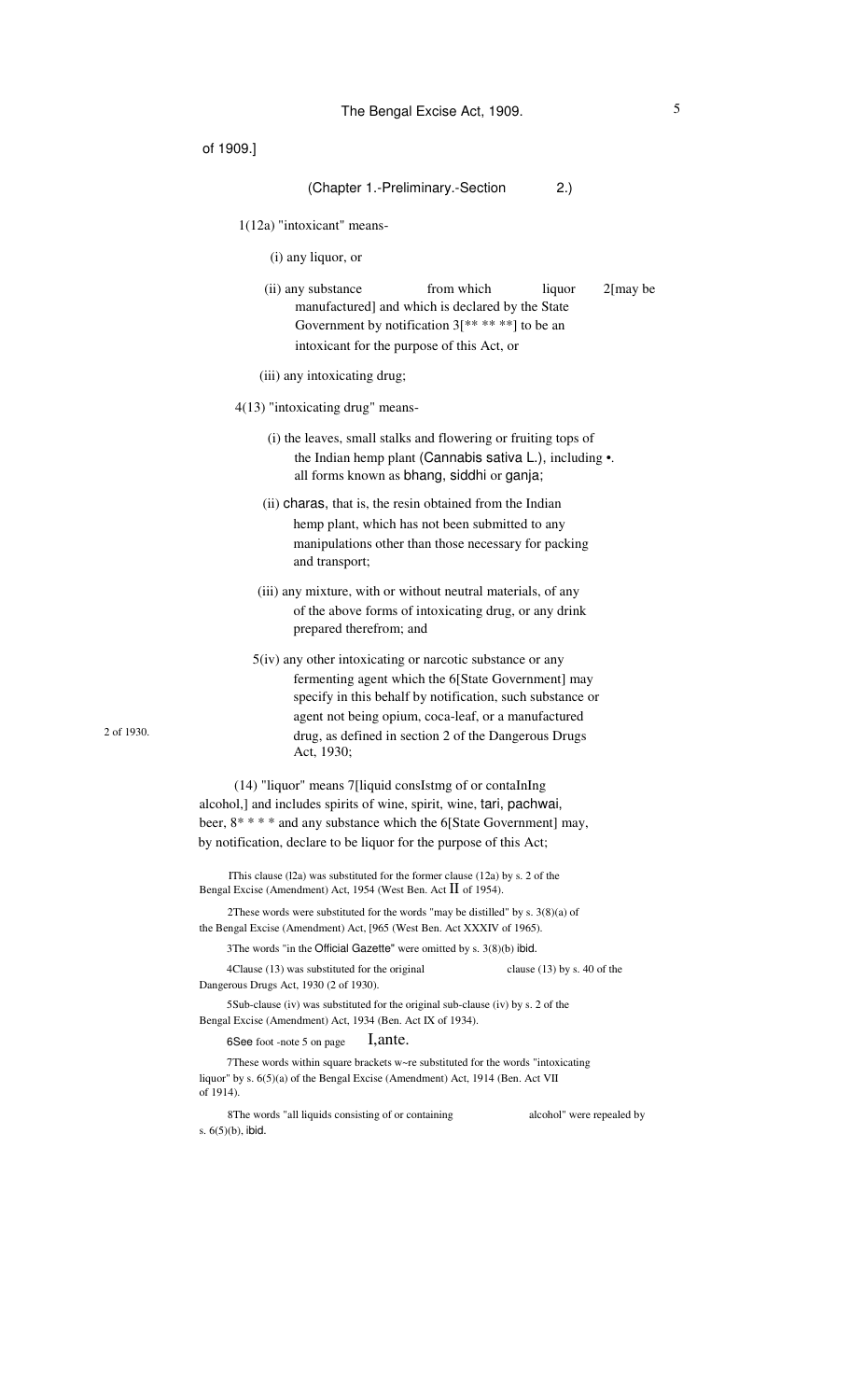# 6 The Bengal Excise Act, 1909.

# [Ben. Act V

| (Chapter 1.-Preliminary.-Section<br>2.)                                                                                                                                                                                                                                                                         |           |
|-----------------------------------------------------------------------------------------------------------------------------------------------------------------------------------------------------------------------------------------------------------------------------------------------------------------|-----------|
| this clause "spirit of wine" means plain spirit<br>J Explanation.-In<br>of or above such strength as the State Government may, by<br>notification, specify;                                                                                                                                                     |           |
| (15) "manufacture" includes-                                                                                                                                                                                                                                                                                    |           |
| (I) every process, whether natural or artificial, by which<br>any 2[intoxicant] is produced or prepared (including the<br>tapping of tari-producing trees and the drawing of tari<br>from trees),                                                                                                               |           |
| (II) re-distillation, and                                                                                                                                                                                                                                                                                       |           |
| (III) every process for the rectification, flavouring, blending,<br>or colouring of liquor, 3[or for the reduction of liquor<br>for sale];                                                                                                                                                                      |           |
| 4(15a) "notification"<br>means a notification<br>published<br>Official Gazette;                                                                                                                                                                                                                                 | in the    |
| (16) "pachwai" means fermented rice, millet or other grain,<br>whether mixed with any liquid or not, and any liquid obtained<br>therefrom, whether diluted or undiluted, but does not include beer;                                                                                                             |           |
| (17) "place" includes building, house, shop, booth, vessel, raft,<br>5[vehicle] and tent;                                                                                                                                                                                                                       |           |
| 7(17a) "prescribed". means prescribed<br>by rules made under<br>this Act;                                                                                                                                                                                                                                       |           |
| (18) expressions referring<br>"sale"<br>include<br>to<br>any<br>otherwise than by way of gift;                                                                                                                                                                                                                  | transfer  |
| 6Explanation. The supply of liquor by a club, mess, institute,<br>society, lodge or other similar organisation by whatever name called<br>to its members or their guests whether on payment of price or of any<br>fee or subscription or not shall be deemed to be a sale within the<br>meaning of this clause; |           |
| IThis Explanation was added by s. 3(9) of the Bengal Excise (Amendment)<br>1965 (West Ben. Act XXXIV of 1965).                                                                                                                                                                                                  | Act,      |
| 2This word within square brackets was substituted for the words "excisable"<br>article" by paragraph 3 of, and Schedule IV to, the Govemment of India (Adaptation<br>ofindian Laws) Order, 1937.                                                                                                                |           |
| 3These words within square brackets were added to sub-clause (III) of clause (15)<br>by s. 6(6) of the Bengal Excise (Amendment) Act, 1914 (Ben. Act VII of 1914).                                                                                                                                              |           |
| 4Clause (15a) was inserted by s. 3(10) of the Bengal Excise (Amendment)<br>1965 (West Ben. Act XXXIV of 1965).                                                                                                                                                                                                  | Att,      |
| 5 This word within square brackets was inserted by $s. 6(7)$ of the Bengal Excise<br>(Amendment) Act, 1914 (Ben. Act VII of 1914).                                                                                                                                                                              |           |
| 6This "E;planation" was added by s. 2 of the Bengal Excise (West Bengal<br>Amendment) Act, 1948 (West Ben. Act XXVIII of 1948).                                                                                                                                                                                 |           |
| 7Introduced by s. 2 of the West Bengal Taxation Laws (Amendment)                                                                                                                                                                                                                                                | Act, 1993 |

(Act IV of 1993).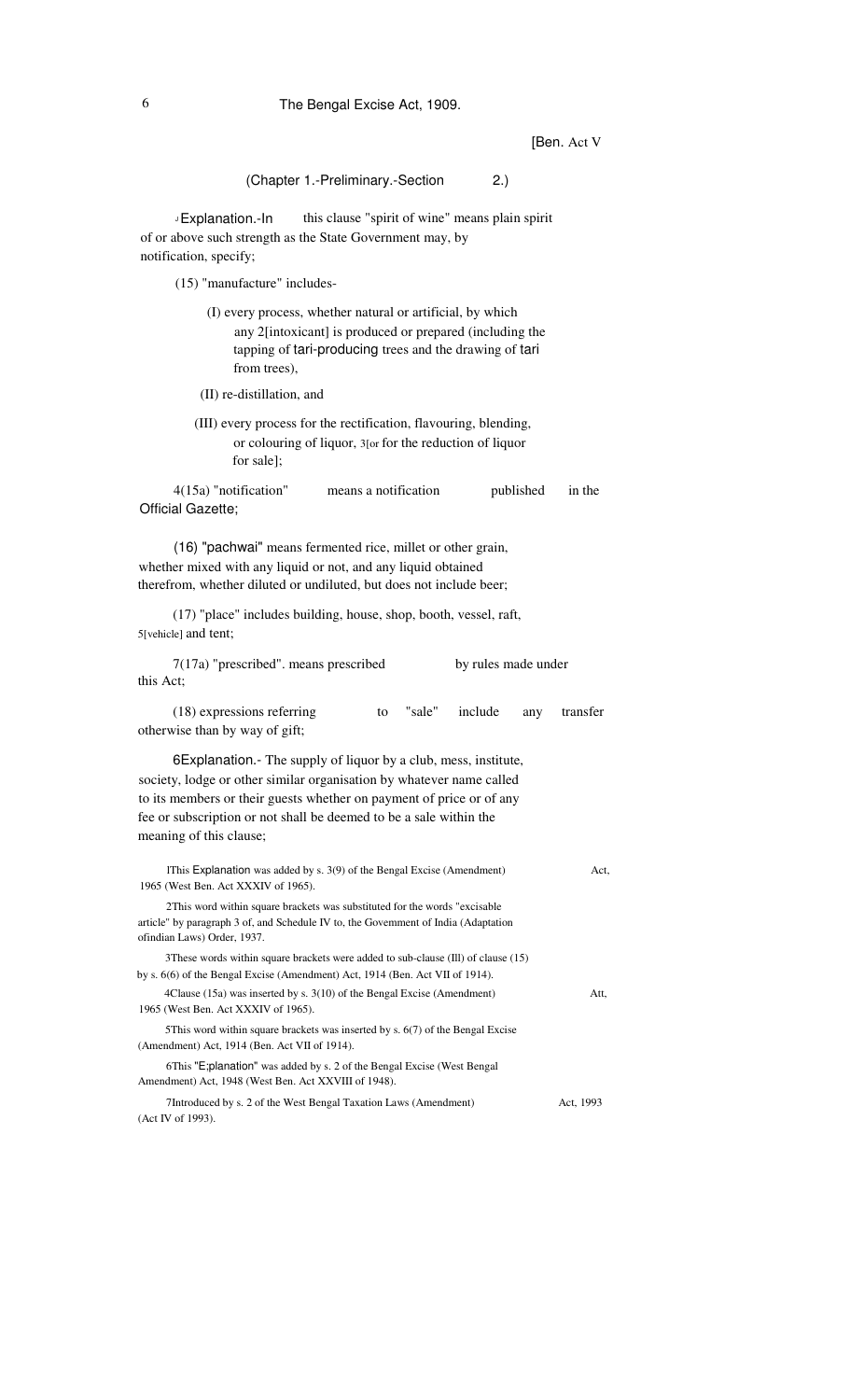#### (Chapter J.-Preliminary.-Sections 3-5.)

(1.9) "spirit" means any liquor containing alcohol obtained by distillation, whether it is denatured or not;

(20) "tari" means fermented or unfermented juice drawn from any cocoanut, palmyra, date or other kind of palm tree; and

(21) "transport" means to remove from one place to another within 1 [West Bengal].

3. (Provision supplemental to the definition of "intoxicating . drug"). Rep. by s. 40 of, and Schedule JI to, the Dangerous Drugs Act, 1930 (2 of 1930).

4. The 2[State Government] 3\*\*\*\*\*\*\* may, by notification, declare what, for the purposes of this Act or any portion thereof, shall be deemed to be "country liquor", and "foreign liquor", respectively.

> \* \* \* \* \* \*

S. (1) The 5[State Government] may, by notification, declare with respect either to the whole of '[West Bengal] or to any specified local area, and as regards purchasers generally or any specified class of purchasers, and either generally or for any specified occasion, what quantity of any 6[intoxicant] shall, for the purposes of this Act, be the limit of a retail sale.

(2) The sale of any 6[intoxicant] in any quantity in excess of the quantity declared in respect thereof uhder sub-section (1) shall. be deemed to be a sale by wholesale.

'See foot-note 3 on page I, ante.

2See foot-note 5 on page 1, ante.

3The words "with the previous sanction of the Government of India" were omitted by s. 2 of, and the First Schedule to, the Devolution Act, 1920 (38 of 1920).

4The proviso to s. 4 was omitted by paragraph 3 of, and Schedule IV to, the Government of India (Adaptation of Indian Laws) Order, 1937.

5The words "Local Government" were originally substituted for the word "Board" by s. 5(2) of the Bengal Excise (Amendment) Act, 1914 (Ben. Act VII of 1914) and thereafter the words "Provincial Government" were substituted for the words "Local Government" by paragraph 4( I) of the Government of India (Adaptation ofIndian Laws) Order, 1937 and finally the word "State" was substituted for the word "Provincial" by paragraph 4(1) of the Adaptation of Laws Order, 1950.

6See foot-note 2 on page 6, ante.

PoWer to declare what shall be deemed to be "country liquor" and "foreign liquor", respectively.

Definition of retail and wholesale.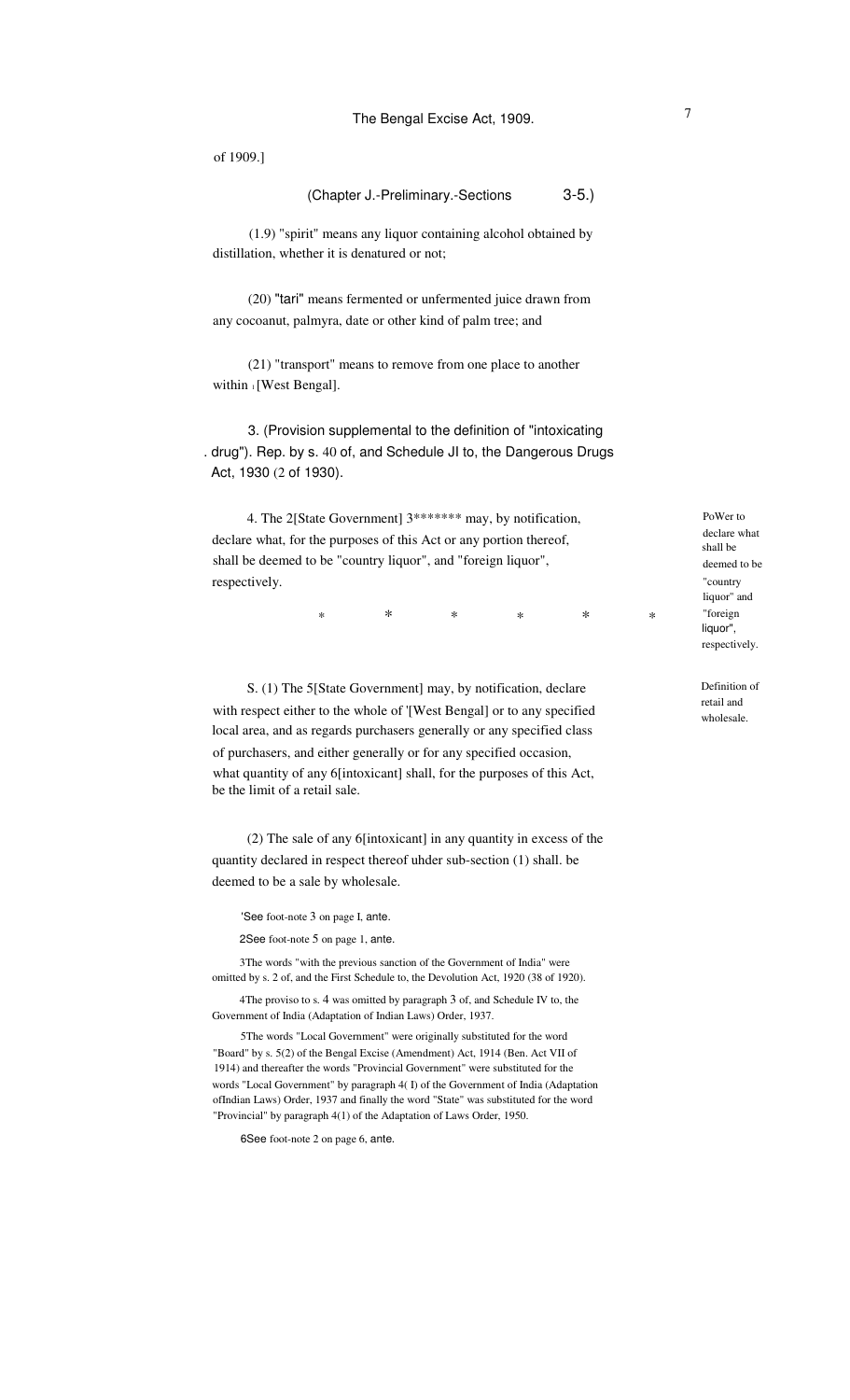# 8 The Bengal Excise Act, 1909.

[Ben. Act V

,

# (Chapter I.-Preliminary.-Section 6.-Chapter Il.-Establishments, Control, Appeal and Revision.-Section 7.)

| Saving of<br>certain Acts.             | $\left( 0\right)$<br>6.<br>provisions                         | Nothing<br>of-                                                                                                                                                                                                                                                                                                                                                                                                                                                                                                                                                                                                                                                                                                                                                                                                                                                                                                                                                                                                                                                                                        | contained                                                                          | this<br>in                      | Act                                                   | shall                       | affect                          | the    |                                  |
|----------------------------------------|---------------------------------------------------------------|-------------------------------------------------------------------------------------------------------------------------------------------------------------------------------------------------------------------------------------------------------------------------------------------------------------------------------------------------------------------------------------------------------------------------------------------------------------------------------------------------------------------------------------------------------------------------------------------------------------------------------------------------------------------------------------------------------------------------------------------------------------------------------------------------------------------------------------------------------------------------------------------------------------------------------------------------------------------------------------------------------------------------------------------------------------------------------------------------------|------------------------------------------------------------------------------------|---------------------------------|-------------------------------------------------------|-----------------------------|---------------------------------|--------|----------------------------------|
|                                        |                                                               | (a) the Calcutta                                                                                                                                                                                                                                                                                                                                                                                                                                                                                                                                                                                                                                                                                                                                                                                                                                                                                                                                                                                                                                                                                      | Suburban                                                                           |                                 | Police Act, 1866, or                                  |                             |                                 |        | Ben. Act IIof                    |
|                                        | (b)                                                           | the Calcutta                                                                                                                                                                                                                                                                                                                                                                                                                                                                                                                                                                                                                                                                                                                                                                                                                                                                                                                                                                                                                                                                                          | Police Act, 1866, or                                                               |                                 |                                                       |                             |                                 |        | 1866.<br>Ben. Act IV<br>of 1866. |
|                                        | (c)                                                           | [[the Customs]                                                                                                                                                                                                                                                                                                                                                                                                                                                                                                                                                                                                                                                                                                                                                                                                                                                                                                                                                                                                                                                                                        | Act, 1962], or                                                                     |                                 |                                                       |                             |                                 |        | 52 of 1962.                      |
|                                        | (d)                                                           | the Cantonments                                                                                                                                                                                                                                                                                                                                                                                                                                                                                                                                                                                                                                                                                                                                                                                                                                                                                                                                                                                                                                                                                       |                                                                                    | Act, 2[1924], or                |                                                       |                             |                                 |        | 2 of 1924.                       |
|                                        |                                                               | (e) the Indian Tariff Act, 3[1934]                                                                                                                                                                                                                                                                                                                                                                                                                                                                                                                                                                                                                                                                                                                                                                                                                                                                                                                                                                                                                                                                    |                                                                                    |                                 |                                                       |                             |                                 |        | 32 of 1934.1                     |
|                                        | 4(2)                                                          | *** *** *** ***                                                                                                                                                                                                                                                                                                                                                                                                                                                                                                                                                                                                                                                                                                                                                                                                                                                                                                                                                                                                                                                                                       |                                                                                    |                                 |                                                       |                             |                                 |        |                                  |
|                                        |                                                               |                                                                                                                                                                                                                                                                                                                                                                                                                                                                                                                                                                                                                                                                                                                                                                                                                                                                                                                                                                                                                                                                                                       | <b>CHAPTER</b>                                                                     | П.                              |                                                       |                             |                                 |        |                                  |
|                                        | ESTABLISHMENTS,                                               |                                                                                                                                                                                                                                                                                                                                                                                                                                                                                                                                                                                                                                                                                                                                                                                                                                                                                                                                                                                                                                                                                                       | CONTROL,                                                                           |                                 | APPEAL AND REVISION.                                  |                             |                                 |        |                                  |
| Establish-<br>ments, and<br>delegation |                                                               | 7. (1) The 5[administration of the provisions of this Act and<br>the rules thereunder] and the collection of the excise-revenue<br>a district shall ordinarily be under the charge of the Collector.                                                                                                                                                                                                                                                                                                                                                                                                                                                                                                                                                                                                                                                                                                                                                                                                                                                                                                  |                                                                                    |                                 |                                                       |                             |                                 | within |                                  |
| and with.<br>drawalof<br>powers.       | the whole of I [West Bengal] or to any specified local area,- | (2) The 6[State Government]                                                                                                                                                                                                                                                                                                                                                                                                                                                                                                                                                                                                                                                                                                                                                                                                                                                                                                                                                                                                                                                                           |                                                                                    | may, by notification applicable |                                                       |                             |                                 | to     |                                  |
|                                        |                                                               | the 6[State Government]<br>the 8[administration<br>the rules thereunder]<br>eXCIse-revenue;                                                                                                                                                                                                                                                                                                                                                                                                                                                                                                                                                                                                                                                                                                                                                                                                                                                                                                                                                                                                           |                                                                                    | of the provisions               | may direct, have the control of<br>and the collection |                             | of this Act and<br>of the       |        |                                  |
|                                        | 9(aa)                                                         | Commissioner                                                                                                                                                                                                                                                                                                                                                                                                                                                                                                                                                                                                                                                                                                                                                                                                                                                                                                                                                                                                                                                                                          | appoint one or more persons to be an Additional Excise                             | or Additional                   |                                                       | <b>Excise Commissioners</b> |                                 |        |                                  |
|                                        |                                                               | to exercise                                                                                                                                                                                                                                                                                                                                                                                                                                                                                                                                                                                                                                                                                                                                                                                                                                                                                                                                                                                                                                                                                           | such powers<br>conferred on the Excise Commissioner<br>Act as the State Government |                                 | and perform                                           | may, by notification,       | such duties<br>by or under this |        |                                  |
|                                        | (Ben. Act I of 1939).                                         | IThis clause was substituted for the words "the Sea CustomsAct, 1878" by section<br>2 of the Bengal Excise (Amendment) Act, 1983 (West Ben. Act XXXVIII of 1983).<br>2These figures within square brackets were substituted for the figures" 1889" by<br>s. 2 of, and the First Schedule to, the Bengal Repealing and Amending Act, 1938<br>3These figures within square brackets were substituted for the figures, brackets<br>and words" 1894 (except section 6 thereof)", ibid.<br>4Sub-section (2) of section 6 was omitted by s. 4 of the Bengal Excise<br>(AmendmenHAct, 1965 (West Ben. Act XXXIV of 1965).<br>5These words within square brackets were substituted for the words<br>"administration of the Excise Department"by s. 5(1), ibid.<br>6See foot-note 5 on page I, ante.<br>7See foot-note 3 on page I, ante.<br>8These words within square brackets were substituted for the words<br>"administration of the Excise Department" by s. $5(2)(a)$ of the Bengal Excise<br>(Amendment) Act, 1965 (West Ben. Act XXXIV of 1965).<br>9Clause (aa) was inserted by s. $5(2)(b)$ , ibid. |                                                                                    |                                 |                                                       |                             |                                 |        |                                  |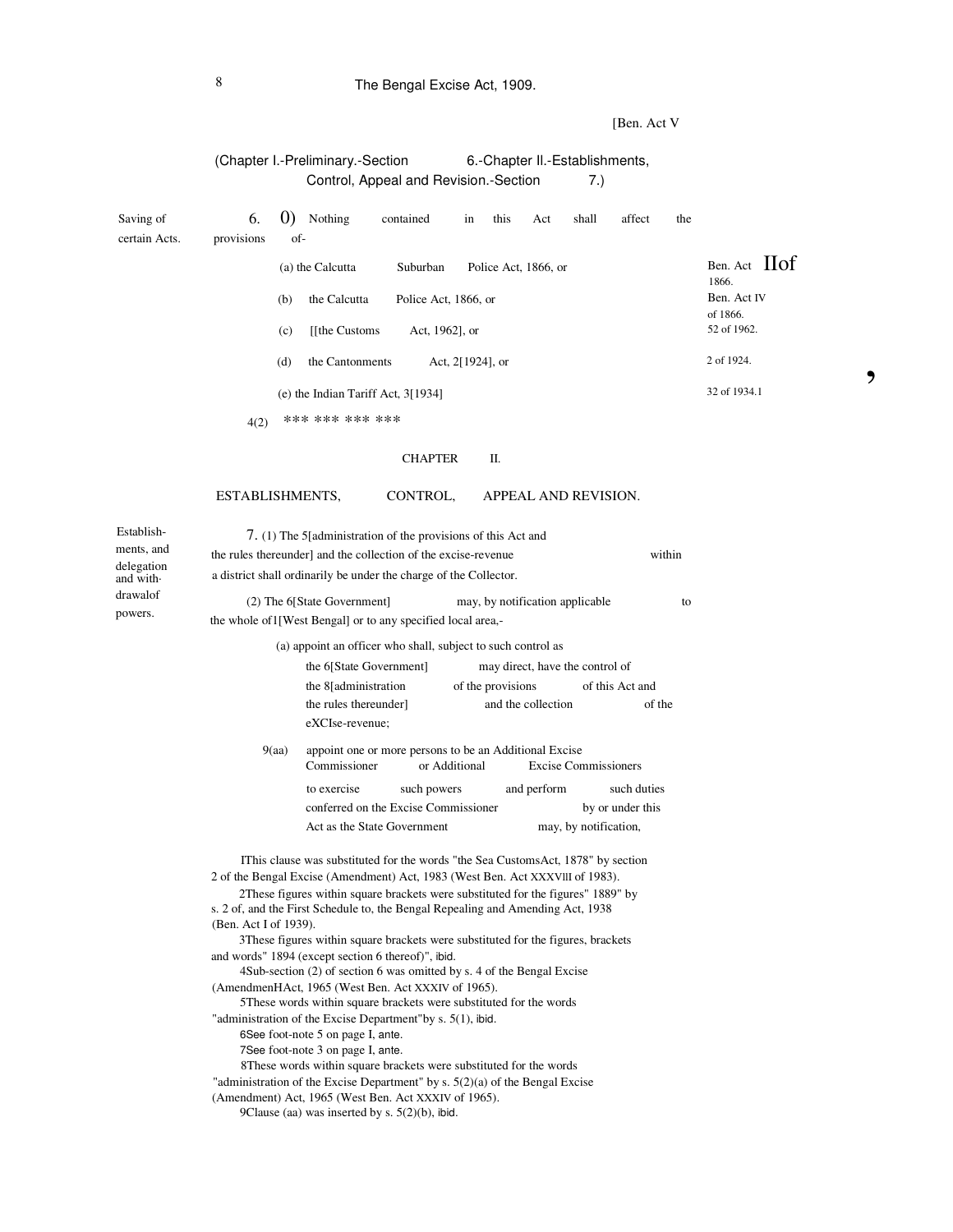# (Chapter II.-Establishments, Control, Appeal and Revision.-Section 7.)

direct and references to the Excise Commissioner in this Act shall, in respect of such powers and duties, be deemed to include references to an Additional Excise Commissioner;

(b) appoint any person to exercise all or any of the powers and to perform all or any of the duties, conferred and imposed on a Collector by or under this Act, either concurrently with, or in subordination to, or to the exclusion of, the Collector and subject to such control as the l[~tate Government] may direct;

- (c) appoint officers 2[for the administration of the provisions of this Act and the rules thereunder], of such classes, and with such designations, powers and duties, as the I[State Government] may think fit;
- 3(CC) appoint scientific experts designated as State Chemical Examiner or State Assistant Chemical Examiner;
- (d) order that all or any of the powers and duties assigned by or under this Act to any officer appointed under . clause (c) of this 4[sub-section] shall be exercised and performed by any 5[servant of the Government] or any other person;
- (e) delegate to 6\*\*\*\*\* the Commissioner of a Division or the Excise Commissioner all or any of the powers conferred upon the I[State Government] by or under this Act, except the power conferred by section 85 to make rules;
- (f) withdraw from any officer or person all or any of the powers or duties conferred or imposed upon him by or under this Act; and
- (g) permit the delegation by M\*\* the Commissioner of a Division, the Excise Commissioner or the Collector, to any person or classes of persons specified in such notification, of any powers conferred or duties imposed upon 7\*\*\* him by or under this Act.

ISee foot-note 5 on page I, ante.

2These words within square brackets were substituted for the words "of the Excise Department" by s. 5(3) of the Bengal Excise (Amendment) Act, 1965 (West Ben. Act XXXIV of 1965).

3This clause was inserted by the Bengal Excise (Amendment) Act, 1979 (West Ben. Act XL of 1979).

4This word within square brackets was substituted for the word "section" by s. 2 of, and the First Schedule to, the Bengal Repealing and Amending Act, 1938 (Ben. Act I of 1939).

5The words "servant of the Crown" were originally substituted for the words "Government officer" by paragraph 3 of, and Schedule IV to, the Government of India (Adaptation of Indian Laws) Order, 1937, and thereafter the word "Government" was substituted for the word "Crown" by paragraph 4(1) of the Adaptation of Laws Order, 1950.

6The words "the Board" in clauses (e) and (g) of s. 7(2) were repe,ued by s. 5(b) of the Bengal Excise (Amendment) Act, 1914 (Ben. Act VII of 1914).

7The words "it or" in clause (g) of s. 7(2) were repealed by s. 5(c), ibid.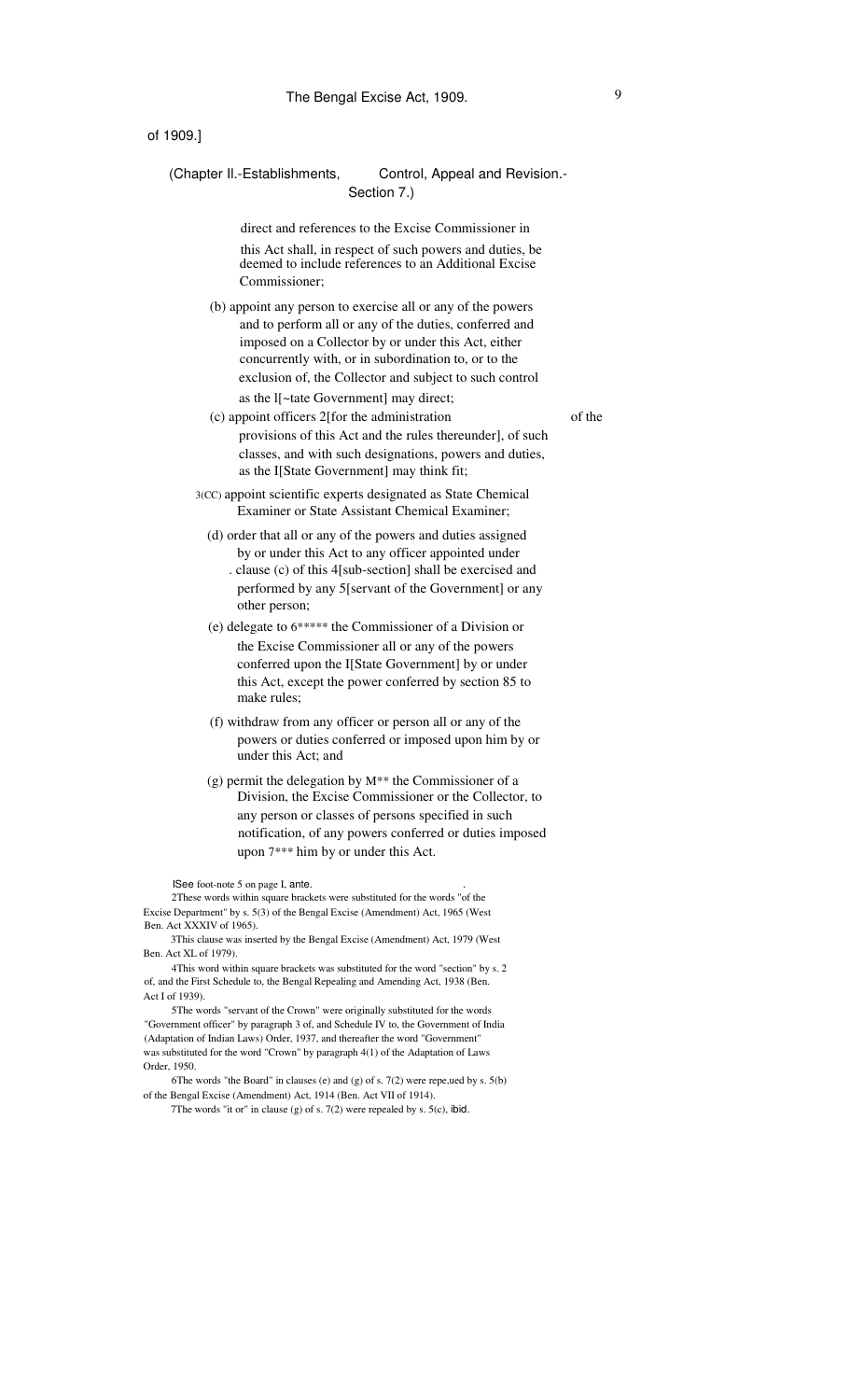### (Chapter /I.-Establishments, Control, Appeal and Revision.-Section 7.)

direct and references to the Excise Commissioner in this Act shall, in respect of such powers and duties, be deemed to include references to an Additional Excise Commissioner;

- (b) appoint any person to exercise all or any of the powers and to perform all or any of the duties, conferred and imposed on a Collector by or under this Act, either concurrently with, or in subordination to, or to the exclusion of, the Collector and subject to such control as the I[State Government] may direct;
- (c) appoint officers 2[for the administration of the provisions of this Act and the rules thereunder], of such classes, and with such designations, powers and duties, as the I[State Government] may think fit;
- 3(CC) appoint scientific experts designated as State Chemical Examiner or State Assistant Chemical Examiner;
	- (d) order that all or any of the powers and duties assigned by or under this Act to any officer appointed under . clause (c) of this 4[sub-section] shall be exercised and performed by any 5[servant of the Government] or any other person;
	- (e) delegate to 6\*\*\*\*\* the Commissioner of a Division or the Excise Commissioner all or any of the powers conferred upon the I[State Government] by or under this Act, except the power conferred by section 85 to make rules;
	- (f) withdraw from any officer or person all or any of the powers or duties conferred or imposed upon him by or under this Act; and
	- (g) permit the delegation by 6\*\*\* the Commissioner of a Division, the Excise Commissioner or the Collector, to any person or classes of persons specified in such notification, of any powers conferred or duties imposed upon 7\*\*\* him by or under this Act.

ISee foot-note 5 on page I, ante.

2These words within square brackets were substituted for the words "of the Excise Department" by s. 5(3) of the Bengal Excise (Amendment) Act, 1965 (West Ben. Act XXXIV of 1965).

3This clause was inserted by the Bengal Excise (Amendment) Act, 1979 (West Ben. Act XL of 1979).

4This word within square brackets was substituted for the word "section" by s. 2 of, and the First Schedule to, the Bengal Repealing and Amending Act, 1938 (Ben. Act I of 1939).

5The words "servant of the Crown" were originally substituted for the words "Government officer" by paragraph 3 of, and Schedule IV to, the Government of India (Adaptation of Indian Laws) Order, 1937, and thereafter the word "Government" was substituted for the word "Crown" by paragraph 4(1) of the Adaptation of Laws Order, 1950.

6The words "the Board" in clauses (e) and (g) of s.  $7(2)$  were repe, ued by s.  $5(b)$ of the Bengal Excise (Amendment) Act, 1914 (Ben. Act VII of 1914).

7The words "it or" in clause (g) of s. 7(2) were repealed by s. 5(c), ibid.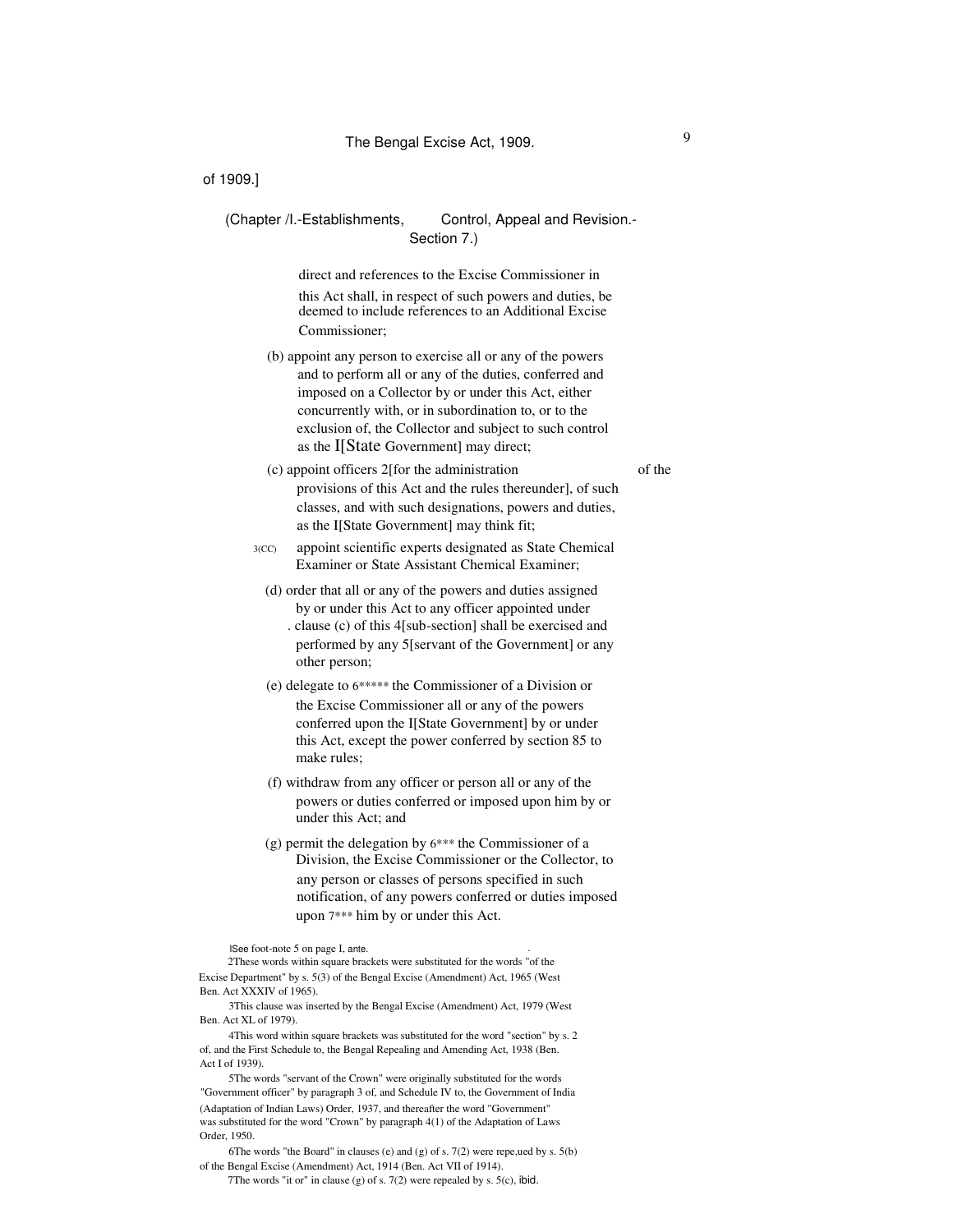# 10 The Bengal Excise Act, 1909.

# [Ben. Act V

# (Chapter Il.-Establishments, Control, Appeal and Revision.- Sections 8 and 8A.-Chapter III.-Import, Export and Transport.-Section 9.)

| Control,                   | 18.            | $(1)$ In                                          | doing | anything                                                    | or | taking. any                                                                                                                                                       | action | under  |
|----------------------------|----------------|---------------------------------------------------|-------|-------------------------------------------------------------|----|-------------------------------------------------------------------------------------------------------------------------------------------------------------------|--------|--------|
| appeal and<br>revision.    | this Act.-     |                                                   |       |                                                             |    |                                                                                                                                                                   |        |        |
|                            |                |                                                   |       |                                                             |    | (a) the Collector shall be subject to the Control of the<br>Excise Commissioner and of the State Government                                                       |        |        |
|                            |                |                                                   |       |                                                             |    | and, in such matters as the State Government may                                                                                                                  |        |        |
|                            |                |                                                   |       |                                                             |    | direct, also of the Commissioner of the Division; and                                                                                                             |        |        |
|                            |                |                                                   |       | of the State Government.                                    |    | (b) the Excise Commissioner shall be subject to the control                                                                                                       |        |        |
|                            |                |                                                   |       |                                                             |    | (2) Orders passed under this Act or under any rule made                                                                                                           |        |        |
|                            |                |                                                   |       |                                                             |    | hereunder shall be appealable in such cases, to such authorities and                                                                                              |        |        |
|                            |                | section $85$ , sub-section $(2)$ , clause $(c)$ . |       |                                                             |    | under such procedure as may be prescribed by rules made under                                                                                                     |        |        |
|                            |                |                                                   |       |                                                             |    | (3) The State Government may revise any order passed by the<br>Collector, the Excise Commissioner or the Commissioner of a                                        |        |        |
|                            |                |                                                   |       |                                                             |    | Division or by any officer exercising the powers of an appellate                                                                                                  |        |        |
|                            | clause $(c)$ . |                                                   |       |                                                             |    | authority under any rule made under section 85, sub-section (2),                                                                                                  |        |        |
| Correction<br>of errors.   | 18A.           |                                                   |       |                                                             |    | Clerical or arithmetical errors in any order passed under                                                                                                         |        |        |
|                            |                |                                                   |       |                                                             |    | this Act or errors arising therein from any accidental slip or omission<br>may at any time be corrected by the officer by whom or the authority                   |        |        |
|                            |                | by which the order was passed.                    |       |                                                             |    |                                                                                                                                                                   |        |        |
|                            |                |                                                   |       | <b>CHAPTER</b>                                              |    | Ш.                                                                                                                                                                |        |        |
|                            |                | IMPORT,                                           |       | EXPORT AND TRANSPORT.                                       |    |                                                                                                                                                                   |        |        |
| Restrictions<br>on import. | 9.             |                                                   |       | (1) No 2[intoxicant] shall be imported unless-              |    |                                                                                                                                                                   |        |        |
|                            |                |                                                   |       | general or special, for its import;                         |    | (a) the 3[State Government] has given permission,                                                                                                                 |        | either |
|                            |                |                                                   |       | may impose have been satisfied; and                         |    | (b) such conditions (if any) as the 3[State Government]                                                                                                           |        |        |
|                            |                | thereof:                                          |       |                                                             |    | (c) the duty (if any) 4[payable under Chapter V] has been<br>paid, or a bond has been executed for the payment                                                    |        |        |
|                            |                |                                                   |       | Excise (Amendment) Act, 1965 (West Ben. Act XXXIV of 1965). |    | ISections 8 and 8A were substituted for original section 8 by s. 6 of the Bengal                                                                                  |        |        |
|                            |                | 2See foot-note 2 on page 6, ante.                 |       |                                                             |    |                                                                                                                                                                   |        |        |
|                            |                | 3See foot-note 5 on page I, ante.                 |       |                                                             |    |                                                                                                                                                                   |        |        |
|                            |                |                                                   |       |                                                             |    | 4These words and figure within square brackets were substituted for the words<br>and figures "imposed under section 27" by the Government of India (Adaptation of |        |        |

Indian Laws) Supplementary Order, 1937.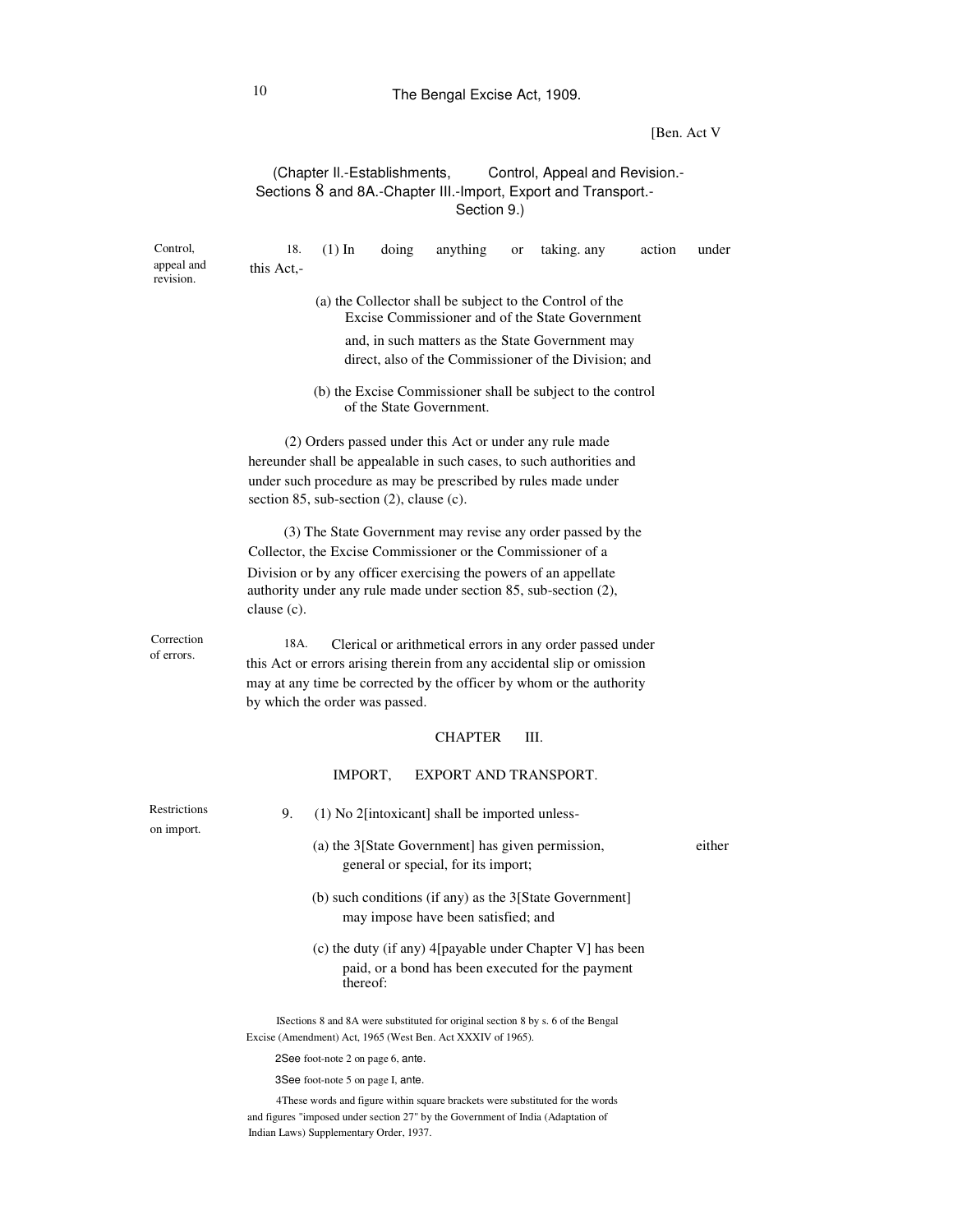|                                                                                                                             | (Chapter 111.-Import,                                                                                                                     |   | <b>Export and Transport.-Sections</b>                                                            |   |        | $10-12.$  |                                    |  |
|-----------------------------------------------------------------------------------------------------------------------------|-------------------------------------------------------------------------------------------------------------------------------------------|---|--------------------------------------------------------------------------------------------------|---|--------|-----------|------------------------------------|--|
|                                                                                                                             | I[Provided that the State Government may, subject to such                                                                                 |   |                                                                                                  |   |        |           |                                    |  |
| conditions (if any) as it thinks fit to impose, exempt any intoxicant                                                       |                                                                                                                                           |   |                                                                                                  |   |        |           |                                    |  |
| from the provisions of this sub-section].                                                                                   |                                                                                                                                           |   |                                                                                                  |   |        |           |                                    |  |
| ~*                                                                                                                          | *                                                                                                                                         | * | *                                                                                                | ∗ | $\ast$ | $*$ ]     |                                    |  |
|                                                                                                                             |                                                                                                                                           |   |                                                                                                  |   |        |           |                                    |  |
| 310.                                                                                                                        | No intoxicant shall be exported or transported unless=-                                                                                   |   |                                                                                                  |   |        |           | Restrictions                       |  |
| (a) the duty (if any) payable under Chapter V has been<br>paid or, a bond has been executed for the payment<br>thereof; and |                                                                                                                                           |   |                                                                                                  |   |        |           |                                    |  |
|                                                                                                                             | (b) such conditions (if any) as the "State Government may<br>impose, have been satisfied:                                                 |   |                                                                                                  |   |        |           |                                    |  |
| conditions (if any) as it thinks fit to impose, exempt any intoxicant<br>from the provisions of this section.               | Provided that the State Government may, subject to such                                                                                   |   |                                                                                                  |   |        |           |                                    |  |
| 11.                                                                                                                         | The 4[State Government] may by notification,-                                                                                             |   |                                                                                                  |   |        |           | Power to                           |  |
| $(a) 5^*$                                                                                                                   |                                                                                                                                           | ∗ | *<br>*                                                                                           | * | *      |           | prohibit                           |  |
|                                                                                                                             |                                                                                                                                           |   | the import or export of any 6[intoxicant] into or from<br>7[West Bengal] or any part thereof, or |   |        | prohibit  | import,<br>export or<br>transport. |  |
|                                                                                                                             | (b) prohibit the transport of any 6[intoxicant] 8[either<br>notification specify]:<br>$\ast$                                              | ∗ | absolutely or in such circumstances as it may, by<br>$\ast$                                      | ∗ | ∗      | ∗         |                                    |  |
|                                                                                                                             | 12. (1) No 6[intoxicant] exceeding such quantity as the 4[State                                                                           |   |                                                                                                  |   |        |           | Passes for                         |  |
| Government] may prescribe by notification either generally or for                                                           |                                                                                                                                           |   |                                                                                                  |   |        |           | import,                            |  |
| any specified local area, shall be imported, exported or transported,<br>except under a pass:                               |                                                                                                                                           |   |                                                                                                  |   |        |           | export or<br>transport.            |  |
| $10[$ *                                                                                                                     | $\ast$                                                                                                                                    | * | ∗                                                                                                | ∗ | *      | *1        |                                    |  |
| (West Ben. Act XXXIV of 1965).                                                                                              | IThis proviso was added by $s. 7(1)$ of the Bengal Excise (Amendment)<br>2Sub-sections $(2)$ and $(3)$ were omitted by s. 7 $(2)$ , ibid. |   |                                                                                                  |   |        | Act, 1965 |                                    |  |
| (Amendmenr) Act, 1965 (West Ben. XXXIV of 1965).                                                                            | 3 Section 10 was substituted for the original section by s. 8 of the Bengal Excise                                                        |   |                                                                                                  |   |        |           |                                    |  |
|                                                                                                                             | 4See foot-note 7 on page 5, ante.                                                                                                         |   |                                                                                                  |   |        |           |                                    |  |
|                                                                                                                             | 5 The words "with the previous sanction of the Government of India" were omitted                                                          |   |                                                                                                  |   |        |           |                                    |  |
| by s. 2 of, and the First Schedule to, the Devolution Act, $\sim$ 920 (XXXVIII of 1920).                                    | 6See foot-note 2 on page 6, ante.<br>7See foot-note 3 on page I, ante.                                                                    |   |                                                                                                  |   |        |           |                                    |  |
| (Amendment) Act, 1965 (West Ben. Act XXXIV of 1965).                                                                        | 8 These words within square brackets were added by s. 9 of the Bengal Excise                                                              |   |                                                                                                  |   |        |           |                                    |  |
| the Government of India (Adaptation of Indian Laws) Order, 1937.                                                            | 9The proviso to section I I was omitted by paragraph 3 of, and Schedule IV to,                                                            |   |                                                                                                  |   |        |           |                                    |  |
| Excise (Amendment) Act, 1965 (West Ben. Act XXXIV of 1965).                                                                 | IOThe proviso to sub-section (I) of section 12 was omitted by s. 10 of the Bengal                                                         |   |                                                                                                  |   |        |           |                                    |  |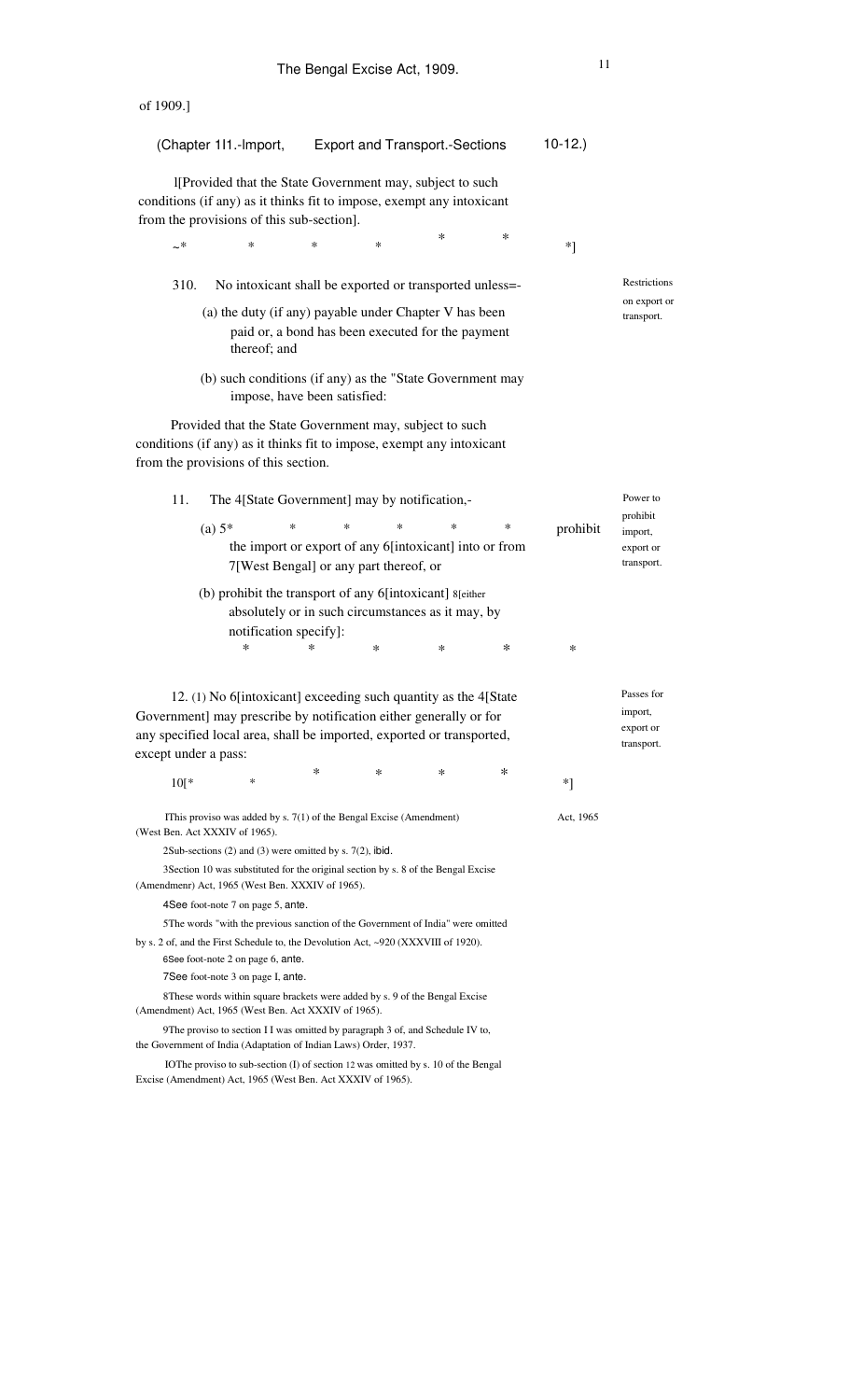[Ben. Act V]

(Chapter lV.-Manufacture, Possession and Sale.-Section 13.)

(2) The passes required by sub-section (1) may be granted by the Collector.

(3) Such passes may be either general for definite periods and particular kinds of I[intoxicants], or special for specified occasions and particular consignments only.

#### **CHAPTER** IV.

#### MANUFACTURE, POSSESSION AND SALE.

License required for manufacture.

13. (a) No 2[intoxicant] shall be manufactured,

(b) no hemp plant (Cannabis sativa) shall be cultivated,

(c) no portion of the hemp plant (Cannabis sativa) from which an intoxicating drug can be manufactured or produced shall be collected,

(d) no liquor shall be bottled for sale,

(e) no distillery or brewery shall be worked, and

(f) no person shall use, keep or have in his possession any materials, still, utensil, implement or apparatus whatsoever for the purpose of manufacturing any 2[intoxicant] other than tari except under the authority and subject to the terms and conditions bf a license granted in that behalf by the Collector:

Provided that any tari-producing tree may be tapped, and tari may be drawn from any tree, without a license under this section by the person in possession of the tree-

- (i) for the purpose of being used in the manufacture of gur or molasses, or
- 3[(ia) for the purpose of being used solely for the preparation of food for domestic consumption, and not-
	- (I) as an intoxicant, or
	- (II) for the preparation of any intoxicating article, or
	- .(III) for the preparation of any article for sale, or]
	- (ii) upto a limit of four seers, for the domestic consumption of the said person.

IThis word within square brackets was substituted for the words "excisable articles" by paragraph 3 of, and Schedule IV to, the Government of India (Adaptation ofindian Laws) Order, 1937.

2See foot -note 2 on page 6, ante.

3Clause (ia) was inserted by s. 8 of the Bengal Excise (Amendment) (Ben. Act VII of 1914). ,

Act, 1914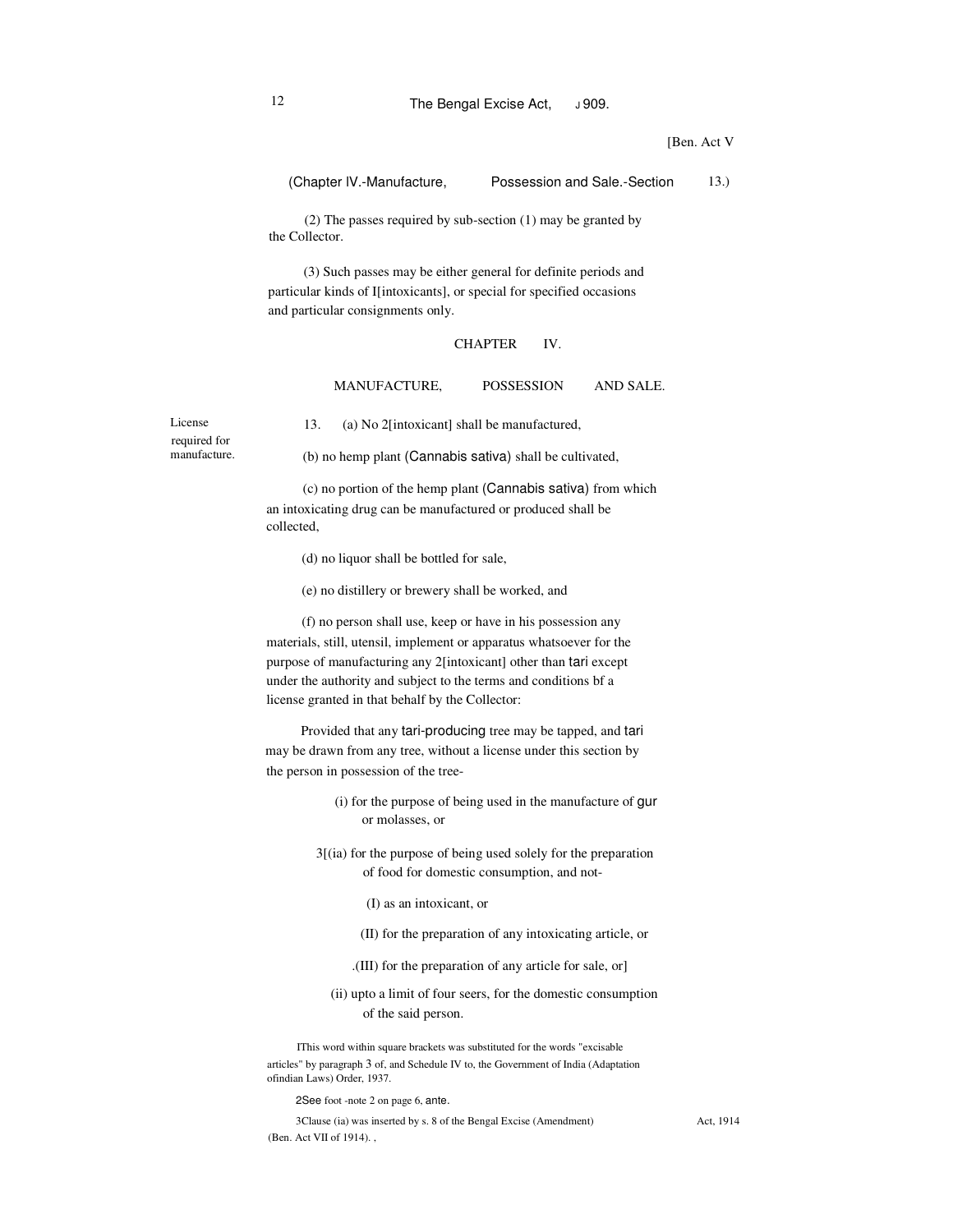| The Bengal Excise Act, 1909.                                                                                                                                                                                                                                                                                                                                                                                                                                                                                                                                              | 13                                                      |                |                                                                                                                    |
|---------------------------------------------------------------------------------------------------------------------------------------------------------------------------------------------------------------------------------------------------------------------------------------------------------------------------------------------------------------------------------------------------------------------------------------------------------------------------------------------------------------------------------------------------------------------------|---------------------------------------------------------|----------------|--------------------------------------------------------------------------------------------------------------------|
| of 1909.]                                                                                                                                                                                                                                                                                                                                                                                                                                                                                                                                                                 |                                                         |                |                                                                                                                    |
| (Chapter 1V.-Manufacture,                                                                                                                                                                                                                                                                                                                                                                                                                                                                                                                                                 | Possession and Sale.-Sections                           | $14-16.$       |                                                                                                                    |
| 114. Notwithstanding anything elsewhere contained in this<br>Act, in any area specified by the State Government by notification in<br>this behalf,-                                                                                                                                                                                                                                                                                                                                                                                                                       |                                                         |                | Drawing or<br>possession of<br>tari in notified<br>are!IS.                                                         |
| (a) no tari-producing tree shall be tapped,                                                                                                                                                                                                                                                                                                                                                                                                                                                                                                                               |                                                         |                |                                                                                                                    |
| (b) no tari shall be drawn from any tree, and                                                                                                                                                                                                                                                                                                                                                                                                                                                                                                                             |                                                         |                |                                                                                                                    |
| (c) no person shall have any tari in his possession, except<br>under and in accordance with the terms and conditions<br>of a notification issued in this behalf by the State<br>Government or of a license granted in that behalf by the<br>Collector.                                                                                                                                                                                                                                                                                                                    |                                                         |                |                                                                                                                    |
| 15.<br>(1) The Excise Commissioner may,-<br>(a) subject to any restrictions imposed by the 2[State<br>Government], establish, or authorise the establishment<br>of, distilleries or breweries, in which liquor may be<br>manufactured under a license granted under section 13;<br>(b) discontinue any such distillery or brewery;<br>(c) establish,<br>or authorize<br>warehouses, wherein any 3[intoxicant] 4[in respect<br>whereof duty payable under section 27 or permit or<br>pass fee payable under section 38 has not been paid<br>may be deposited or kept]; and | Hie establishment                                       | of,            | Establish-<br>ment of<br>distilleries,<br>breweries or<br>warehouses.                                              |
| (d) discontinue any such warehouse.<br>(2) No distillery, brewery or warehouse as aforesaid shall be<br>established except<br>by, or under the authority<br>Commissioner<br>16. No person shall, except under the authority and subject<br>to the terms and conditions of a license granted in that behalf by<br>the Collector, deposit or keep any 3fintoxicant] in any warehouse<br>or other place of storage established, authorised or continued under<br>this Act.                                                                                                   |                                                         | of, the Excise | License<br>required for<br>depositing or<br>keeping<br>intoxicant in<br>warehouse or<br>other place of<br>storage. |
| <b>ISection</b> 4 was substituted<br>(Amendment)<br>Act, 1965 (West Ben. Act XXXIV of 1965).<br>2See foot -note 5 on page I, ante.                                                                                                                                                                                                                                                                                                                                                                                                                                        | for the original section by s. I I of the Bengal Excise |                |                                                                                                                    |

3See foot-note 2 on page 6, ante.

4These words within square brackets were substituted for the words "may be deposited and kept without payment of duty" by s. 12 of the Bengal Excise (Amendment) Act, 1965 (West Ben. Act XXXIV of 1965).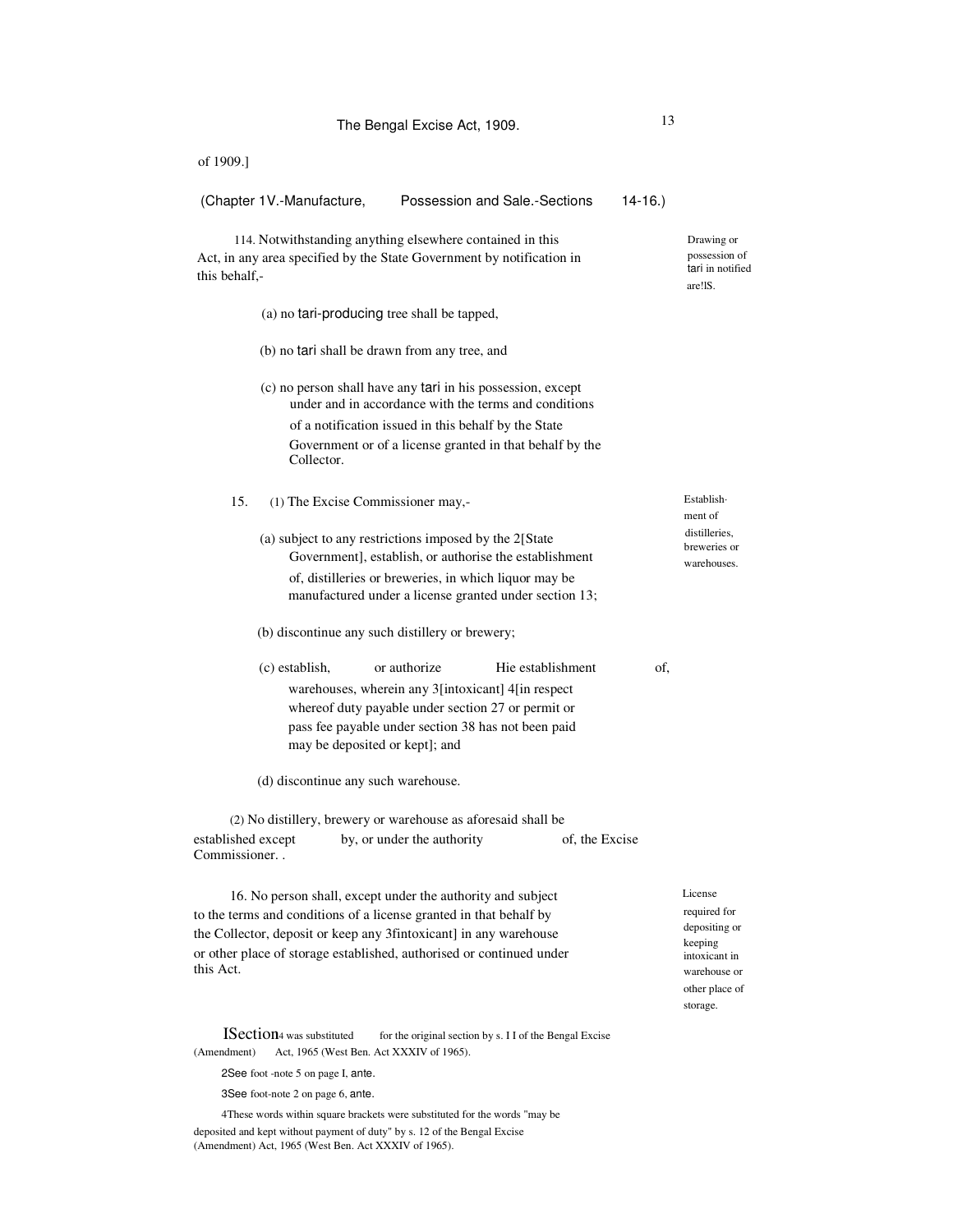|                                                                                                                |                                                                                                                                                                                                                                                                                                                                                                                                                                                                                                                                                                                                                                                                                                                                                                                                                                                                     |                                                                                                                                                                                   | [Ben. Act V |
|----------------------------------------------------------------------------------------------------------------|---------------------------------------------------------------------------------------------------------------------------------------------------------------------------------------------------------------------------------------------------------------------------------------------------------------------------------------------------------------------------------------------------------------------------------------------------------------------------------------------------------------------------------------------------------------------------------------------------------------------------------------------------------------------------------------------------------------------------------------------------------------------------------------------------------------------------------------------------------------------|-----------------------------------------------------------------------------------------------------------------------------------------------------------------------------------|-------------|
|                                                                                                                | (Chapter N.-Manufacture,                                                                                                                                                                                                                                                                                                                                                                                                                                                                                                                                                                                                                                                                                                                                                                                                                                            | Possession and Sale.-Sections                                                                                                                                                     | $17-18.$    |
| Payment of<br>duty on<br>removal from<br>distillery,<br>brewery,<br>warehouse or<br>other place of<br>storage. | warehouse<br>brewery,<br>established, authorised or continued under this Act, unless the<br>duty 2[or fee] (if any) 3[payable under Chapter V 4(or Chapter VI)]<br>has been paid or a bond has been executed for the payment<br>thereof.                                                                                                                                                                                                                                                                                                                                                                                                                                                                                                                                                                                                                            | 17. No I[intoxicant] shall be removed from any distillery, •<br>or other place of storage licensed,                                                                               |             |
| Possession of<br>intoxicants<br>not obtained<br>from a                                                         | 18. (1) No person shall have in his possession<br>l[intoxicant] which has not been, obtained from a licensed vendor of<br>the same.                                                                                                                                                                                                                                                                                                                                                                                                                                                                                                                                                                                                                                                                                                                                 |                                                                                                                                                                                   | any         |
| licensed<br>vendor.                                                                                            | $(2)$ Sub-section $(1)$ shalllot apply to-                                                                                                                                                                                                                                                                                                                                                                                                                                                                                                                                                                                                                                                                                                                                                                                                                          |                                                                                                                                                                                   |             |
|                                                                                                                | Act, or                                                                                                                                                                                                                                                                                                                                                                                                                                                                                                                                                                                                                                                                                                                                                                                                                                                             | (a) any I[intoxicant] lawfully deposited or kept in a<br>distillery, brewery, warehouse or other place of storage<br>licensed, established, authorised or continued under this    |             |
|                                                                                                                | (b) any $\text{I}$ [intoxicant] lawfully in the possession<br>licensed vendor of the same, or                                                                                                                                                                                                                                                                                                                                                                                                                                                                                                                                                                                                                                                                                                                                                                       |                                                                                                                                                                                   | of a        |
|                                                                                                                | Collector to possess it, or                                                                                                                                                                                                                                                                                                                                                                                                                                                                                                                                                                                                                                                                                                                                                                                                                                         | (c) any l[intoxicant] in the possession of a person who has<br>lawfully imported it, or who is imthorised by the                                                                  |             |
|                                                                                                                |                                                                                                                                                                                                                                                                                                                                                                                                                                                                                                                                                                                                                                                                                                                                                                                                                                                                     | (d) any foreign liquor in the possession of any common<br>carrier or warehouseman as such, or purchased at a sale<br>authorized by clause (a) or proviso (3) to section 20, $o$ ~ |             |
|                                                                                                                | molasses, or                                                                                                                                                                                                                                                                                                                                                                                                                                                                                                                                                                                                                                                                                                                                                                                                                                                        | (e) tari, intended to be used in the manufacture of gur or                                                                                                                        |             |
|                                                                                                                | purpose, or                                                                                                                                                                                                                                                                                                                                                                                                                                                                                                                                                                                                                                                                                                                                                                                                                                                         | (f) tari intended to be used in the manufacture of bread<br>by a person holding a permit to use tari for that                                                                     |             |
|                                                                                                                |                                                                                                                                                                                                                                                                                                                                                                                                                                                                                                                                                                                                                                                                                                                                                                                                                                                                     | 5(ff) tari intended to be used solely for the preparation of<br>food for domestic consumption, and not-                                                                           |             |
|                                                                                                                | (i) 6[as an intoxicating article], or                                                                                                                                                                                                                                                                                                                                                                                                                                                                                                                                                                                                                                                                                                                                                                                                                               | (ii) for the preparation of any intoxicating article, or<br>(iii) for the preparation of any article for sale, or                                                                 |             |
|                                                                                                                | ISee foot-note 2 on page 6, ante.<br>2These words within square brackets were inserted by $s$ , $13(1)$ of the Bengal<br>Excise (Amendment) Act, 1965 (West Ben. Act XXXIV of 1965),<br>3These words and figure within square brackets were substituted for the words<br>and figures "imposed under section 27" by paragraph 3 of, and Schedule IV to, the<br>Government of India (Adaptation of Indian Laws) Order, 1937.<br>4 These words ana figures within brackets were inserted by s. 13(2) of the Bengal<br>Excise (Amendment) Act, 1965 (West Ben. Act XXXIV of 1965).<br>5 This clause (ff) in s. 18 was inserted by s. 9 of the Bengal Excise (Amendment)<br>Act, 1914 (Ben. Act VII of 1914),<br>6These words within square brackets were substituted for the words "as an<br>intoxicant" by paragraph 3 of, and Schedule IV to, the Government of India |                                                                                                                                                                                   |             |
|                                                                                                                | (Adaptation ofIndian Laws) Order, 1937.                                                                                                                                                                                                                                                                                                                                                                                                                                                                                                                                                                                                                                                                                                                                                                                                                             |                                                                                                                                                                                   |             |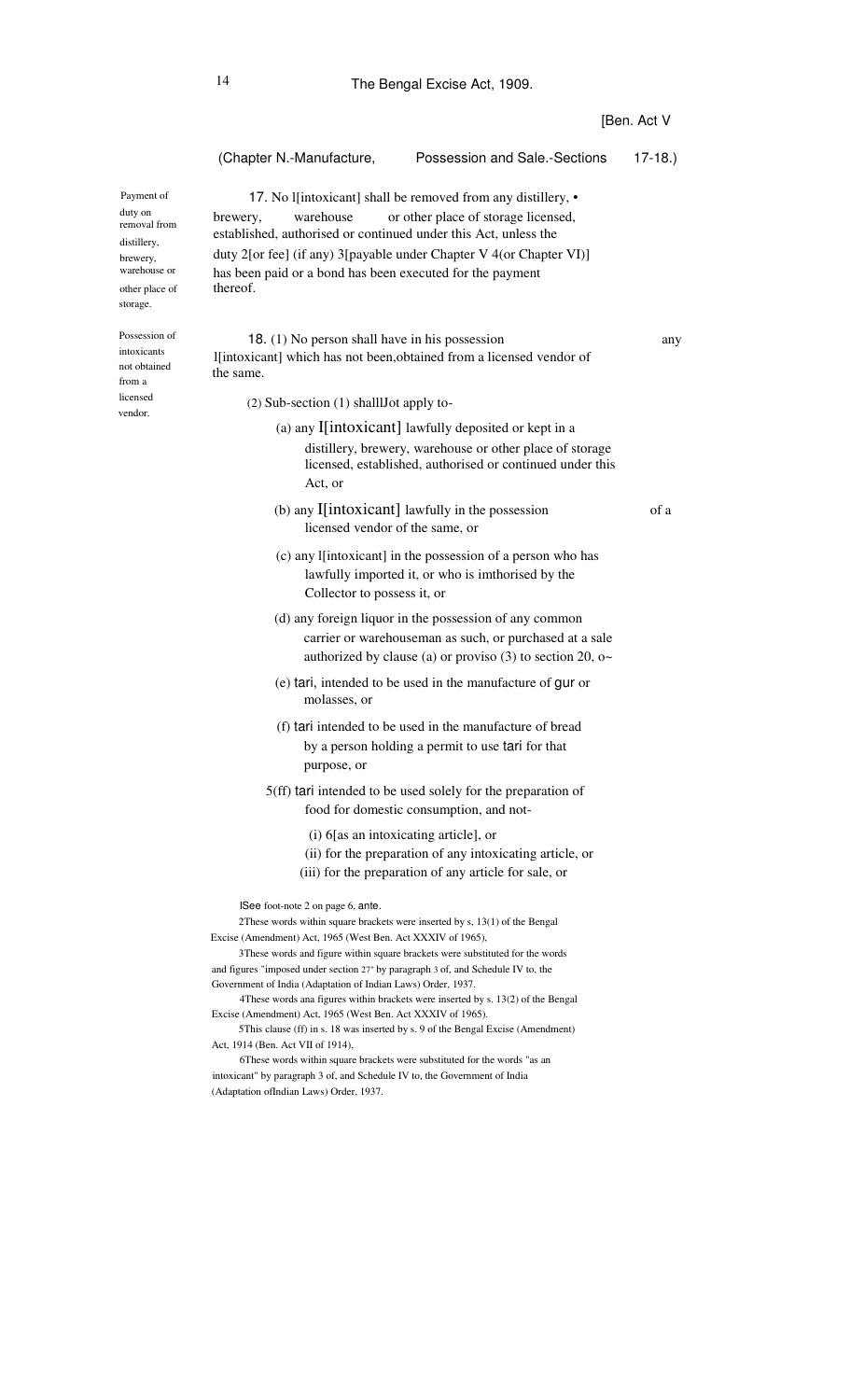| of 1909.]                                                                                                                                                                                                                                                                                                                                                               |  |
|-------------------------------------------------------------------------------------------------------------------------------------------------------------------------------------------------------------------------------------------------------------------------------------------------------------------------------------------------------------------------|--|
| Possession and Sale.-Section<br>$19.$ )<br>(Chapter IV.-Manufacture,                                                                                                                                                                                                                                                                                                    |  |
| (g) tari, up to a limit of four '[litres] when in the<br>possession of the person possessing the tree from which<br>it was drawn and intended to be used for his domestic<br>consumption, or                                                                                                                                                                            |  |
| (h) intoxicating drugs in the possession of any person<br>licensed to cultivate or collect the plants from which<br>such drugs were produced, when such possession is in<br>accordance with the conditions of his license.                                                                                                                                              |  |
| 19. (1) No person not being) licensed to manufacture,<br>cultivate, collect or sell any 2[intoxicant] shall have in his possession<br>any quantity of any 2[intoxicant] in excess of such 'quantity as the<br>3[State Government] has, under section 5, declared to be the limit of<br>a retail sale, except under a permit granted by the Collector in that<br>behalf. |  |
| (2) 4[Save as the State Government may by rule made under<br>section 85 otherwise provide, sub-section (1) shall nbt apply to---                                                                                                                                                                                                                                        |  |
| (a) any foreign liquor (other than denatured spirit) which is<br>in the possession of any common carner or<br>. warehouseman as such, or                                                                                                                                                                                                                                |  |
| (b) any foreign liquor which has been purchased by any<br>person for his bona fide private consumption and not<br>for sale, or                                                                                                                                                                                                                                          |  |
| (c) tari intended to be used in the manufacture of gur or<br>molasses $5[01]$ .                                                                                                                                                                                                                                                                                         |  |

6(d) tari intended to be used solely for the preparation of food for domestic consumption, and not-

- (i) 7[as an intoxicating article], or
- (ii) for the preparation of any intoxicating article, or,
- (iii) for the preparation of any article for sale.

lSubstituted for the word "seers" by sec. 3 of the Bengal Excise (Amendment) Act, 1983 (West Ben. Act XXXVIII of 1983).

2See foot -note 2 on page 6, an/e.

3See foot-note 5 on page 7, ante.

4These words, brackets and figures within square brackets were substituted for the words, brackets and figure "Sub-section (1) shall not apply to-" by s. 14(1) of the Bengal Excise (Amendment) Act, 1965 (West Ben. Act XXXIV of 1965).

5The word "or" was inserted by s. 2 of, and the First Schedule to, the Bengal Repealing and Amending Act, 1938 (Ben. Act I of 1939).

6Clause (d) was inserted by s. 10 of the Bengal Excise (Amendment) (Ben. Act VII of 1914).

Act. 1914

7See foot-note 6 on page 14, ante.

Possession of intoxic;mts generally.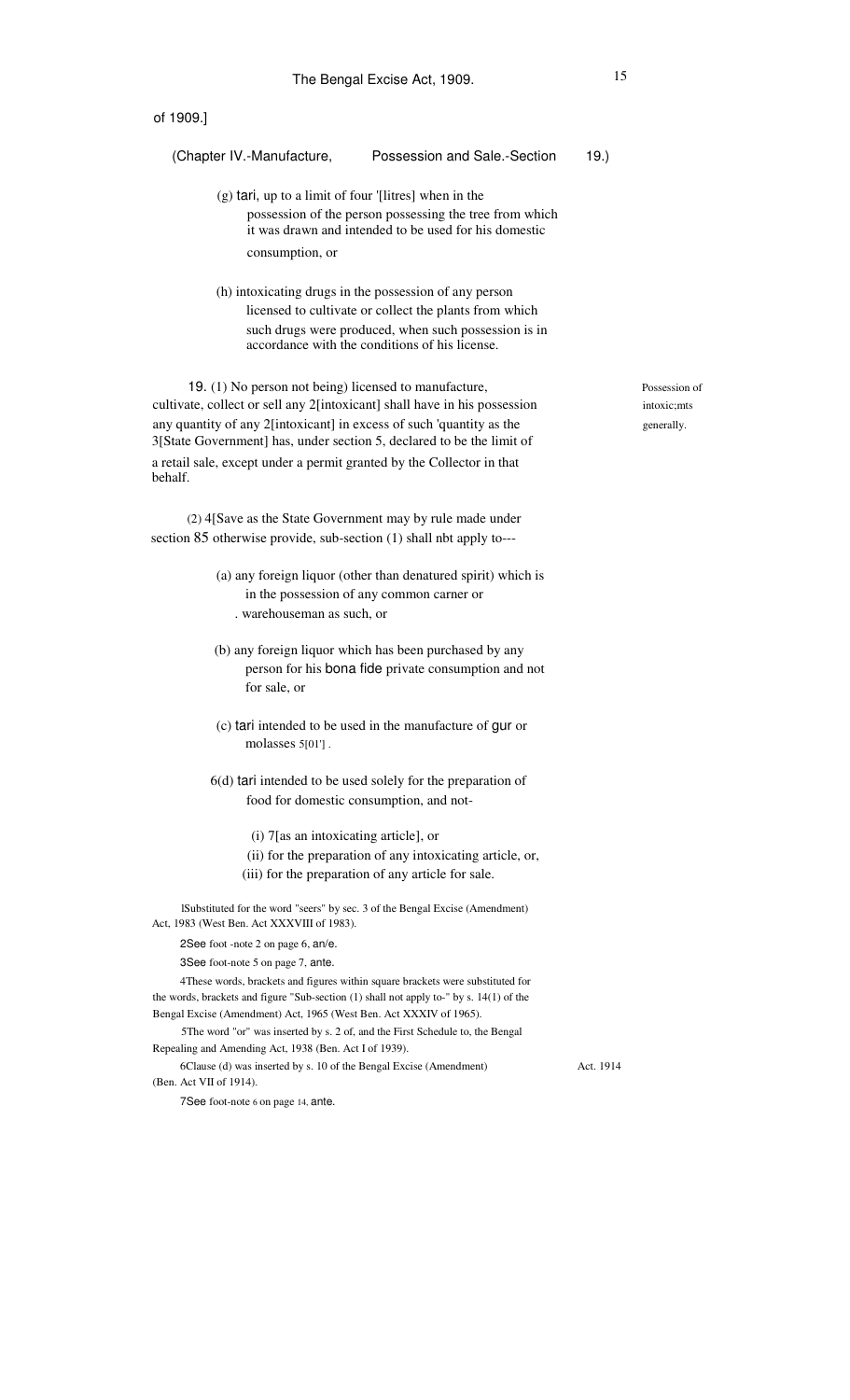# (Chapter IV.-Manujacture, Possession and Sale.-Section 20.)

(3) I[A person licensed to manufacture, cultivate, collect or sell any intoxicant] shall not have in his possession at any place other than that authorised by his license any quantity of any 2[intoxicant] in excess of such quantity as the 3[State Government], has, under section 5, declare to be the limit of a retail sale except under a permit granted by the Collector in that behalf.

anything contained in the foregoing sub-sections, if the State Government thinks fit so to do on the ground of health, morality or public order, it may, by notification, prohibit, either absolutely or subject to such conditions as it may prescribe, the possession in the whole of West Bengal or in any specified local area of any intoxicant by all persons generally or by any specified class or classes of persons. 4(4) Notwithstanding

License required sale ..

for

20. No 2[intoxicant], and no portion of the hemp plant (Cannabis sativa) from which an intoxicating drug can be manufactured or produced, shall be sold except under the authority and 5[in accordance with] the terms and conditions of a license granted in that behalf by the Collector subject to the provisions of section 37A]:

Provided as follows:-

- (1) a license for sale in more than one district shall be granted only by the Excise Commissioner 6[or by a Collector specially authorised in that behalf by the Excise Commissioner];
- 7(la) a license for sale granted under the Excise law in force in any other 8[State] may, on such conditions as may be determined by the Excise Commissioner, be deemed to be a license granted under this Act.

IThese words within square brackets were substituted for the words "A licensed vendor" by s. 14(2) of the Bengal Excise (Amendment) Act, 1965 (West Ben. Act XXXIV of 1965).

2See foot -note 2 on page 6, ante.

3See foot -note 5 on page I,ante.

4Sub-section (4) was substituted for the original sub-section by s. 14(3) of the Bengal Excise (Amendment) Act, 1965 (West Ben. Act XXXIV of 1965).

5The words within square brackets substituted by Bengal Excise (Amendment) Act, 1973 (West Ben. Act IV of 1973).

6These words within square brackets were added to proviso  $(I)$  of s. 20 by s. 11(a) of the Bengal Excise (Amendment) Act, 1914 (Ben. Act VII of 1914).

7Clause (la) was inserted by s. 11(b) of the Bengal Excise (Amendment) 1914 (Ben. Act VII of 1914).

8This word within square brackets was substituted paragraph 4(1) of the Adaptation of Laws Order, 1950. for the word "Province" by Act,

)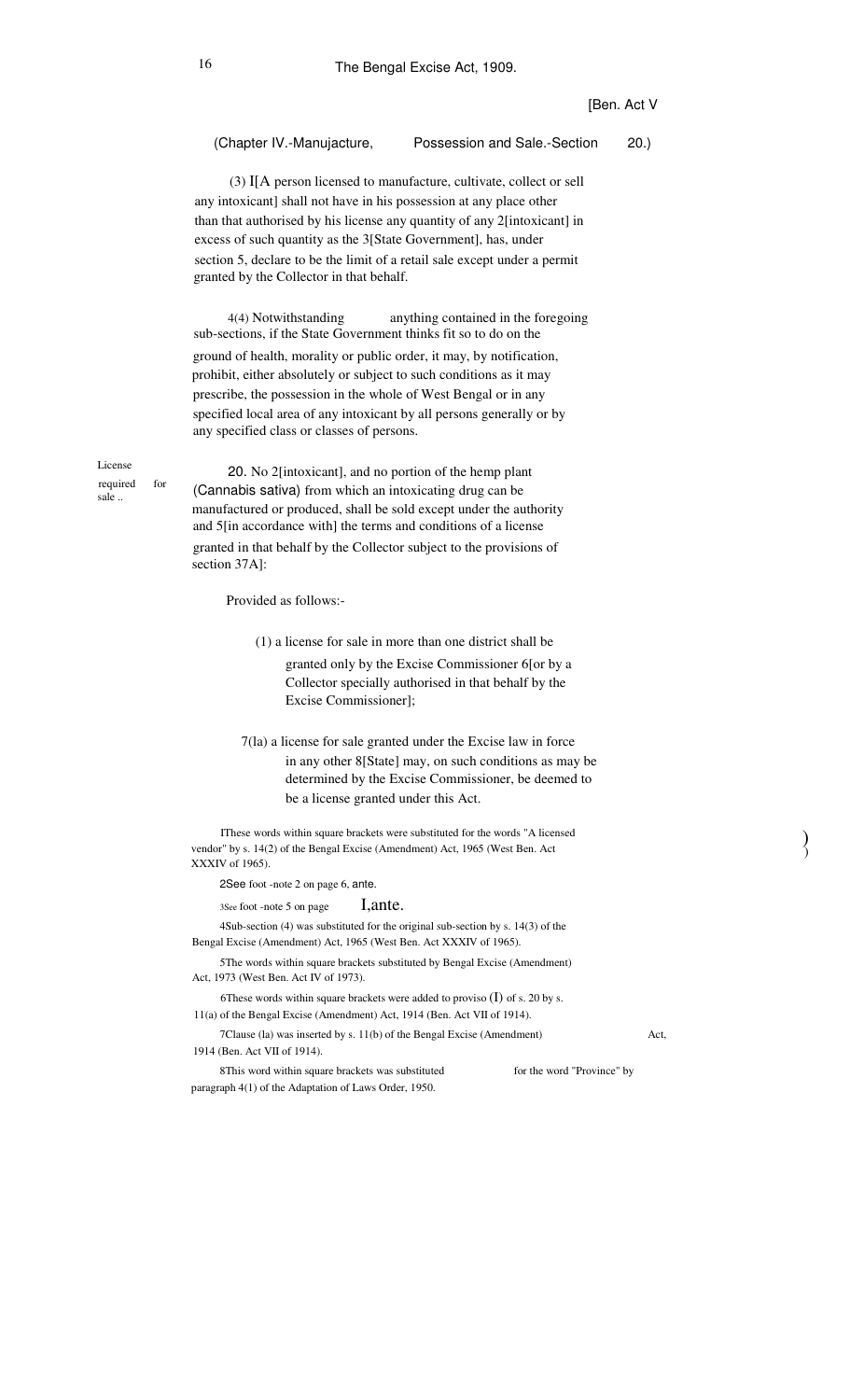| (Chapter IV.-Manufacture,<br>Possession and Sale.-Section | 20.) |
|-----------------------------------------------------------|------|
|-----------------------------------------------------------|------|

(2) a cultivator or owner of any. hemp plant (Cannabis sativa) may sell, without a license, those portion of the plant from which an intoxicating drug can be manufactured or produced, to any person licensed under this Act to deal in the same, or to any officer whom the Excise Commissioner may authorize to purchase or receive the same;

(3) no license shall be required for any of the following sales, namely:-

- (a) the sale of foreign liquor lawfully procured by any person for his private use-when such sale is made by such person himself or on his behalf upon his quitting a station, or on behalf of his representatives in interest after his decease;
- (b) the sale of tari, '[lawfully possessed] by a person in possession of the tree from which it was drawn, to a person licensed under this Act to manufacture or sell tari;
- (c) the sale of tari 2[lawfully possessed and] intended to be used in the manufacture of gur or molasses; or
- (d) the sale of tari 2[lawfully possessed and] intended to be used in the manufacture of bread to a person holding . a permit to use tari for the purpose of making
	- bread; 3[or
- (e) the sale of tari lawfully possessed and intended to be used solely for the preparation of food for domestic consumption and not-
	- (i) 4[as an intoxicating article], or
	- Oi) for the preparation of any intoxicating article, or
	- (iii) for the preparation of any article for sale.]

IThe words "lawfully possessed" were inserted in proviso (3)(b) of s. 20 by s. II(c) of the Bengal Excise (Amendment) Act, 1914 (Ben. Act VII of 1914).

2The words "lawfully possessed and" were inserted in proviso (3)(c) and (d) of s. 20 by s. 11(d), ibid.

3The portions enclosed within square brackets beginning with the word "or" and containing clause (e) were added by s. Il(e), ibid.

4See foot-note 6 on page 14, ante.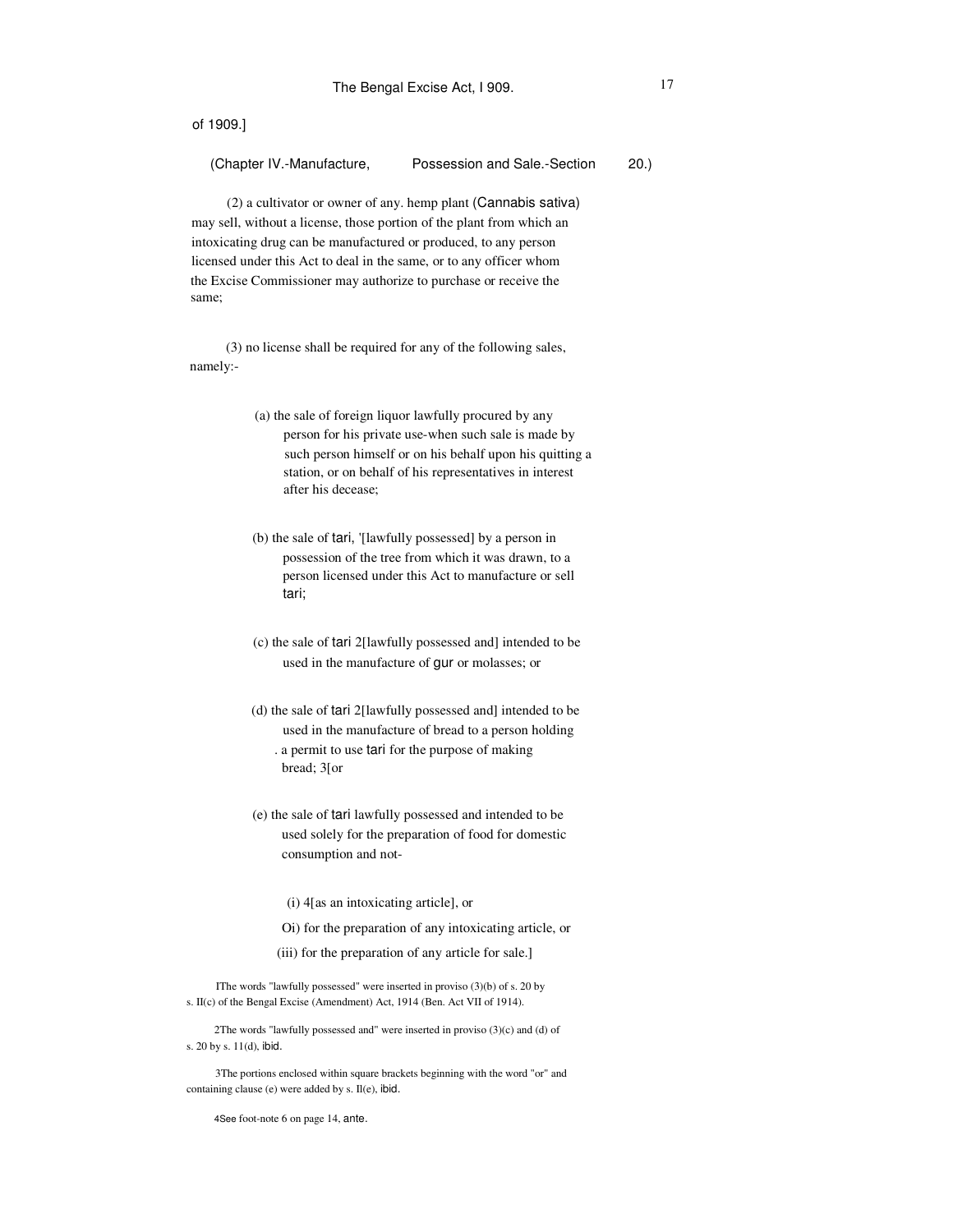# 18 The Bengal Excise Act, 1909.

[Ben. Act V

|                                                                    | (Chapter N.-Manufacture,                                                                                                                                                                                                                                                                                                                                                                                                                                       | Possession and Sale.-Section                               |              | $21 - 23.$ |  |  |
|--------------------------------------------------------------------|----------------------------------------------------------------------------------------------------------------------------------------------------------------------------------------------------------------------------------------------------------------------------------------------------------------------------------------------------------------------------------------------------------------------------------------------------------------|------------------------------------------------------------|--------------|------------|--|--|
| Manufacture<br>and sale of<br>liquor in<br>or near<br>cantonments. | 21. Within the limits of any military cantonment, and within<br>such distance from those limits as the I[Central Government] may in<br>any case prescribe, no license for the manufacture or sale of liquor<br>shall be granted, except with the previous consent of the<br>Commanding Officer.                                                                                                                                                                |                                                            |              |            |  |  |
| Grant of<br>exclusive<br>privilege of<br>manufacture               | $22(1)$ The 2[State Government] may grant to any person, on<br>such conditions and for such period as it may think fit, the exclusive<br>privilege-                                                                                                                                                                                                                                                                                                            |                                                            |              |            |  |  |
| and sale of<br>country                                             |                                                                                                                                                                                                                                                                                                                                                                                                                                                                | (a) of manufacturing, or supplying by wholesale, or        |              |            |  |  |
| liquor or<br>intoxicating                                          |                                                                                                                                                                                                                                                                                                                                                                                                                                                                | (b) of manufacturing, and supplying by wholesale, or       |              |            |  |  |
| drugs.                                                             | (c) of selling, by wholesale or retail, or                                                                                                                                                                                                                                                                                                                                                                                                                     |                                                            |              |            |  |  |
|                                                                    | retail, or                                                                                                                                                                                                                                                                                                                                                                                                                                                     | (d) of manufacturing or supplying by wholesale and selling |              |            |  |  |
|                                                                    | (e) of manufacuring<br>selling retail,                                                                                                                                                                                                                                                                                                                                                                                                                         | and supplying                                              | by wholesale | and        |  |  |
|                                                                    | any country liquor or intoxicating drug within any specified local<br>area:                                                                                                                                                                                                                                                                                                                                                                                    |                                                            |              |            |  |  |
|                                                                    | Provided that public notice shall be given of the intention to<br>grant any such exclusive privilege, and that any objections made by<br>any person. residing within the area affected shall be considered<br>before an exclusive privilege is granted.<br>$(2)$ No grantee of any privilege under sub~section $(1)$ shall<br>exercise the same unless or until he has received a license in that<br>behalf from the Collector 3 [or the Excise Commissioner]. |                                                            |              |            |  |  |
| Transfer of<br>exclusive<br>privilege.                             | 23. (1) A grantee of an exclusive privilege under section 22<br>shall not let or assign the same or any portion thereof unless he is<br>expressly authorized, by a condition made under that section, to<br>do so.                                                                                                                                                                                                                                             |                                                            |              |            |  |  |
|                                                                    | (2) Such letting or assignment shall be made only to a person<br>approved by the Collector or (if the letting or assignment extends to<br>more than one district) the Excise Commissioner.                                                                                                                                                                                                                                                                     |                                                            |              |            |  |  |
|                                                                    | (3) The lessee or assignee shall not exercise any rights as such<br>unless and until the Collector has, upon his application, granted him<br>a license to do so.                                                                                                                                                                                                                                                                                               |                                                            |              |            |  |  |
|                                                                    |                                                                                                                                                                                                                                                                                                                                                                                                                                                                |                                                            |              |            |  |  |

IThesewords within square brackets were substituted for the words "Local Government" by paragraph 3 of, and Schedule IV to, the Government of India (Adaptation ofIndian Laws) Order, 1937.

2See foot-note 5 on' page I, ante.

3These words within square brackets were added by s. 12 of the Bengal Excise (Amendment) Act, 1914 (Ben. Act VII of 1914).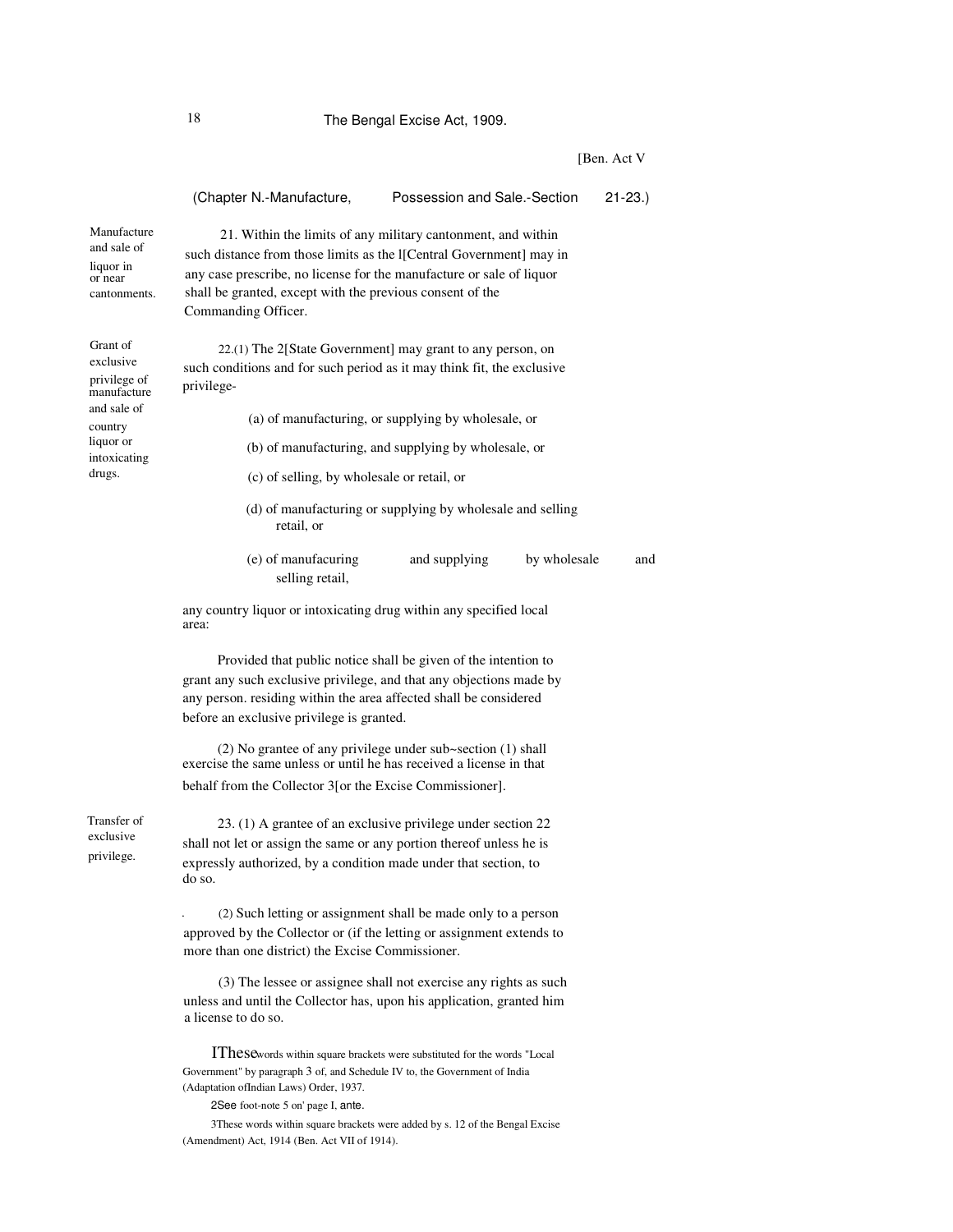|                       | of 1909.]                                                                                                                                                                                                                                                          |          |                                    |                                         |                |                                             |  |  |
|-----------------------|--------------------------------------------------------------------------------------------------------------------------------------------------------------------------------------------------------------------------------------------------------------------|----------|------------------------------------|-----------------------------------------|----------------|---------------------------------------------|--|--|
|                       | (Chapter IV.-Manufacture,                                                                                                                                                                                                                                          |          |                                    | Possession and Sale.-Section            | $24 - 25.$     |                                             |  |  |
|                       | 24.<br>Every person who manufactures<br>under a license granted under this Act-                                                                                                                                                                                    |          |                                    | or sells any I[intoxicant]              |                | Maintenance<br>and use of<br>measures,      |  |  |
|                       | (a) shall supply himself with 2 [such standard measures, instruments<br>standard weights, measuring instruments                                                                                                                                                    |          |                                    |                                         | and weighing   | weights and<br>by licensed                  |  |  |
| West Ben.             | instruments.<br>with the provisions of the West Bengal Standards of                                                                                                                                                                                                |          |                                    | duly stamped and verified in accordance |                | manufac-<br>turers and                      |  |  |
| Act XXIII of<br>1958. | Weights and Measures (Enforcement)<br>such other instruments                                                                                                                                                                                                       |          |                                    | as the Excise Commissioner              | Act, 1958, and | vendors.                                    |  |  |
|                       | may prescribe]<br>condition; and                                                                                                                                                                                                                                   | and      | shall<br>keep                      | the<br>same                             | in<br>good     |                                             |  |  |
|                       | (b) when such measures,                                                                                                                                                                                                                                            |          |                                    | weights and instruments                 | have           |                                             |  |  |
|                       | been so prescribed,<br>3[officer referred to in clause (a), clause (b) or clause                                                                                                                                                                                   |          | shall, on the requisition          |                                         | of any         |                                             |  |  |
|                       | (c) of section                                                                                                                                                                                                                                                     |          | 66], measure,                      | weigh 'or test any                      |                |                                             |  |  |
|                       | I[intoxicant] in his possession, at such time and in such<br>manner as such officer may require.                                                                                                                                                                   |          |                                    |                                         |                |                                             |  |  |
|                       | 25. (1)<br>No person who is licensed to sell foreign<br>spirit for consumption<br>country                                                                                                                                                                          |          | on his premises shall,             |                                         | liquor         | or Employment<br>of children or<br>women by |  |  |
|                       | during<br>the hours<br>business,                                                                                                                                                                                                                                   | in which | such<br>premises                   | are kept                                | open           | licensed<br>for vendors.                    |  |  |
|                       | employ or permit to be employed,                                                                                                                                                                                                                                   |          |                                    | either with or without                  |                |                                             |  |  |
|                       | any 4[person under the age of twenty-one<br>remuneration,<br>any part of such premises in which such liquor or spirit is consumed<br>by the public.                                                                                                                |          |                                    |                                         | years], in     |                                             |  |  |
|                       | (2) No person who is licensed to sell foreign liquor 5 [or country                                                                                                                                                                                                 |          |                                    |                                         |                |                                             |  |  |
|                       | spirit] for consumption                                                                                                                                                                                                                                            |          | on his premises shall, $6[* ***],$ |                                         |                |                                             |  |  |
|                       | the hours<br>during<br>business,                                                                                                                                                                                                                                   | in which | premises<br>such                   | are kept                                | for<br>open    |                                             |  |  |
|                       | ISee foot-note 2, on page 6, ante.                                                                                                                                                                                                                                 |          |                                    |                                         |                |                                             |  |  |
|                       | 2These words and figures within square brackets were substituted for the words<br>"such measures, weights and instruments as the Excise Commissioner may prescribe"<br>by s. 15(1) of the Bengal Excise (Amendment) Act, 1965 (West Ben. Act XXXIV of<br>$1965$ ). |          |                                    |                                         |                |                                             |  |  |
|                       | 3The words, letters, figures and brackets within square brackets were substituted<br>for the words "Excise Officer duly empowered by the Collector in this behalf by<br>s. 15(2) of the Bengal Excise (Amendment) Act, 1965 (West Ben. Act XXXIV of<br>$1965$ ).   |          |                                    |                                         |                |                                             |  |  |
|                       | 4 These words within square brackets were substituted for ~hewords "child under<br>the age of fourteen years" by s. 16(1) of the Bengal Excise (Amendment) Act, 1965<br>(West Ben. Act XXXIV of 1965).                                                             |          |                                    |                                         |                |                                             |  |  |
|                       | 5 These words within square brackets were inserted by s. $16(2)(a)$ , ibid.                                                                                                                                                                                        |          |                                    |                                         |                |                                             |  |  |
|                       | 6The words "without the previous written permission of the Excise<br>Commissioner" were omitted by s. $16(2)(b)$ , ibid.                                                                                                                                           |          |                                    |                                         |                |                                             |  |  |
|                       |                                                                                                                                                                                                                                                                    |          |                                    |                                         |                |                                             |  |  |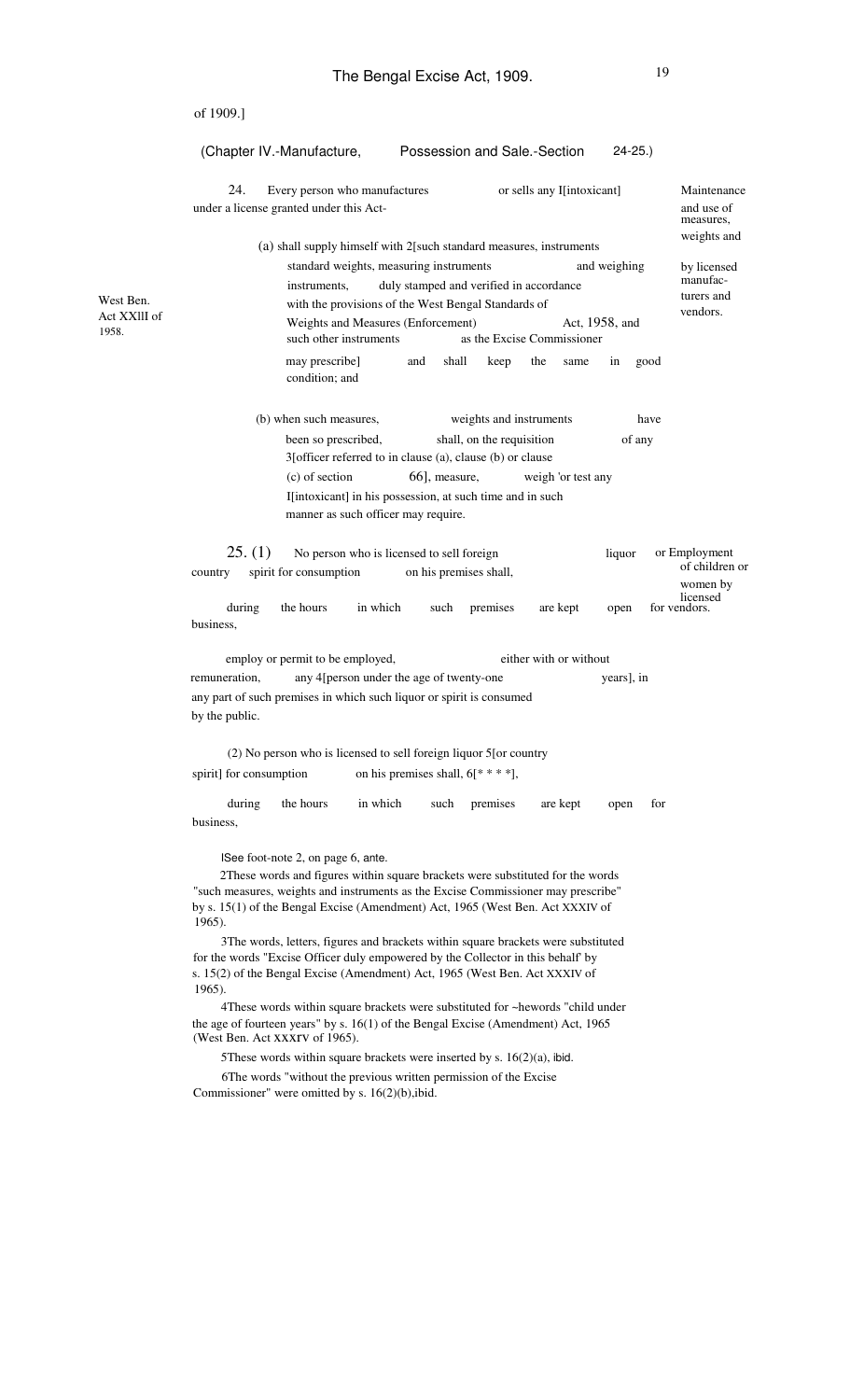(Chapter N.-Manufacture, Possession and Sale.-Section Chapter V.-Duty.-Section 27.) 26.-

employ or permit to be employed, remuneration, any woman, either with or without

| in any part of such premises |   |   |   |   | 10 which such liquor $\lfloor \cdot \rfloor$ [or spirit] | IS        |
|------------------------------|---|---|---|---|----------------------------------------------------------|-----------|
| consumed by the public.      |   |   |   |   |                                                          |           |
|                              | ж | ∗ | ∗ | ∗ | ∗                                                        | $\star$ . |
|                              | ∗ | ∗ | ∗ | ∗ | ∗                                                        |           |
|                              |   |   |   |   |                                                          | *1        |

Power to close shops temporarily.

26. (1) The District Magistrate or a Subdivisional Magistrate, or (in Calcutta) the 4[Chief Metropolitan Magistrate] or the Commissioner of Police, may, by notice in writing to the licensee require that any shop in which any 5[intoxicant] is sold shall be closed at such times or for such period as such Magistrate or Commissioner of Police may think necessary for the preservation of the public peace.

(2) If any riot or unlawful assembly is apprehended or occurs in the vicinity of any shop in which any 5[intoxicant] is sold, any Magistrate, or any Police Officer above the rank of constable who is present, may require such shop to be kept closed for such period as he may think necessary.

(3) When any Magistrate or Police Officer makes a direction under sub-section (1) or sub-section (2), he shall forthwith inform the Collector of his action and his reason therefor.

# CHAPTER V.

# DUTY.

Power to impose duty on import, export, transport and manufacture.

27. (1) 6[An excise duty or a countervailing duty, as the case may be,] at such rate or rates as the 7[State Government] may direct, may be imposed, either generally or for any specified local area, on-

(a) any excisable article imported, or

(b) any excisable article exported, or

IThese words within square brackets were inserted by s.  $16(2)(c)$  of the Bengal Excise (Amendment) Act, 1965 (West Ben. Act XXXIV of 1965).

2Sub-section (3) was omitted by s. 16(3), ibid.

3Sub-section (4) was omitted by s. 16(4), ibid.

4The words within square brackets were substituted for "Chief Presidency Magistrate" by the Bengal Excise (Amendment) Act 1983 (West Ben. Act XXXVIII of 1983).

5See foot-note 2 on page 6, ante.

6These words within square brackets were substituted for the words "A duty" by paragraph 3 of, and Schedule IV to, the Government of India (Adaptation of Indian Laws) Order, 1937.

7See foot -note 5 on page I, ante.

(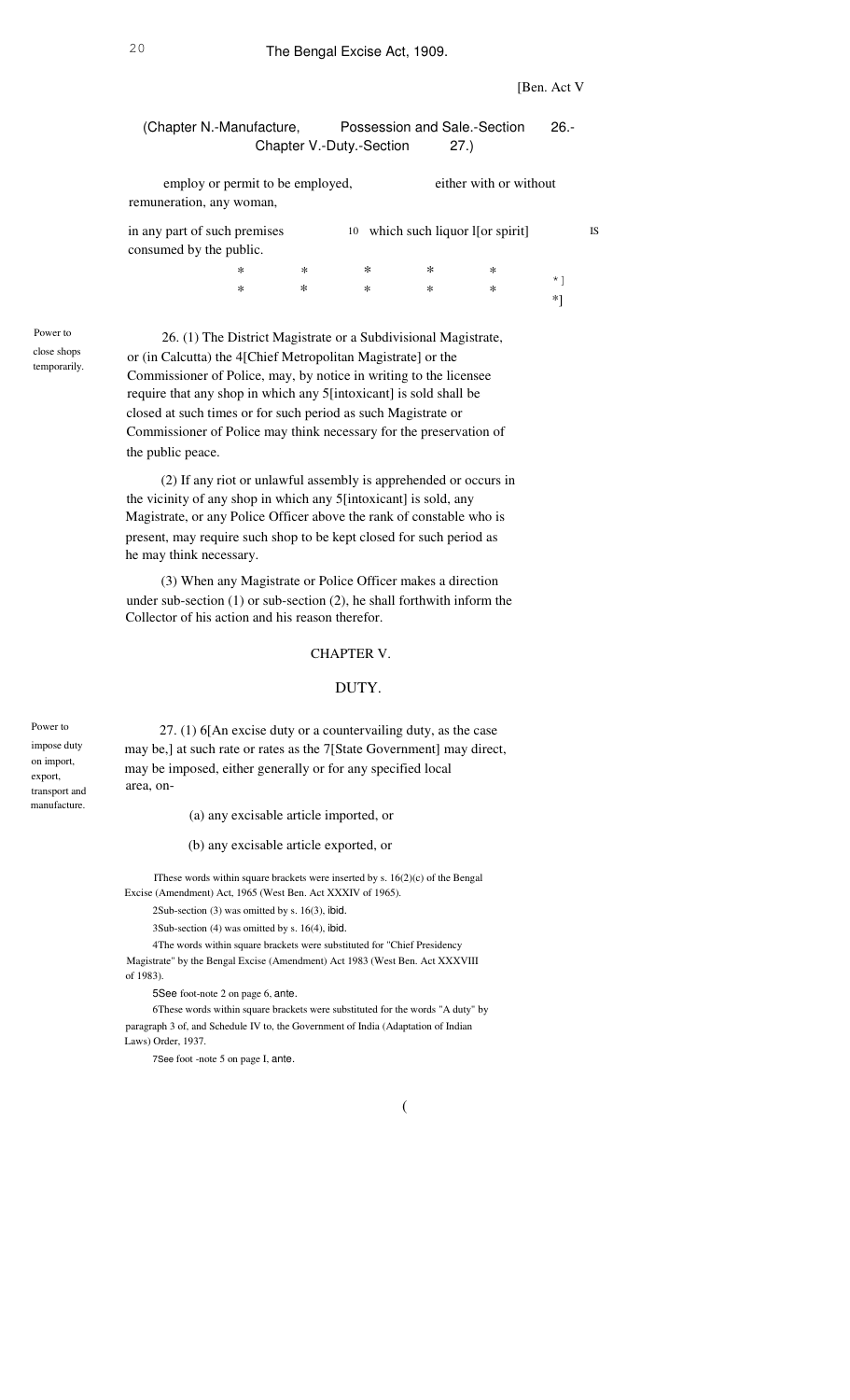of 1909.] (Chapter V.-Duty.--Section 28.) (c) any excisable article transported, or (d) any excisable article (other than tari) manufactured under any license granted in respect of clause (a) of section 13, or (e) any hemp plant (Cannabis sativa) cultivated, or any portion of such plant collected, under any license granted in respect of clause (b) or clause (c) of section 13, or (f) any excisable article manufactured in any distillery or brewery licensed, established, authorised or continued under this Act. Explanation.-Duty may be imposed on any article under this sub-section at different rates I[according to the purpose for which such article is intended to be used] according to the places to which such article is to be removed for consumption, or according to the varying strengths and quality of such article. (2)  $2[An\text{ excise duty }3^* \qquad * \qquad * \qquad * \qquad *]$ . at such rate or rates as the 4[State Government] may direct, may be imposed, either generalIy or for any specified local area, on any tari drawn under any license granted under section 145[\*].  $6[^* \qquad \quad \ast \qquad \quad \ast \qquad \quad \ast \qquad \quad \ast \qquad \quad \ast \qquad \quad \ast \qquad \quad \ast]$ 28. Subject to any rules made under section 86, clause (12) Ways of any duty imposed under section 27 may be levied in any of the levying such  $\frac{d}{dx}$  duty. (a) on an excisable article imported,- (i) by payment (upon or before importation) in 7[West Bengal] or in the 8[State] or territory from which the article is brought, or (ii) by payment upon issue for sale from a warehouse established, authorized .or continued under this Act; IThese words withi.n square brackets were inserted by s. 17(1) of the Bengal Excise (Amendment) Act, 1965 (West Ben. Act XXXIV of 1965). 2The Words "An excise duty or a countervailing duty, as the case may be", were substituted for the words "A duty" by paragraph 3 of, and Schedule IV to, the Government of India (Adaptation of Indian Laws) Order, 1937. 3The words "or a countervailing duty, as the case may be", were omitted by s. 17(2)(a) of the Bengal Excise (Amendment) Act, 1965 (West Ben. Act XXXIV of 1965). 4See foot-note 5 on page I, ante. 5The word, figure and brackets "sub-section (1)" were omitted by s. 17(2)(b) of the Bengal Excise (Amendment) Act, 1965 (West Ben. Act XXXIV of 1965). 6Sub-section (3) was omitted by s. 2 of the Bengal Excise (Amendment) Act, 1979 (West Ben. Act XII of 1979). 7See foot-note 3 on page 1, ante. 8See foot-note 8 on page 16, ante.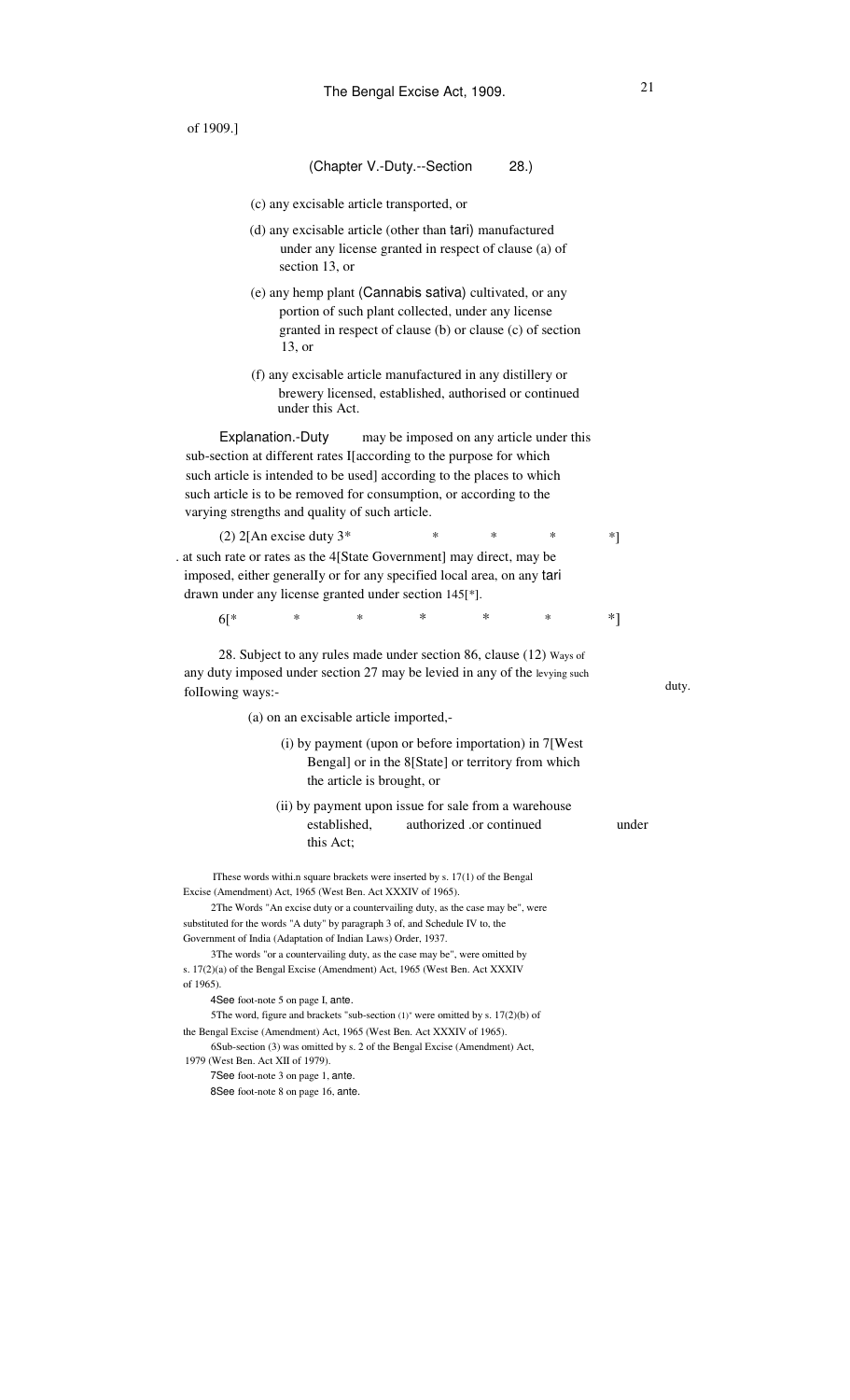[Ben. Act V

/

| (Chapter V.-Duty.-Section<br>28.                                                                                                                                                                                                            |
|---------------------------------------------------------------------------------------------------------------------------------------------------------------------------------------------------------------------------------------------|
| (b) on an excisable article exported,-                                                                                                                                                                                                      |
| by payment in '[West Bengal] or In the 2[State] or<br>territory to which the article is sent;                                                                                                                                               |
| (c) on an excisable article transported,-                                                                                                                                                                                                   |
| (i) by payment in the district from which the article is<br>sent, or                                                                                                                                                                        |
| (ii) by payment upon issue for sale from a warehouse<br>established, authorized, or contiimed under this<br>Act;                                                                                                                            |
| (d) on intoxicating<br>drugs<br>manufactured,<br>cultivated<br><b>or</b><br>collected,-                                                                                                                                                     |
| (i) by a rate charged upon the quantity manufactured<br>under a license granted in respect of the provision<br>of section 13, clause (a), or issued for sale from a<br>warehouse established, authorized or continued<br>under this Act, or |
| (ii) by 3[a rate assessed on the area covered by, or on<br>the quantity or outturn of, the crop cultivated or<br>collected, under] a license granted in respect of the<br>provisions of section 13, clause (b) or clause (c);               |
| (e) on spirit or beer manufactured in any distillery or<br>brewery licensed, established, authorized or continued<br>under this Act,-                                                                                                       |
| (i) by a rate charged upon the quantity produced in<br>or issued from the distillery or brewery, as the<br>case may be, or issued for sale from a warehouse<br>established, authorized or continued under this<br>Act, or                   |
| (ii) in accordance with such scale of equivalents<br>calculated on the quantity of materials used, or by<br>the degree of attenuation of the wash or wort, as<br>the case may be, as the 4[State Government] may<br>prescribe; and          |
| ISee foot-note 3 on page I, ante.<br>2See foot -note 8 on page 16, ante.<br>3The words within square brackets in sub-clause (ii) of clause (d) of s. 28 were                                                                                |

substituted for the words "an acreage rate levied on the cultivation or collection of the hemp plant (Cannabis sativa) under" by s. 13 of the Bengal Excise (Amendment) Act, 1914 (Ben. Act VII of 1914).

4See foot-note 5 on page I, ante.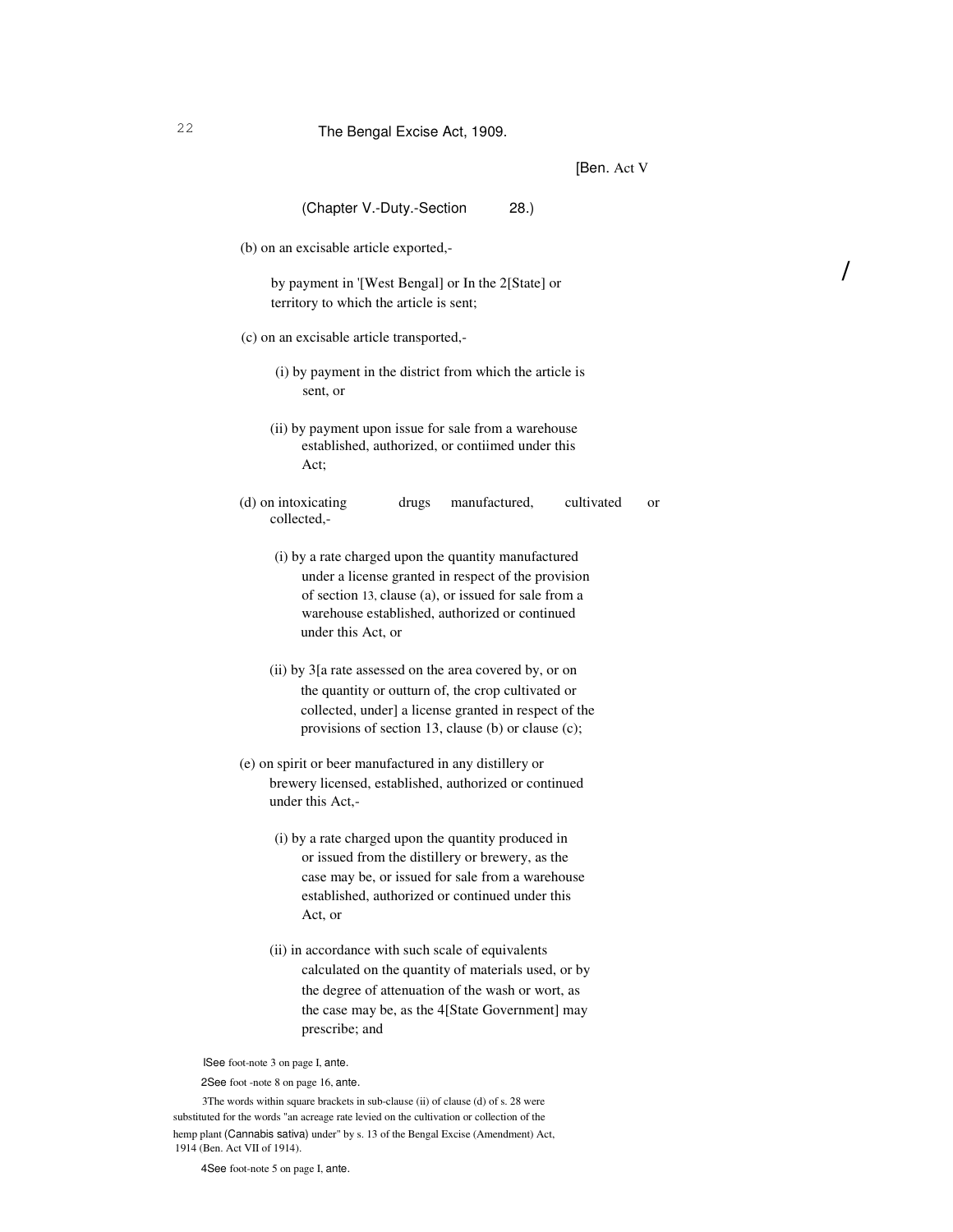# (Chapter V.-Duty.-Sections 29, 29A.)

(f) on tari drawn under a license granted under section 14, sub-section (l),-by a tax on each tree from which the drawing of tari is permitted:

Provided that, where payment is made upon the issue of an excisable article for sale from a warehouse, it shall be at the rate of duty in force on the date of issue of such article from such warehouse;

Provided also that no tax shall be levied in respect of any tree from which tari is drawn only for the manufacture of gur or molasses and under such special conditions as the I[Excise Commissioner] may prescribe.

29. Instead of, or in addition to, any duty leviable under this Act, the 2[State Government] may accept payment of a sum in consideration of the grant of any exclusive privilege under section 22.

329A. (I) Until provIsIOn to the contrary is made by 4[Parliament] the 5(State] Government may continue to levy any duty to which this section applies which it was lawfully levying immediately before the commencement of 6[the Constitution] under this Chapter as then in force.

(2) The duties to which section applies are-

(a) any duty on intoxicants which are not excisable articles within the meaning of this Act;

(b) any duty on an excisable article produced outside India· and imported into the 7(State] whether across a customs frontier as defined by the Central Government or not;

lThe words "Excise Commissioner" in section 28 (second proviso) were substituted for the word "Board" by s. 5(3) of the Bengal Excise (Amendment) Act, 1914 (Ben. Act VII of 1914).

2See foot-note 5 on page I, ante.

3Section 29A was inserted by paragraph 3 of, and Schedule Government of India (Adaptation of Indian Laws) Order, 1937.

4This word within square brackets was substituted for the words "the Central Legislature" by paragraph 3 of, and the Eleventh Schedule to, the Adaptation of Laws Order, 1950.

5This word within square brackets was substituted for the word "Provincial" by paragraph 4( I), ibid.

6These words within square brackets were substituted for the words and figures "Part III of the Government of India Act, 1935" by paragraph 3 and the Eleventh Schedule, ibid.

7See foot -note 8 on page 16, ante.

IV to, the

Payment for grant of exclusive privilege.

Saving for duties being levied at commencement of the Constitution.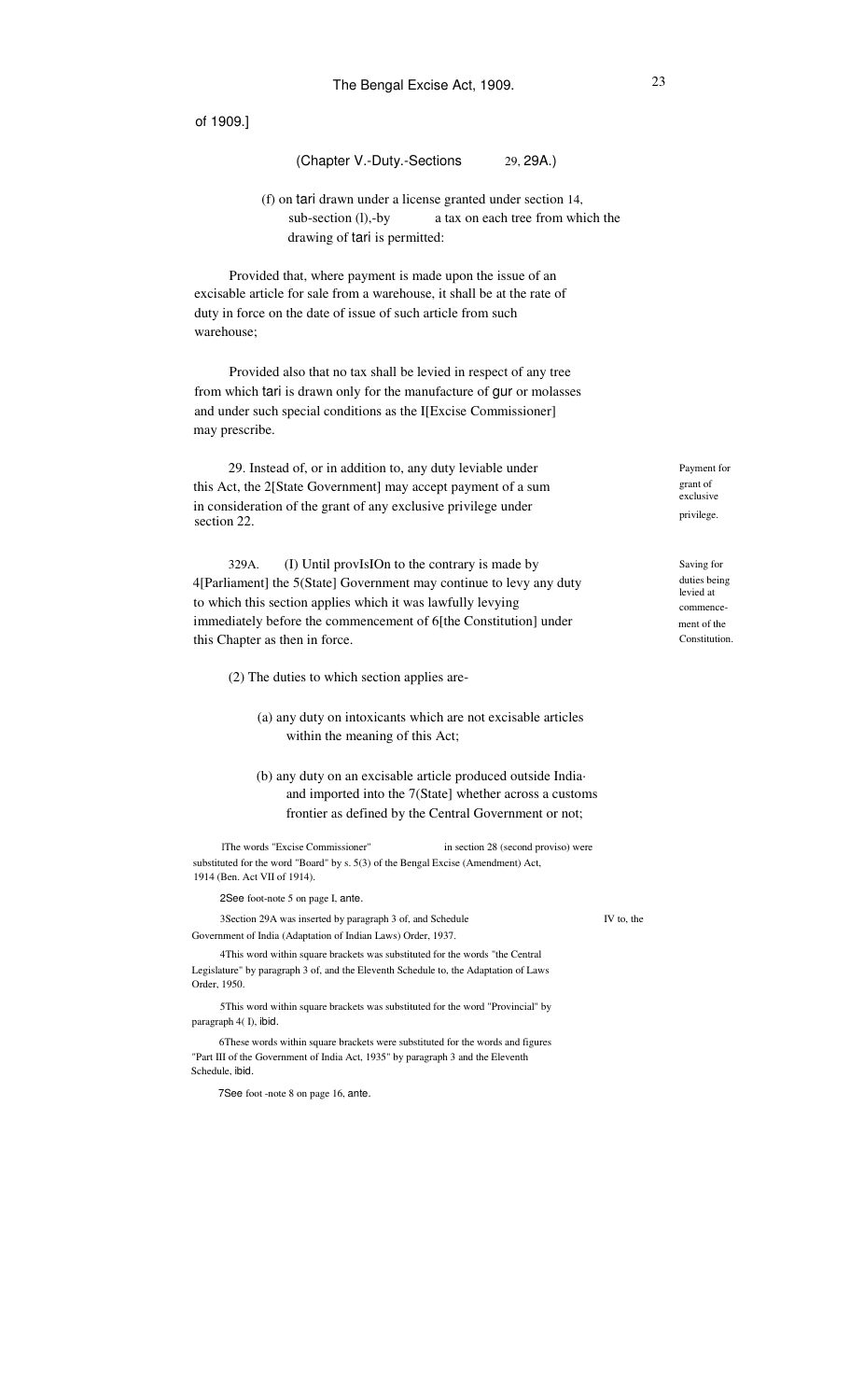[Ben. Act V

(Chapter VI.-Licenses, Permits and Passes.-Sections 30-31.)

 $I(C)$ any duty on medicinal or toilet preparations containing alcohol.

(3) Nothing in this section shall authorize the levy by the 2[State] Government of any duty which, as between goods manufactured or produced in the 2[State] and similar goods not so manufactured or produced, discriminates in favour of the former, or which, in the case of goods manufactured or produced outside the 2[State], discriminates between goods manufactured or produced in one locality and similar goods manufactured or produced in another locality.

### CHAPTER VI.

#### LICENSES, PERMITS AND PASSES.

(1) The State Government may, subject to such conditions and restrictions as may be prescribed, select, from time to time, new sites in any local area for grant of a license for the retail sale of spirit at such new site or in the vicinity thereof having regard to public demand. 330.

(2) Upon selection of the new sites under sub-section (1), the Collector may, subject to the provisions of section 37A, grant a license to a person for the retail sale of spirit at the new site or in the vicinity thereof for a period of settlement.

4Grant of licenses at existing sites.

3Selection of new sites for grant of licenses.

> 431. Unless the State Government or the Excise Commissioner otherwise directs, the Collector may, on the expiry or the period of validity of licenses for the retail sale of spirit at the existing sites grant licenses for the retail sale of spirit at the existing sites or, if necessary, in the vicinity thereof for the next period of settlement in such manner and subject to such conditions as may be prescribed.

| $_{1$ Clause (c) was inserted by paragraph<br>Adaptation of Laws Order, 1950.                  | 3 of, and the Eleventh Schedule to, the |      |
|------------------------------------------------------------------------------------------------|-----------------------------------------|------|
| 2See foot-note 5 on page 23, ante.                                                             |                                         |      |
| 3Substituted by s. 2(2) of the West Bengal Taxation Laws (Amendment)<br>1993 (Act IV of 1993). |                                         | Act. |
| 4Substituted by s. 2(3) of the West Bengal Taxation Laws (Amendment)                           |                                         | Act. |
| 1993 (Act IV of 1993).                                                                         |                                         |      |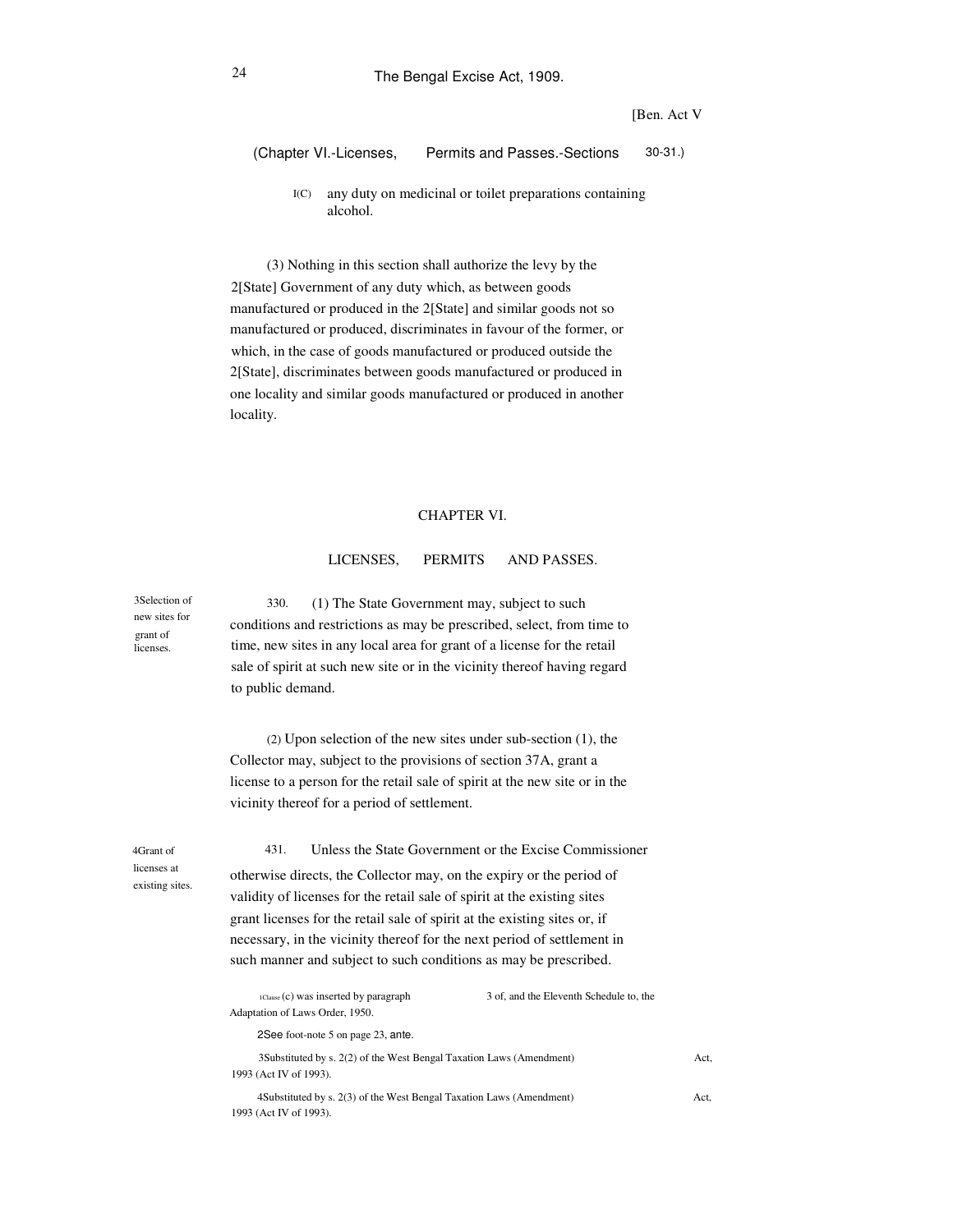| of 1909.]                   |                                                                                                                                                                                                                                                                                             |                   |                                                                                                                                           |
|-----------------------------|---------------------------------------------------------------------------------------------------------------------------------------------------------------------------------------------------------------------------------------------------------------------------------------------|-------------------|-------------------------------------------------------------------------------------------------------------------------------------------|
| (Chapter VI.-Licenses,      | Permits and Passes.-Sections                                                                                                                                                                                                                                                                | 32-36A.)          |                                                                                                                                           |
| '32.                        | [Omitted]                                                                                                                                                                                                                                                                                   |                   | ITime for<br>preparation<br>and publica-<br>tion of such<br>$list$                                                                        |
| 133.                        | [Omitted]                                                                                                                                                                                                                                                                                   |                   | ISubmission<br>of objections<br>and opinions<br>to Collector.                                                                             |
| '34.                        | [Omitted]                                                                                                                                                                                                                                                                                   |                   | 'Grant<br>of<br>licenses by<br>Collector, and<br>submission of<br>list of objec-<br>tions and<br>opinions to<br>Excise Com-<br>missioner. |
| '35.                        | [Omitted]                                                                                                                                                                                                                                                                                   |                   | 'Finality of<br>decision of<br>Excise Com-<br>missioner or<br>State •<br>Government.                                                      |
| '35A.                       | [Omitted]                                                                                                                                                                                                                                                                                   |                   | 'Definition.                                                                                                                              |
| be specified in such order. | 236. The provisions of section 30 and 31 as to licenses for the<br>retail sale of spirit shall also be applicable to the licenses for the<br>retail sale of such other intoxicants as the State Government may, by<br>order, specify, in West Bengal generally or in such local area as may |                   | 2Application<br>of section 30<br>and section<br>31 to licenses<br>for retail sale<br>of intoxicants<br>other than<br>spirit.              |
| 36A.                        | (Repealed by Bengal Excise (Amendment) Act, 1979.)                                                                                                                                                                                                                                          |                   |                                                                                                                                           |
| 'Omitted<br>of 1993).       | by the West Bengal Taxation Laws (Amendment)                                                                                                                                                                                                                                                | Act, 1993 (Act IV |                                                                                                                                           |
|                             | 2Substituted by s. 2(9) of the West Bengal Taxation Laws (Amendment)                                                                                                                                                                                                                        | Act.              |                                                                                                                                           |

1993 (Act IV of 1993).

'West Ben. Act XXXIII of 1951.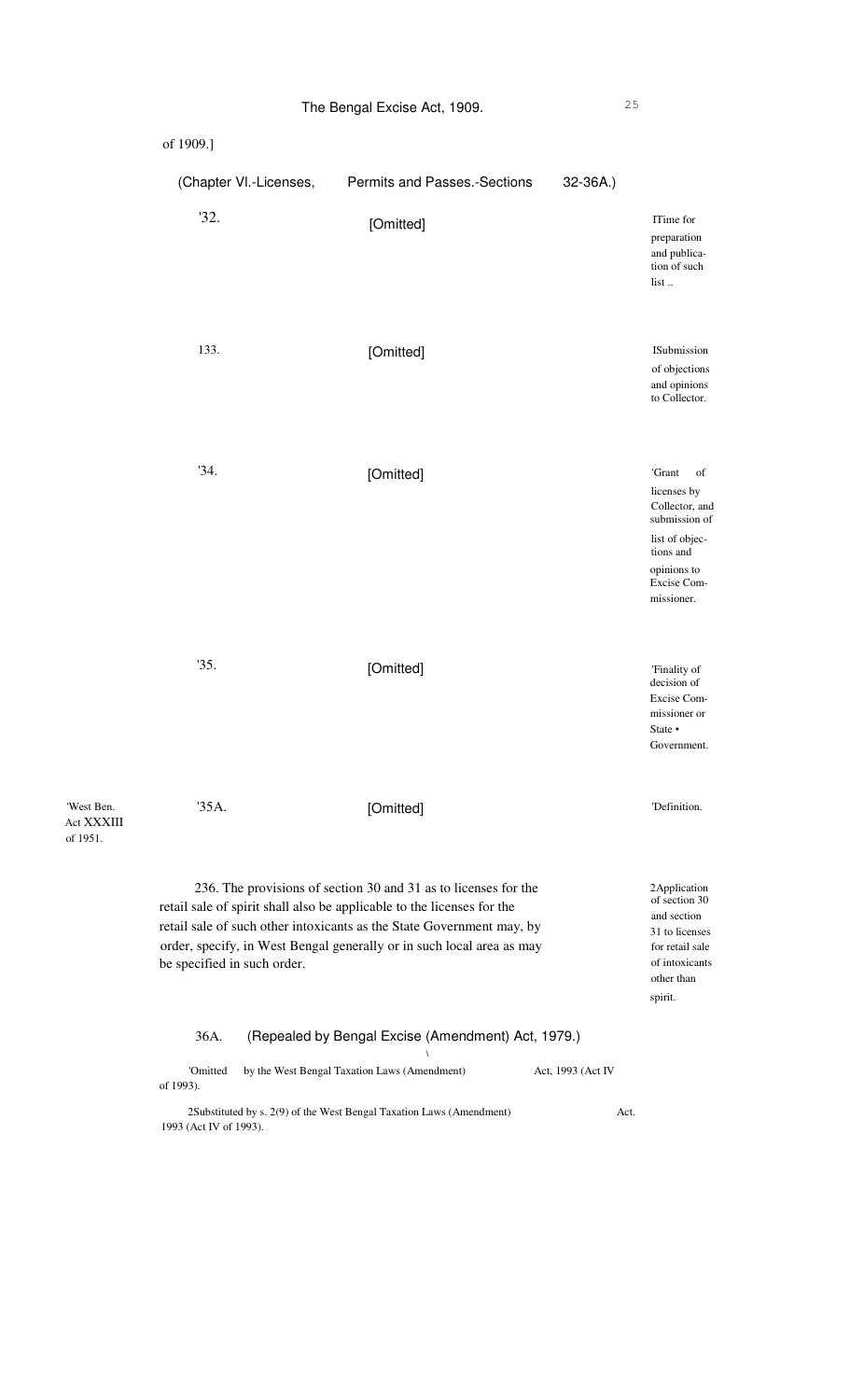|                                               |                                                                                                       |                                                                                                                 | [Ben.•ActV |
|-----------------------------------------------|-------------------------------------------------------------------------------------------------------|-----------------------------------------------------------------------------------------------------------------|------------|
|                                               | (Chapter V1.-Licenses,                                                                                | Permits and Passes.-Sections                                                                                    | $37-38.$   |
| <b>Exemption</b>                              |                                                                                                       | '37. Notwithstanding anything contained in section 30 or                                                        |            |
| of certain                                    | section 36, the Collector may, in such manner and subject to such                                     |                                                                                                                 |            |
| licenses from<br>section 30 or<br>section 36. | conditions and restrictions as may be prescribed, grant license to-                                   |                                                                                                                 |            |
|                                               |                                                                                                       | (a) any person, for the retail sale of any intoxicant during<br>any period not exceeding six months; or         |            |
|                                               |                                                                                                       | (b) any person, for the sale of any denatured spirit; or                                                        |            |
|                                               |                                                                                                       | (c) any person, for the retail sale of any intoxicant in<br>substitution for and for the remainder of a license |            |
|                                               |                                                                                                       | which has been cancelled, withdrawn or surrendered                                                              |            |
|                                               |                                                                                                       | before the expiration of the period for which it was                                                            |            |
|                                               |                                                                                                       | granted or which has lapsed on the death of the person                                                          |            |
|                                               | to whom it was granted; or                                                                            |                                                                                                                 |            |
|                                               |                                                                                                       | (d) any medical practitioner, chemist, druggist, apothecary                                                     |            |
|                                               |                                                                                                       | or keeper of a dispensary, for the retail sale of any                                                           |            |
|                                               |                                                                                                       | intoxicant for medicinal purposes; or                                                                           |            |
|                                               |                                                                                                       | (e) any person in charge of a military canteen or a canteen                                                     |            |
|                                               |                                                                                                       | established by or for the Border Security Force for sale                                                        |            |
|                                               |                                                                                                       | of Foreign liquor to the military personnel or the                                                              |            |
|                                               |                                                                                                       | personnel of Border Security Force.                                                                             |            |
|                                               |                                                                                                       |                                                                                                                 |            |
| Selection                                     | $2[37 A. (1)$ Before granting a license for the sale of an                                            |                                                                                                                 |            |
| of persons<br>to whom                         |                                                                                                       | intoxicant other than a license referred to in sub-section (2) of section •                                     |            |
| licenses may                                  | 22, the Collector shall select, in such manner and subject to such                                    |                                                                                                                 |            |
| be granted.                                   | restrictions as the State Government may prescribe, a person to<br>whom such license may be granted]. |                                                                                                                 |            |
|                                               |                                                                                                       |                                                                                                                 |            |
|                                               | (2) [Omitted by the Bengal Excise (Amendment)                                                         |                                                                                                                 | Act, 1979  |
|                                               | (West Ben. Act XII of 1979).]                                                                         |                                                                                                                 |            |
| Fees for<br>terms, condi-                     | 38.                                                                                                   | (1) Every license, permit or pass granted under this Act-                                                       |            |
| tions and<br>form of, and                     | (a) shall be granted-                                                                                 |                                                                                                                 |            |
| duration of,<br>licenses,                     |                                                                                                       |                                                                                                                 |            |
| permits and                                   |                                                                                                       | (i) on payment of such fees (if any) 3[as the State                                                             |            |
| passes.                                       |                                                                                                       | Government may fix], arid                                                                                       |            |
|                                               | 1993 (Act IV of 1993).                                                                                | ISubstituted by s. 2(10) of the West Bengal Taxation Laws (Amendment)                                           | Act,       |
|                                               | 2Amendments and adaptations<br>1973 (West Ben. Act IV of 1973).                                       | made by the Bengal Excise (Amendment)                                                                           | Act,       |
|                                               |                                                                                                       |                                                                                                                 |            |

3These words within square brackets were inserted by s. 25(l )(a) of the Bengal Excise (Amendment) Act, 1965 (West Ben. Act XXXIV of 1965).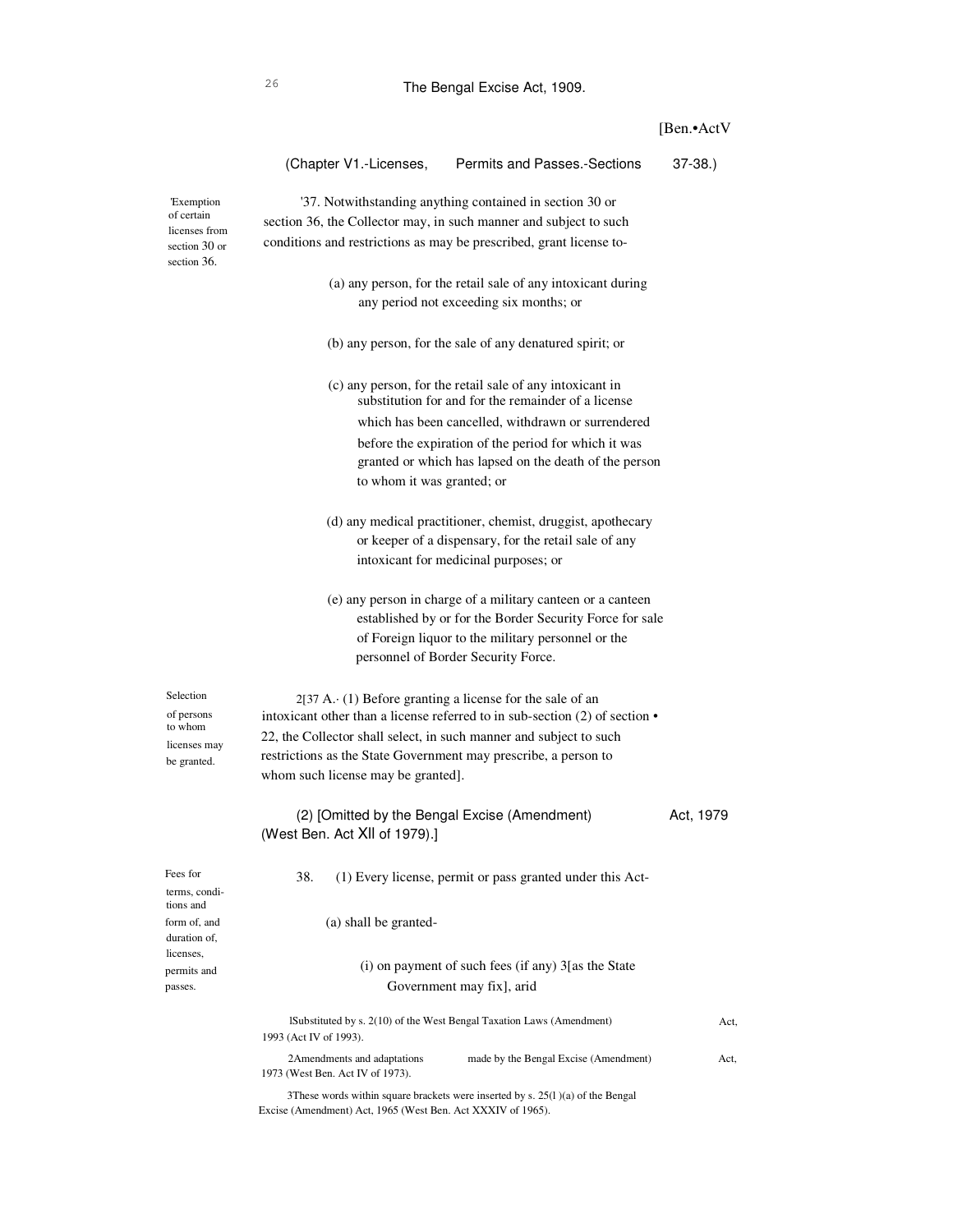(Chapter V1.-Licenses, Permits and Passes.-Sections 39-42.)

(ii) subject to such restrictions and on such conditions I[as the State Government may impose], and

(b) shall be in such form and contain such particulars, 2[State Government] may direct.

(2) Every license, permit or pass under this Act shall be granted for such period (if any) as may be prescribed by rule made by the 3[State Government] under section 85, 4[sub-section (2),] clause (e).

39. (Continuance of licenses granted under former law) Rep. by s. 14 of the Bengal Excise (Amendment) Act, 1914 (Ben. Act VJJ of 1914).

40. Any authority granting a license under this Act may require the grantee to execute a counterpart agreement in conformity with the tenor of his license, and to give such security for the performance of such agreement, or to make such deposit in lieu of security, as such authority may think fit.

41. (1) No license granted under this Act shall be deemed to be invalid by reason merely of any technical defect, irregularity or omission in the license or in any proceedings taken prior to the grant thereof.

(2) The decision of 7[\*\*\*] the 2[State Government] as to what is a technical defect, irregularity or omission, shall be final.

42. (1) Subject to such restrictions as the 3[State Government] may prescribe 5[by rule made under section 85, sub-section (2), clause (i),] the authority' who granted any license, permit or pass under this Act may cancel or suspend it-

- (a) if' it is transferred or sublet by the holder thereof without the permission of the said authority; or
- (b) if any duty 6[, tax] or fee payable by the holder thereof be not duly paid; or

IThese words within square brackets were inserted by s. 25( 1)(b) of the Bengal Excise (Amendment) Act, 1965 (West Ben. Act XXXIV of 1965).

- 2See foot-note 5 on p. 7, ante.
- 3See foot-note 5 on p. 1, ante.

4These word, figure and brackets within square brackets were inseItrd by s. 25(2) of the Bengal Excise (Amendment) Act, 1965 (West Ben. Act XXXIV of 1965).

5These words, figures and brackets within square brackets were inserted by s. 26(a), ibid.

6The comma and the word within square brackets were inserted by s. 26(b), ibid. 70mitted by the West Bengal Taxation Laws (Amendment) Act, 1993 (Act IV of 1993).

Counterpart agreement by licensee, and security or deposit.

Technical defects, irregularities and omissions.

Power to cancel or suspend license, permit or pass.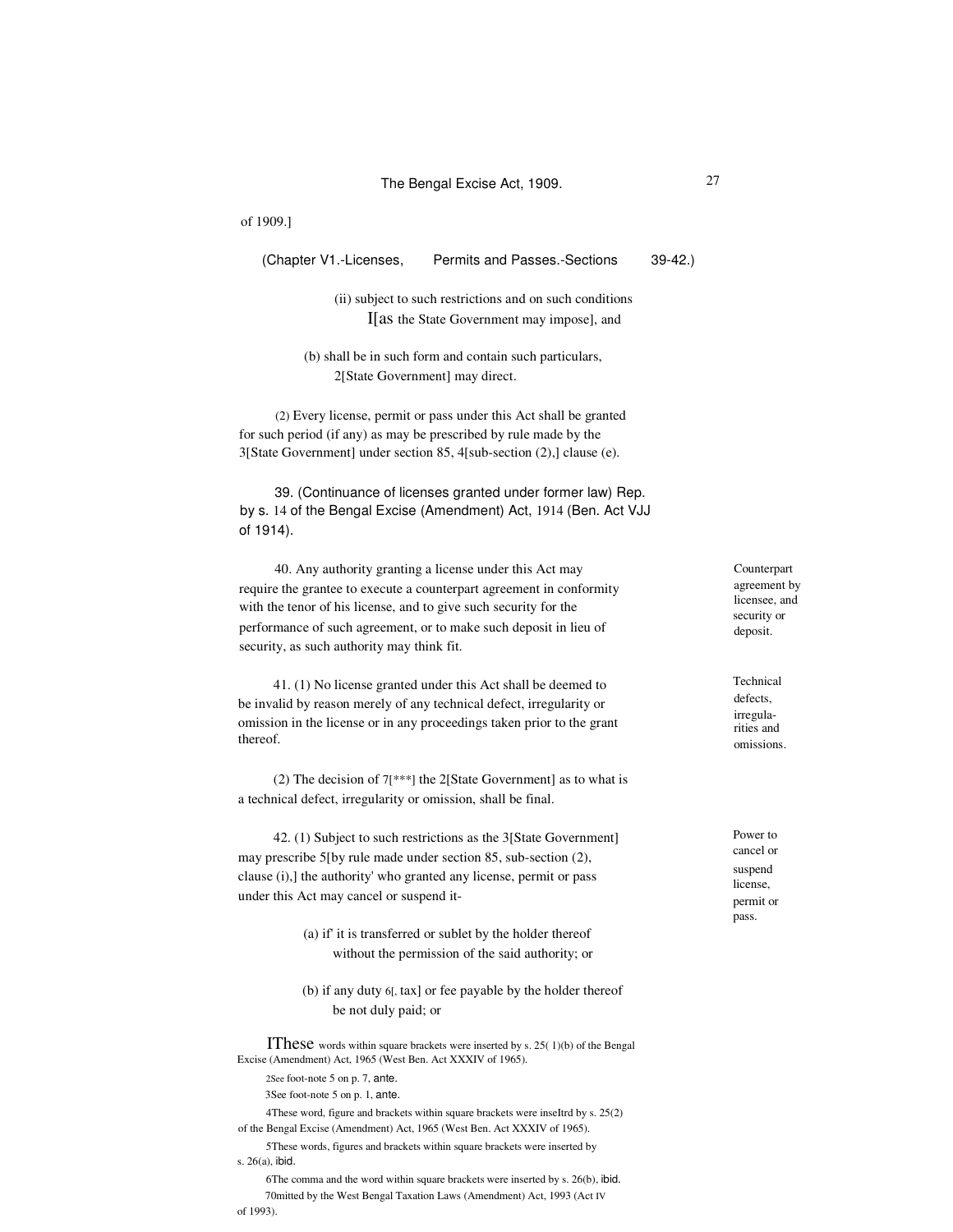|                                                                                                                                                                                                                                                                                                                                                                                                                                                                                                                                                                                                                                     |                                                                                                                                                                                                                                                   | [Ben. Act V |
|-------------------------------------------------------------------------------------------------------------------------------------------------------------------------------------------------------------------------------------------------------------------------------------------------------------------------------------------------------------------------------------------------------------------------------------------------------------------------------------------------------------------------------------------------------------------------------------------------------------------------------------|---------------------------------------------------------------------------------------------------------------------------------------------------------------------------------------------------------------------------------------------------|-------------|
| (Chapter VI-Licenses,                                                                                                                                                                                                                                                                                                                                                                                                                                                                                                                                                                                                               | Permits and Passes.-Section                                                                                                                                                                                                                       | 42.)        |
| terms or conditions thereof; or                                                                                                                                                                                                                                                                                                                                                                                                                                                                                                                                                                                                     | (c) in the event of any breach by the holder thereof, or by<br>any of his servants, or by anyone acting on his behalf<br>with his express or implied permission, of any of the                                                                    |             |
|                                                                                                                                                                                                                                                                                                                                                                                                                                                                                                                                                                                                                                     | (d) if the holder thereof is convicted of any offence<br>punishable under this Act or any other law for the time<br>being in force relating to revenue, or of any cognizable                                                                      |             |
| Duties) Act, 1955]; or                                                                                                                                                                                                                                                                                                                                                                                                                                                                                                                                                                                                              | a funden theilabhg of deuscD, rog of Acaty 10ff On cep rpunishable under the<br>Trade and Merchandise Marks Act 1958' or under any<br>of sections 479 to 489 of the Indian Penal Code, or<br>unCler the Medicinal and Toilet Preparations (Excise |             |
|                                                                                                                                                                                                                                                                                                                                                                                                                                                                                                                                                                                                                                     | (e) 3[if the holder thereof is subjected to any penalty under<br>Chapter XIV of the Customs Act, 1962; or]                                                                                                                                        |             |
| of such holder; or                                                                                                                                                                                                                                                                                                                                                                                                                                                                                                                                                                                                                  | (f) where a license, permit or pass has been granted on the<br>application of the holder of an exclusive privilege<br>granted under section 22, on the requisition in writing                                                                     |             |
|                                                                                                                                                                                                                                                                                                                                                                                                                                                                                                                                                                                                                                     | (g) if the conditions of the license, permit or pass provide<br>for such cancellation or suspension at will.                                                                                                                                      |             |
| (2) When a license, permit or pass held' by any person is<br>cancelled under clause (a), clause (b), clause (c), clause (d) or clause<br>(e) of sub-section (1) the authority aforesaid may cancel any other<br>license, permit or pass granted to such person 4[by, or by the<br>other law for the time being in force relating to excise, or under the<br>Opium Act, 1878.                                                                                                                                                                                                                                                        | authority of, the State Government] under this Act, or under any I of 1878.                                                                                                                                                                       |             |
| to any compensation for its cancellation or suspension under this<br>section, or to the refund of any fee paid or deposit made in respect<br>thereof.                                                                                                                                                                                                                                                                                                                                                                                                                                                                               | (3) The holder of a license, permit or pass shall not be entitled                                                                                                                                                                                 |             |
| by s. 40 of, and Schedule II to, the Dangerous Drugs Act, 1930 (2 of 1930).<br>2These words, figures and brackets within square brackets were substituted for<br>the words and figures "or under the Merchandise Marks Act, 1889, or under any<br>section which has been introduced into the Indian Penal Code by section 3 of that Act"<br>by s. 26(c) of the Bengal Excise (Amendment) Act, 1955 (West Ben. Act XXXIV of<br>1965).<br>3The clause was substituted for clause (e) by the Bengal Excise (Amendment)<br>Act, 1983 (Ben. Act XXXVIII of 1983) under section 5 and effect was given from<br>1st day of February, 1963. | IThe words and figures "under the Dangerous Drugs Act, 1930, or" were inserted                                                                                                                                                                    |             |
|                                                                                                                                                                                                                                                                                                                                                                                                                                                                                                                                                                                                                                     |                                                                                                                                                                                                                                                   |             |

II of 1930. 43 of 1958. XLV of 1860. 16 of 1955.

j

4The words "by or by the authority of, the Provincial Government" were originally inserted by paragraph 3 of, and Schedule IV to, the Government of India (Adaptation of Indian Laws) Order, 1937, and thereafter the word "State" was substituted for the word "Provincial" by paragraph 4(1) of the Adaptation of Laws Order, 1950.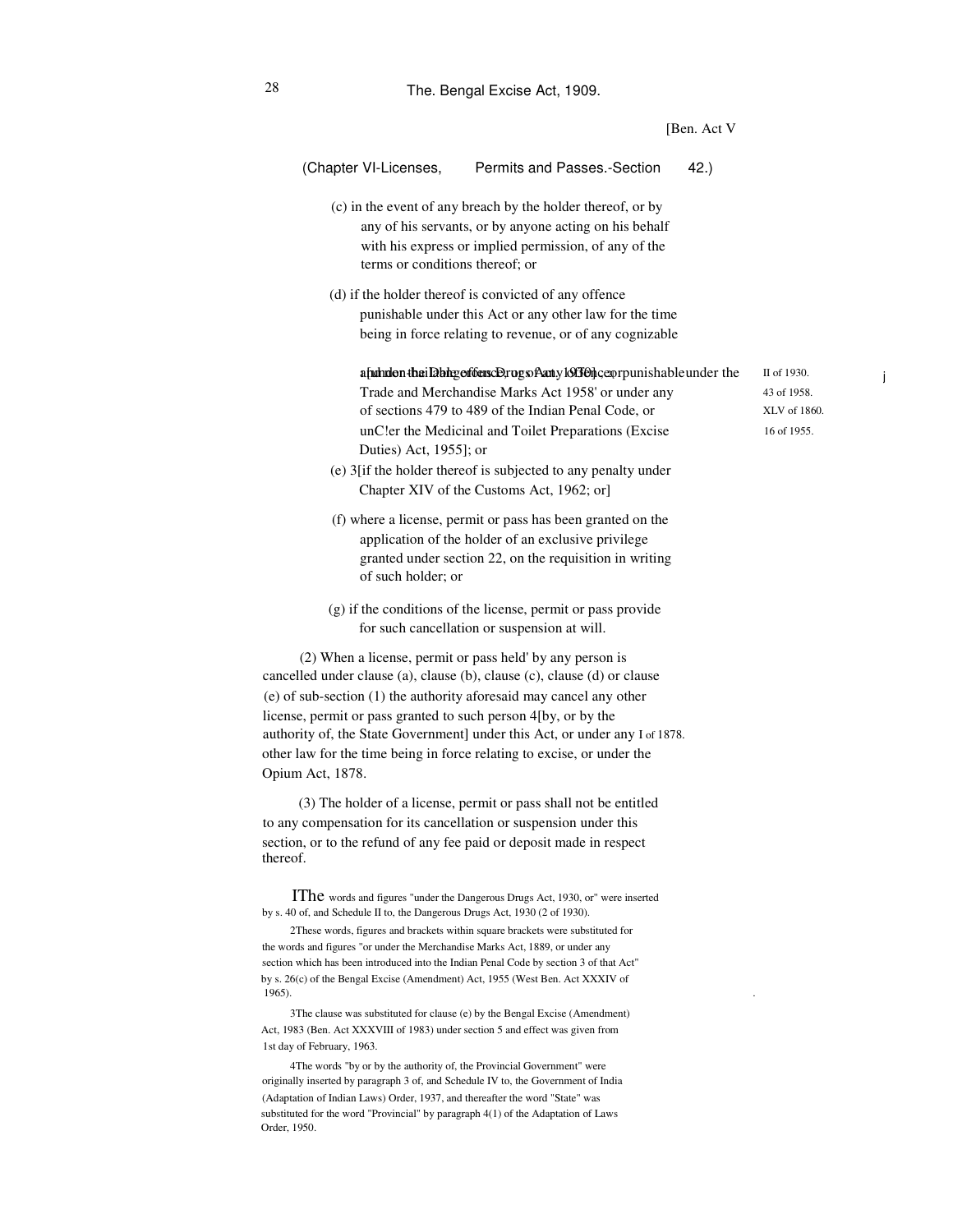(Chapter VI.-Licenses, Permits and Passes.-Section 43.)

'43. (1) Whenever the authority which granted any license, per;mit or pass under this Act considers that the license, permit or pass should be withdrawn for any cause other than those specified in section 42, it may, subject to such restrictions (if any) as the State Government may prescribe rule under section 85, withdraw the license, permit or pass either-

- (a) on the expiration of fifteen days' notice in writing of its intention to do so, or
- (b) forthwith, without notice, after recording its reasons in writing for doing so.

(2) When a license, permit or pass is withdrawn under sub-section (1), there shall be paid to the holder of the license, permit or pass, as the case may be, the amount (if any) deposited as security or in advance as fees in respect of the unexpired period of thc license, permit or pass together with compensation amounting to fifteen days' average fees payable in respect of the license, permit Of pass calculated in the manner specified in sub-section (3):

Provided that where a license, permit or pass is withdrawn without notice the amount of such compensation shall be twice the amount of such average fees.

(3) The amount of fifteen days' average fees referred to in sub-section (2) shall be calculated in the following manner, that is to say,-

- (i) where the fees in respect of the license, pennit or pass have been fixed by auction, the amount of fifteen days' average fees shall bear to the total amount of fees so . fixed the same proportion as the period of fifteen days bears to the total period of the license, permit or pass; and
- (ii) in other cases the amount of fifteen days' average fees shall be the average for fifteen days of the fees actually . paid in respect of the license, permit or pass during a period of three months or during the actual period whichever is less, immediately preceding the withdrawal of the license, permit or pass.

lSection 43 was substituted for the original section by s. 27 of the Bengal Excise (Amendment) Act, 1965 (West Ben. Act XXXIV of 1965).

Power to withdraw license, etc.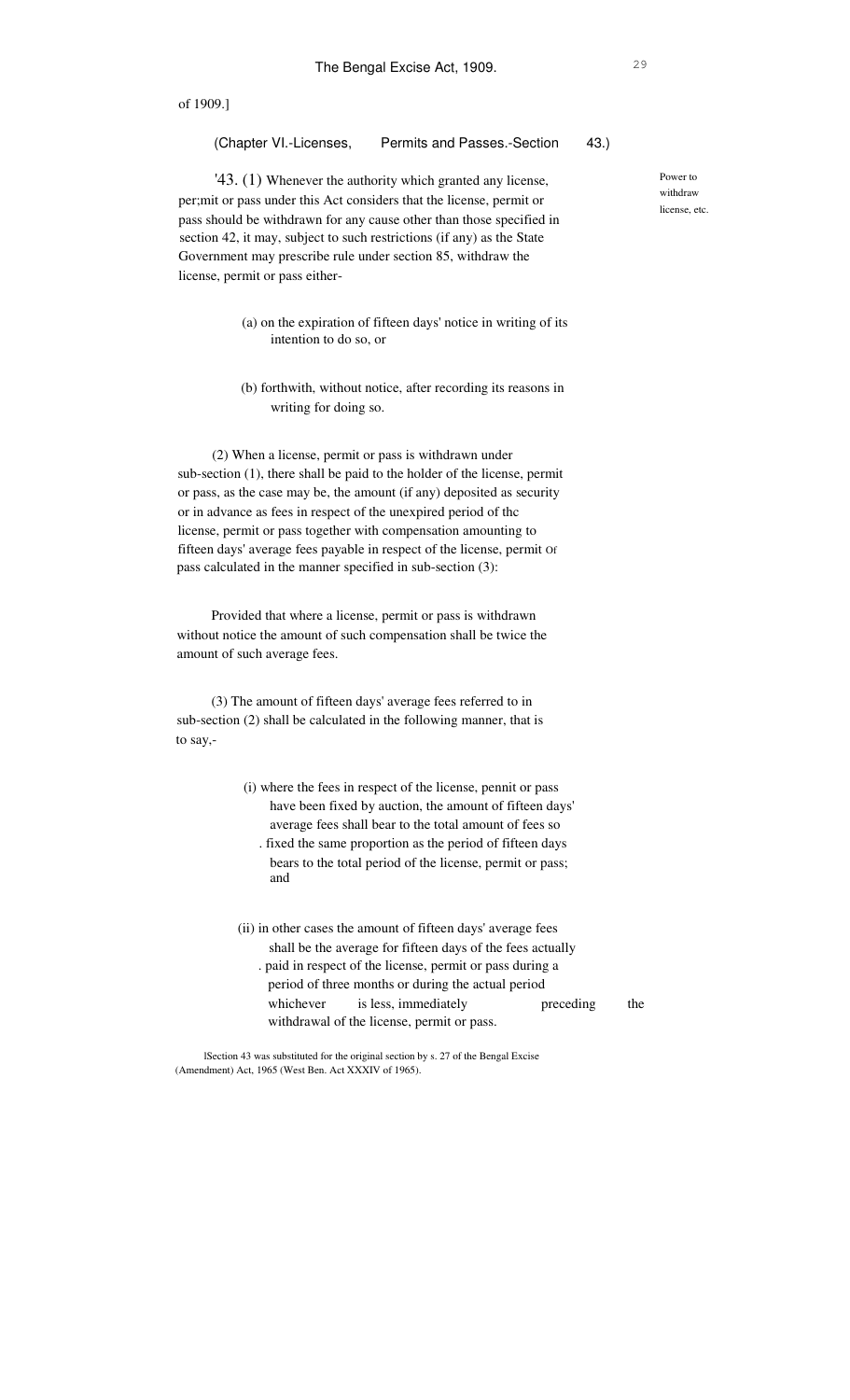[Ben. Act V (Chapter VI.-Licenses, Permits and Passes.-Sections 44-44A.-Chapter VIJ.-Departmental Management or Transjer.-Section 45.) Surrender of license. 1[(1) Any holder of a license granted under this Act to sell an 2[intoxicant] may, unless his license is liable to cancellation or suspension under section 42, surrender the same on-3(i) the expiration of a period of three months, or such shorter period as the Collector may allow, after giving to the Collector a notice in writing of his intention so to do, and (ii) payment of the fees payable for the license for the whole period for which it would have been current but for such surrender: Provided that, if the Excise Commissioner is sufficient reason for surrendering a license, holder thereof the sum s6 payable on surrender, advance, or any portion or such sum or fees.] is satisfied that there he may remit to the and any fees paid in, 44. (1) shall not apply in the case of a license for the sale of any country liquor or intoxicating drug in the exercise of an exclusive privilege granted under section 22. words "holder of a license", as used in this section, include a person whose tender or bid for a license has been accepted, although he may not actually have received the license . Bar to right of renewal and to compensation. . 444A. No person to whom a license 5[or permit] has been granted under this Act shall have any claim to the 6[renewal thereof], or, save as provided in section 43, any claim to compensation on the determination thereof. (2) Sub-section Explanation.-The

### CHAPTER VII.

# DEPARTMENTAL MANAGEMENT OR TRANSFER.

Power of Collector to take grants under management, or to transfer them.

If any holder of a license granted under this Act, or any person to whom an exclusive privilege has been granted under section 22, contravenes any provision of this Act or any rule made hereunder, or makes default in complying with any condition imposed upon him by such license or privilege, or 45.

1This sub-section (I) of s. 44 was substituted for the original sub-section (I) by s, 15 of the Bengal Excise (Amendment) Act, 1914 (Ben. Act VII of 1914), 2See foot-note 2 on page 6, ante.

3Clause (i) was substituted for the original clause (i) by s. 28 of the Bengal Excise (Amendment) Act, 1965 (West Ben. Act XXXIV of 1965).

4Section 44A was inserted by s. 16 of the Bengal Excise (Amendment) Act, 1914 (Ben. Act VII of 1914),

5These words within square brackets were inserted by s. 29(1) of the Bengal Excise (Amendment) Act, 1965 (West Ben. Act XXXIV of 1965),

6These words within square brackets were substituted for the words "renewal of such license" by s. 29(2), ibid.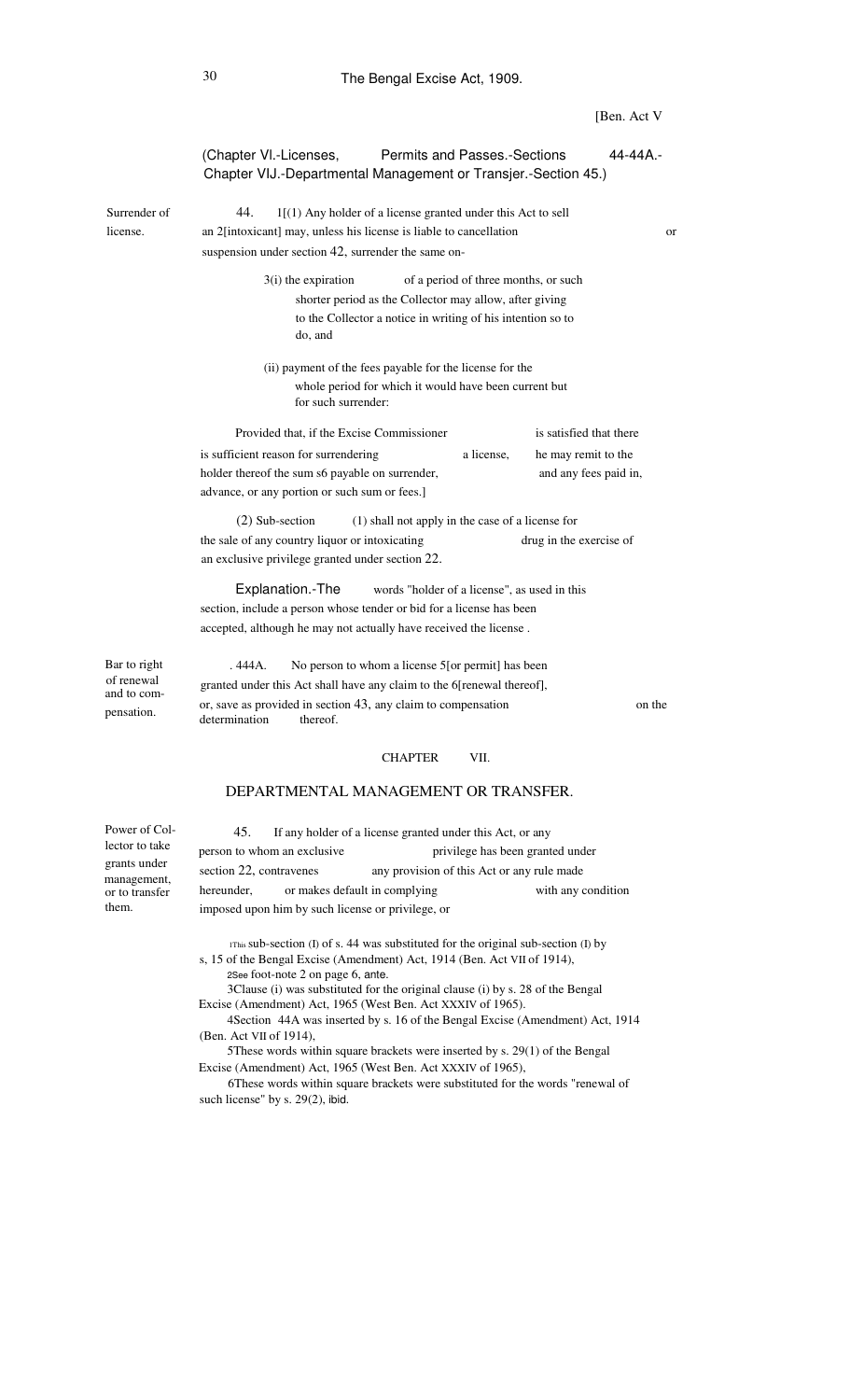(Chapter Vll.-Departmental Management or Transfer.- Section 45.-Chapter Vll1.-0ffences and Penalties.-Section 46.)

if any holder of a license granted under this Act surrenders the same under section 44,

the Collector may (in the case of a license, after the cancellation or surrender thereof, and, in the case of an exclusive privilege, at any time)-

- (a) take the grant under management, at the risk and loss of the person to whom it was made, or
- (b) transfer the unexpired portion of the grant, at the risk and loss of the said person, to any other person:

\* \* \* \* \*

# CHAPTER VIII.

# OFFENCES AND PENALTIES.

| 246. |      |                           |        | Whoever in contravention of this Act, or any rule,              |        |                                                                             |         |        |     | Penalty for<br>unlawful                             |
|------|------|---------------------------|--------|-----------------------------------------------------------------|--------|-----------------------------------------------------------------------------|---------|--------|-----|-----------------------------------------------------|
|      |      |                           |        |                                                                 |        | notification or order made, issued or given, or license, permit or pass     |         |        |     |                                                     |
|      |      | granted, under this Act,- |        |                                                                 |        |                                                                             |         |        |     | import,<br>export,                                  |
|      |      | $3(2)$ manufactures       |        | intoxicant<br>excluding spirit or other into~icating drugs), or |        | (including)                                                                 | bakhar, |        | but | transport,<br>manufacture,<br>etc. of<br>intoxicant |
|      |      |                           |        | (b) imports, exports, transports, possesses or sells any        |        |                                                                             |         |        |     | other than                                          |
|      |      |                           |        | other intoxicating drugs), or]                                  |        | intoxicant (including bakhar but excluding spirit or                        |         |        |     | spirit or<br>intoxicating<br>drug and               |
|      | 4(C) | $\ast$                    | $\ast$ |                                                                 | $\ast$ | ∗                                                                           |         | $\ast$ |     | collecting or<br>selling hem p,<br>bottling         |
|      |      |                           |        |                                                                 |        | (d) bottles any liquor 5 [other than spirit] for purposes of                |         |        |     | liquor and                                          |
|      |      | sale, or                  |        |                                                                 |        |                                                                             |         |        |     | removing<br>intoxicant etc.                         |
|      |      |                           |        |                                                                 |        | (e) removes any 6[intoxicant] from any distillery, brewery,                 |         |        |     |                                                     |
|      |      |                           |        | warehouse or other place of storage licensed,                   |        | established, authorised or continued under this Act,                        |         |        |     |                                                     |
|      |      |                           |        |                                                                 |        | The proviso to s. 45 was repeated by s. 17 of the Bengal Excise (Amendment) |         |        |     |                                                     |

IThe proviso to s. 45 was repealed by s. 17 of the Bengal Excise (Amendment) Act, 1914 (Ben. Act VII of 1914).

2Section 46 and section 46A substituted by s. 5 of the Bengal Excise (Amendment) Act, 1979 (West Ben. Act XII of 1979) and further amended by s. 6 and s.7 of the Bengal Excise (Amendment) Act, 1983 (West Ben. Act XXXVIII of 1983). 3The words and brackets within square brackets were substituted by the Bengal

Excise (Amendment) Act, 1983 (West Ben. Act XXXVIII of 1983). 40mitted by the Bengal Excise (Amendment) Act, 1983 (West Ben. Act

XXXVIII of 1983).

5These words within square brackets were inserted by s. 6 of the Bengal Excise (Amendment) Act, 1983 (West Ben. Act XXXVIII of 1983).

6See foot-note 2 on page 6, ante.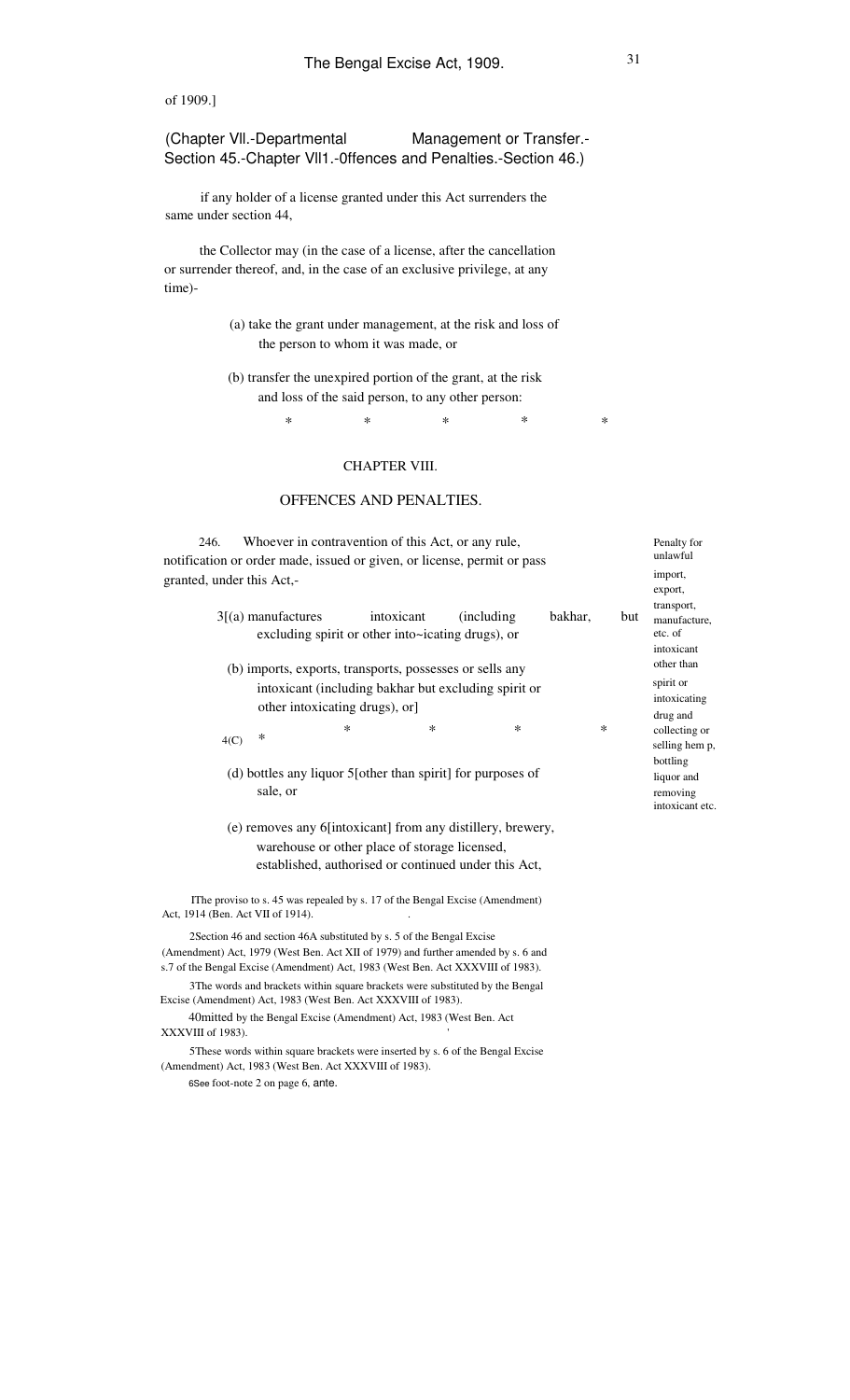[Ben. Act V

\ ,

|                                                                                       | (Chapter VIII.-Ojfences<br>and Penalties.-Section<br>46A.)                                                                                                                                                                                                                                          |  |  |  |  |  |  |  |
|---------------------------------------------------------------------------------------|-----------------------------------------------------------------------------------------------------------------------------------------------------------------------------------------------------------------------------------------------------------------------------------------------------|--|--|--|--|--|--|--|
|                                                                                       | [shall be punishable with imprisonment for a term<br>which may extend to one year and with fine which may<br>extend to one thousand rupees.]                                                                                                                                                        |  |  |  |  |  |  |  |
| alty for<br>wful<br>ufacture<br>pirit or<br>sport etc.<br>itoxcating<br>, cultiva-    | Whoever in contravention of this Act or of any rule,<br>246A.<br>notification or order made, issued or given, or a license, permit or<br>pass granted under this Act,-<br>$3[$ (a) manufactures any spirit or intoxicating drug other than<br>bakhar or cultivates hemp plant (Cannabis sativa L.), |  |  |  |  |  |  |  |
| of hemp,<br>and<br>ession of<br>erials for<br>ufacture<br>pirit and<br>xicating<br>ŗ. | or <sup>1</sup><br>(b) uses, keeps or has in his possession any material, still,<br>utensils, implements or apparatus whatsoever for the<br>purpose mentioned in clause (a), or<br>$3[(C)$ imports, exports, transports, possesses or sells spirit or<br>intoxicating drug other than bakhar, or]   |  |  |  |  |  |  |  |
|                                                                                       | $4[$ (CC) bottles spirit for the purpose of sale, or                                                                                                                                                                                                                                                |  |  |  |  |  |  |  |
|                                                                                       | (d) works any distillery or brewery, or                                                                                                                                                                                                                                                             |  |  |  |  |  |  |  |
|                                                                                       | (e) establishes any distillery, brewery or warehouse 4[or                                                                                                                                                                                                                                           |  |  |  |  |  |  |  |
|                                                                                       | (f) collects or sells any portion of hemp plant (Cannabis<br>. sativa L.) from which an intoxicating drug may be<br>manufactured or produced];                                                                                                                                                      |  |  |  |  |  |  |  |
|                                                                                       | 3[shall be punishable,-                                                                                                                                                                                                                                                                             |  |  |  |  |  |  |  |
|                                                                                       | (i) in the case of an offence under clause $(c)$ or clause $(f)$ ,<br>when the value of the spirit, intoxicating drug or hemp<br>plant (Cannabis sativa L.) is less than two thousand                                                                                                               |  |  |  |  |  |  |  |

rupees, with imprisonment for a term which may extend to two years and with fine:

Provided that in the absence of special and adequate reasons to the contrary to be recorded in the judgment of the court, such imprisonment shall not be,-

(1) for the first offence, for less than one month, and

(2) for the second and for every subsequent offence, for less than three months;

IThese words within square brackets were substituted by s. 6 of the Bengal Excise (Amendment) Act, 1983 (West Ben. Act XXXVIII of 1983).

2See foot-note 2 at page 31,ante.

3The words within square brackets substituted by s. 7 of the Bengal Excise (Amendment) Act, 1983 (West Ben. Act XXXVIII of 1983).

4This clause within square brackets was inserted by s. 7 of the Bengal Excise (Amendment) Act, 1983 (West Ben. Act XXXVIII of 1983).

Pena unla  $man$ of sp trans of in drug tion use a poss mate man of sp intox drug.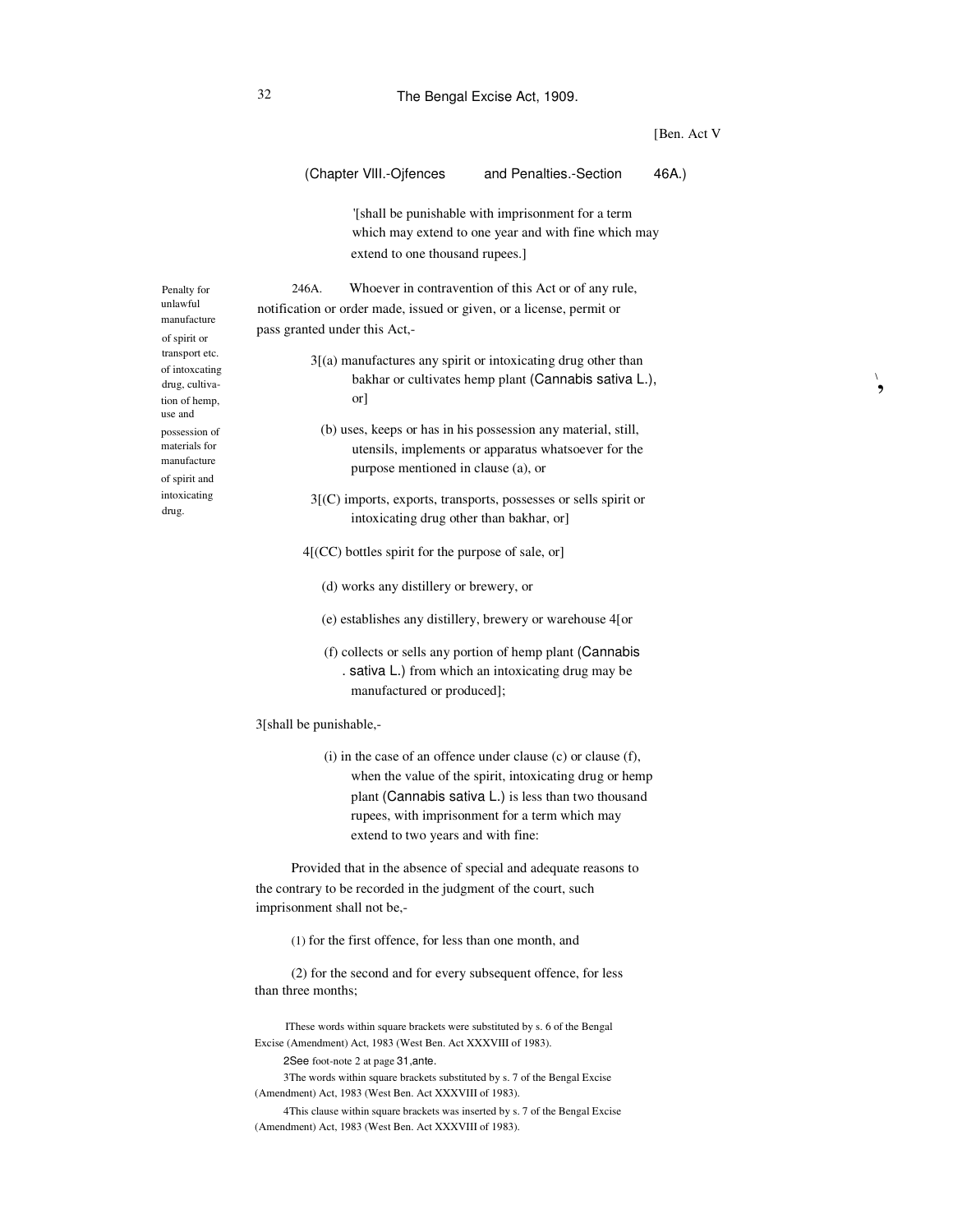# (Chapter V111.-0ffences and Penalties.-Sections 46B, 47.)

(ii) in any other case, with imprisonment for a term which may extend to five years (but shall not be for less than six months) and with fine:

Provided that for special and adequate reasons to be recorded in the judgement of the court, such imprisonment may be for less than six months but shall not be for less than three months.]

146B. (1) Where any offence punishable under this Act is committed by a Company, the Company and every Director, Manager, Secretary or agent of the Company, unless such Director, Manager, Secretary or agent proves that the offence was committed without his knowledge or consent, shall be deemed to be guilty of the offence and shall be liable to be proceeded against and punished accordingly.

anything contained in sub-section (1), where an offence punishable under this Act has been committed by a Company and it is proved that the offence has been committed with the consent or connivance of or is attributable to any neglect on the part of any other officer or person concerned in the management or the affairs of the Company, such other officer or person shall also be deemed to be guilty of that offence and shall be liable to be proceeded against and punished accordingly. (2) Notwithstanding

Explanation.-For the purposes of this section-

- (a) "Company" means a body corporate and includes a firm or other association of individuals; and
- (b) "Director, in relation to a firm" means a partner of the firm.

47. In prosecutions under section 46 2(or section 46A] it may be presumed, unless and until the contrary is proved, that the accused person has committed an offence punishable 2(under section 46 or section 46A, as the case may be] in respect of-

(a) any 3(intoxicant], or

- (b) any still, utensil, implement or apparatus whatsoever for the manufacture of any 3(intoxicant] other than tari, or
- (c) any materials which have undergone any process towards the manufacture of an 3(intoxicant] or from which an 3(intoxicant] has been manufactured,

lSection 46B substituted for section 46A vide section 6 of the Bengal Excise (Amendment) Act, 1979 (West Ben. Act XII of 1979).

2Inserted by s. 3 of the Bengal Excise (Second Amendment)

Act, 1979 (West

3See foot-note 2 of p. 6, ante.

Ben. Act XL of 1979).

Offences by Companies.

Presumption as to offence where possession is not satisfactorily accounted for.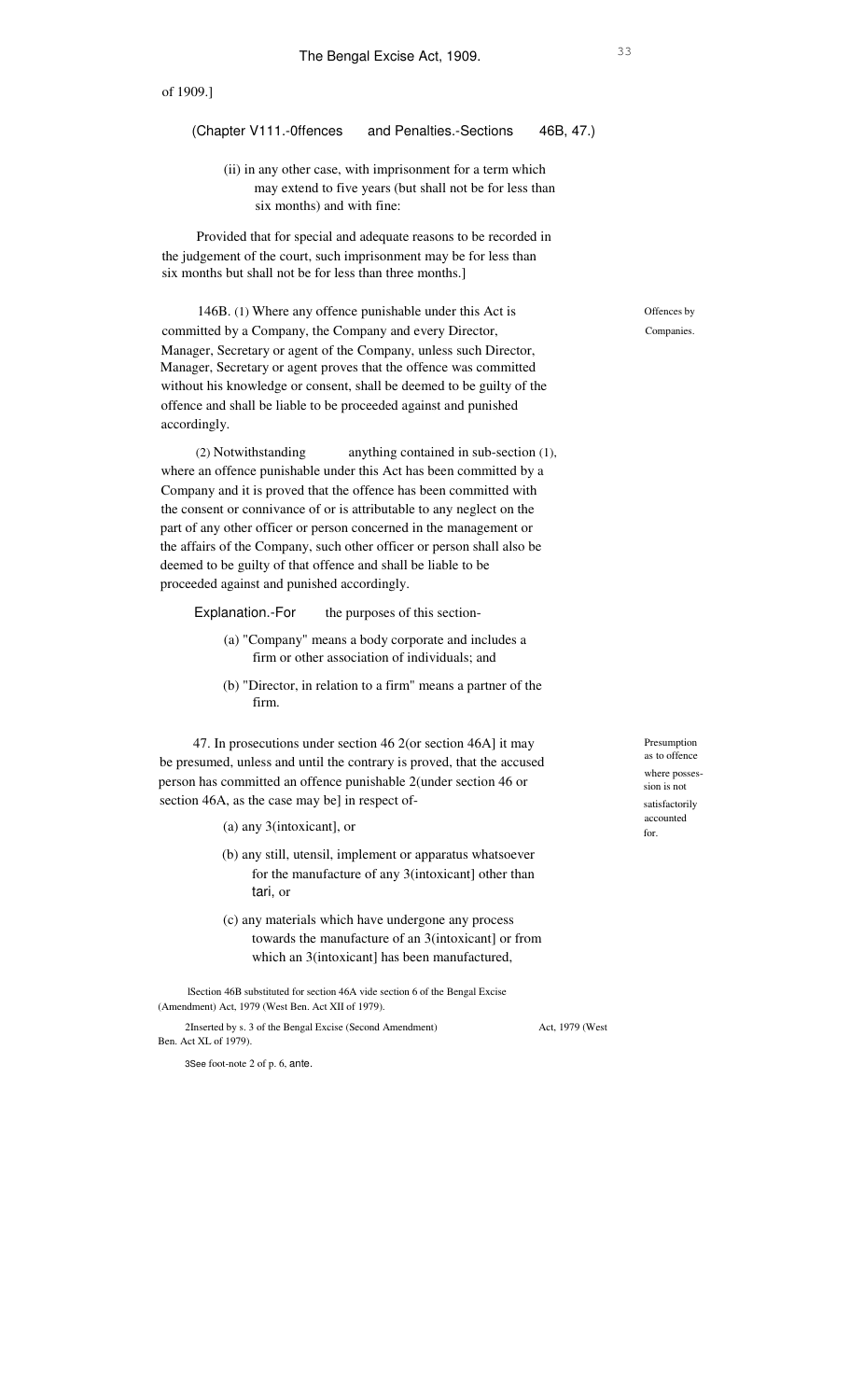# 34 The Bengal Excise Act, 1909.

### [Ben. Act V]

| (Chapter VI/1.-0jfences | and Penalties.-Sections | 48, 48A.) |
|-------------------------|-------------------------|-----------|
|-------------------------|-------------------------|-----------|

for the possession of which he fails to account satisfactorily.

Penalty for altering or attempting to alter denatured spirit. 1[48. Whoever- (a) alters or attempts to alter, by any means whatsoever, any denatured spirit, or (b) has in his possession any spirit which has been and which he knows or has reason to believe to have been, derived from denatured spirit, so that such spirit may be used for human consumption internally, whether as a beverage or medicine or in any other way whatsoever,

> shall be liable in case 'of clause (a) to imprisonment for a term which may extend to 2[five years and to fine,] and in case of clause (b) to imprisonment for a term which may extend to 2[two years and to fine:]

2[Provided that in the absence of special and adequate reasons to the contrary to be recorded in the judgment of the court, such imprisonment shall be,-

(1) in the case of clause (a), for the first offence, for not less than three months, and for the second and for every subsequent offence, for .not less than six months, and

(2) in the case of clause (b), for the first offence, for not less than one month, and for the second and for every sebsequent offence, for not less than three months.]

Presumption as to offence under section 48 in certain cases.

348A. In prosecutions under section 48, when the accused person is proved to have been in possession of any spirit which is or contains, or has been derived from denatured spirit, and in respect of which any such alteration or attempt as is referred to in section 48 has been made, it may, from the mere fact of such possession, be presumed, unless and until the contrary is proved, that such person-

- (i) has himself made such alteration or attempt, or
- (ii) knows or has reason to believe that such alteration or attempt has been made.

| Section 48 substituted by s. 8 of the Bengal Excise (Amendment)                                 |        |          |             |    | Act. 1979 and |        |           |
|-------------------------------------------------------------------------------------------------|--------|----------|-------------|----|---------------|--------|-----------|
| further amended by s. 8 of the Bengal Escise (Amendment) Act, 1983.                             |        |          |             |    |               |        |           |
| 2The words within<br>(Amendment) Act, 1983.                                                     | square | brackets | substituted | by | the           | Bengal | Excise    |
| 3 Section 48A was inserted by s. 21 of the Bengal Excise (Amendment)<br>(Ben. Act VII of 1914). |        |          |             |    |               |        | Act. 1914 |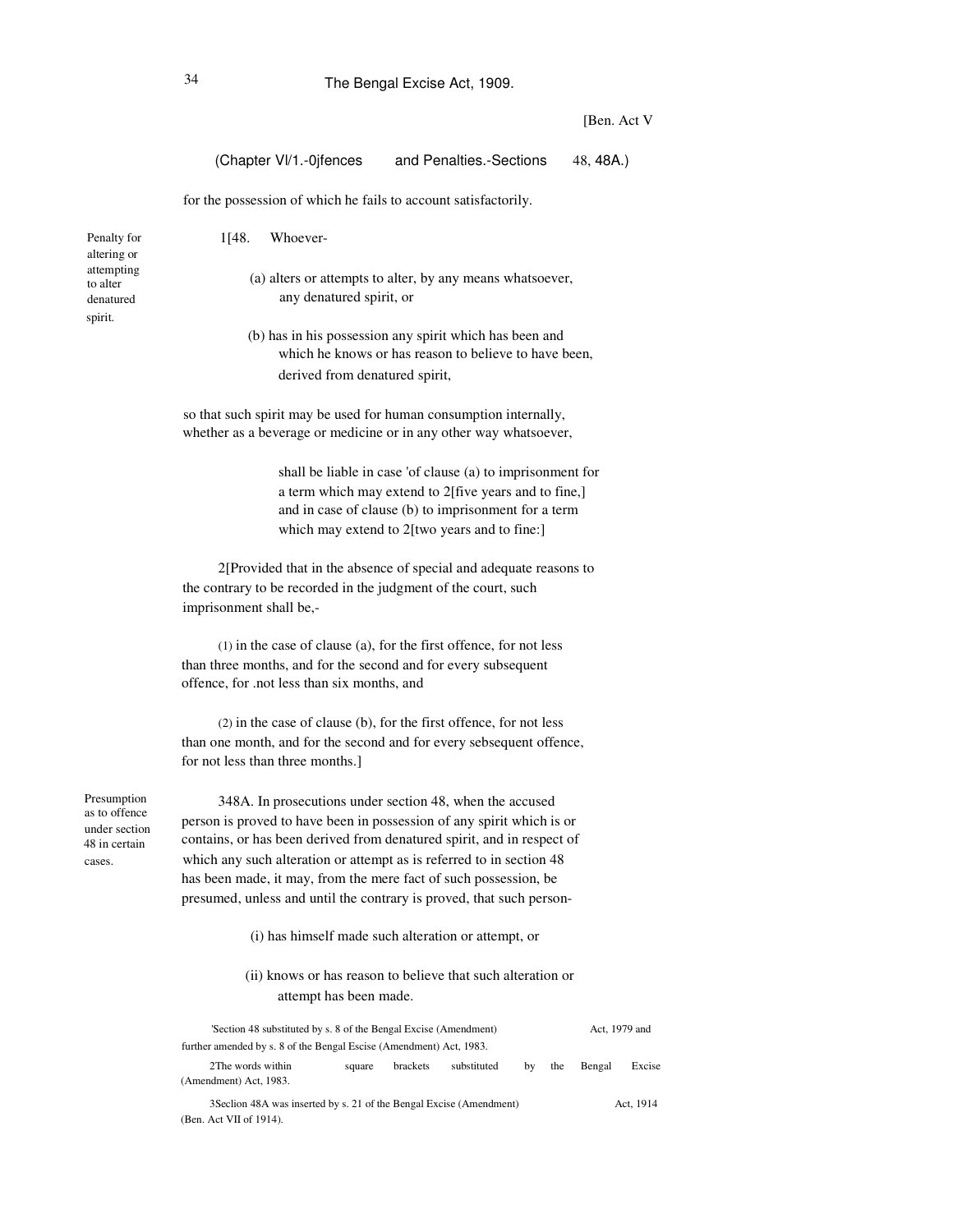|                     | of 1909.]                                                                                                                                                                                                                                                                                                                                                              |                                                                        |
|---------------------|------------------------------------------------------------------------------------------------------------------------------------------------------------------------------------------------------------------------------------------------------------------------------------------------------------------------------------------------------------------------|------------------------------------------------------------------------|
|                     | and Penalties.-Sections<br>(Chapter VIII.-Offences<br>48B-50.)                                                                                                                                                                                                                                                                                                         |                                                                        |
|                     | In any prosecution under this Act it may be presumed,<br>148B.<br>unless and until the contrary is proved, that any spirit which contains<br>2[any donaturant different in kind, Quality or quantity from such as<br>may be prescribed by rule made under clause (3) of section 86 for<br>denaturing spirit, has been derived from denatured spirit by<br>alteration.] | Presumption<br>as to any<br>spirit which<br>contains any<br>denaturant |
|                     | 49. If any licensed manufacturer or licensed vendor, or any<br>person in his employ and acting on his behalf,                                                                                                                                                                                                                                                          | Penalty for<br>adulteration                                            |
| Act XLV of<br>1860. | mixes,' or permits to be mixed, with any 3[intoxicant]<br>manufactured, sold or kept or exposed for sale by him, any noxious<br>drug or any article prohibited by rule made under section 86, clause<br>(9), sub-clause (i), and such mixing does not amount to an offence                                                                                             | by licensed<br>manufacturer<br>or vendor or<br>his servant.            |
|                     | punishable under section 272 of the Indian Penal Code, 4[or                                                                                                                                                                                                                                                                                                            |                                                                        |
|                     | has in his possession any 3[intoxicant] in respect of which such<br>admixture has been made,]                                                                                                                                                                                                                                                                          |                                                                        |
|                     | he shall be liable to imprisonment for a term which may extend<br>to 5[eighteen months], or to fine which may extend to 6[five thousand<br>rupees], or to both.                                                                                                                                                                                                        |                                                                        |
|                     | 50. If any licensed manufacturer or licensed vendor, or any<br>person in his employ and acting on his behalf,-                                                                                                                                                                                                                                                         | Penalty for<br>fraud by.<br>licensed                                   |
| Act XLV of<br>1860. | (a) sells or keeps or exposes for sale, as foreign liquor, any<br>liquor which he knows or has reason to believe to be<br>country liquor, and such sale does not amount to an<br>offence punishable under section 417 or section 418 of<br>the Indian Penal Code, or                                                                                                   | manufacturer<br>or vendor or<br>his servant.                           |
|                     | (b) marks any bottle, case, package or other receptacle<br>containing country liquor, or the cork of any such<br>bottle, or                                                                                                                                                                                                                                            |                                                                        |
|                     | deals with any bottle, case, package or other receptacle<br>containing country liquor,                                                                                                                                                                                                                                                                                 |                                                                        |
|                     | with the intention of causing it to be believed that such<br>bottle, case, package or other receptacle contains<br>foreign liquor,                                                                                                                                                                                                                                     |                                                                        |
| Act XLV of<br>1860. | and such marking or dealing does not amount to an<br>offence punishable under section 482 of the said Indian<br>Penal Code,                                                                                                                                                                                                                                            |                                                                        |
|                     | lSection 48B was inserted by s. 21 of the the Bengal Excise (Amendment) Act,<br>1914 (Ben. Act VII of 1914).                                                                                                                                                                                                                                                           |                                                                        |
|                     | 2These words within square brackets were substituted for the words "any quantity"<br>of any denaturant is, or has been derived from denatured spirit" by s. 33 of the Bengal<br>Excise (Amendment) Act, 1965 (West Ben. Act XXXIV of 1965).<br>3See foot-note 2 on page 6, ante.                                                                                       |                                                                        |
|                     | 4These words within square brackets were inserted by s. 22 of the Bengal Excise<br>(Amendment) Act, 1914 (Ben. Act VII of 1914).<br>5These words within square brackets were substituted for the words "three<br>months" by s. 34(1) of the Bengal Excise (Amendment) Act, 1965 (West Ben. Act<br>XXXIV of 1965).                                                      |                                                                        |
|                     | 6These words within square brackets were substituted for the words "one<br>thousand rupees" by s. 34(2) ibid.                                                                                                                                                                                                                                                          |                                                                        |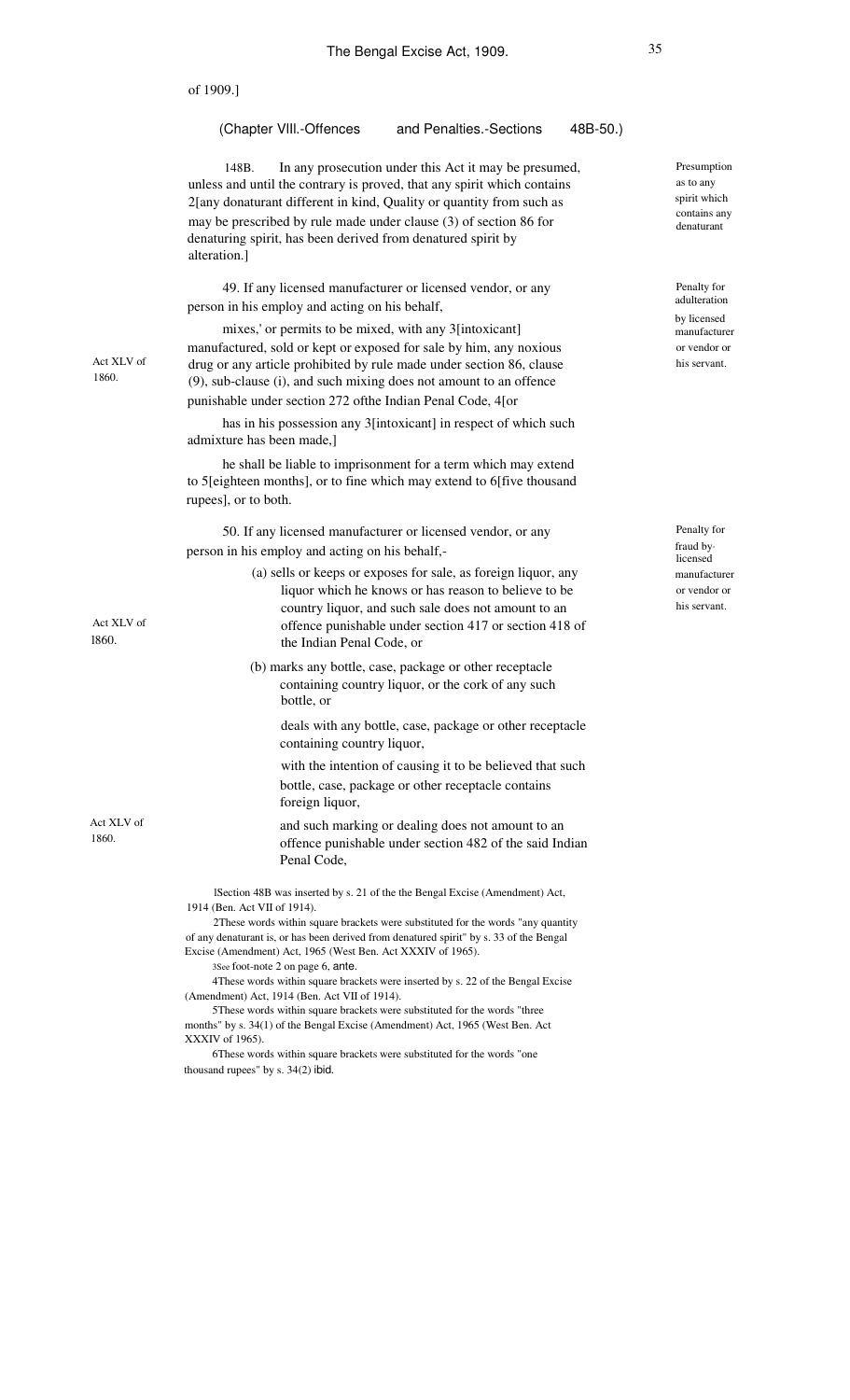# 36 The Bengal Excise Act, 1909.

### [Ben. Act V

1

J

| (Chapter VII1.-Offences and Penalties.-Section<br>51.)                                                                                                                                                                                                                                            |
|---------------------------------------------------------------------------------------------------------------------------------------------------------------------------------------------------------------------------------------------------------------------------------------------------|
| he shall be liable to imprisonment for a term which may extend to<br>'[one year], or to fine which may extend to 2[two thousand] rupees,<br>or to both.                                                                                                                                           |
| 51. (1) If any licensed vendor, or any person in his employ<br>and acting on his behalf,-                                                                                                                                                                                                         |
| $3(a)$ employs, or permits to be employed, in any part of his<br>licensed premises referrep to in section 25, any woman<br>or other person in contravention of that section; or                                                                                                                   |
| (b) sells any 4 [intoxicant] to a person who is drunk or<br>intoxicated; or                                                                                                                                                                                                                       |
| (c) sells or delivers any spirit or intoxicating drug to any<br>.5[person] apparently under the age of 6[twenty-one<br>years,] whether for consumption by such 5[person] or<br>by any other person, and whether for consumption on<br>or off the premises of such vendor; or                      |
| (d) permits drunkenness, intoxication, disorderly con-<br>duct or gaming on the premises of such vendor; or                                                                                                                                                                                       |
| (e) permits any persons whom he knows, or has reason to<br>believe, to have been convicted of any non-bailable<br>offence, or who are reputed prostitutes, to meet, or any<br>such person to remain, on the premises of such vendor,<br>whether for the purposes of crime or prostitution or not, |
| he shall be liable to 7[imprisonment for a term which may extend to<br>six months or to fine which may extend to two thousand rupees or to<br>both].                                                                                                                                              |
| (2) When any licensed vendor, or any person in his employ and<br>acting on his behalf, is charged with permitting drunkenness or<br>intoxication on the premises of such vendor, and it is proved that                                                                                            |
| IThese words within square brackets were substituted for the words "three<br>months" by s. 35(1) of the Bengal Excise (Amendment) Act, 1965 (West Ben. Act<br>XXXIV of 1965).<br>2These words within square brackets were substituted for the words "five<br>hundred" by $s. 35(2)$ , ibid.       |

3Clause (a) was substituted for the original clause (a) by s. 36( I), ibid. 4See foot-note 2 on page 6, ante.

5Th is word was substituted for the word "child" by s. 36(2)(a) of the Bengal Excise (Amendment) Act, 1965 (West Ben. Act XXXIV of 1965) ..

6The words "sixteen years" was first substituted for the words "fourteen years" by s. 2 of the Bengal Excise (Amendment) Act, 1922 (Ben. Act VII of 1922); thereafter the words within square brackets were substituted for the words "sixteen years" by s. 26(2)(b), ibid.

7These words within square brackets were substituted for the words "fine which may extend to five hundred rupees" by s. 36(3), ibid.

Penalty for certain unlawful acts of licensed vendors or their servants.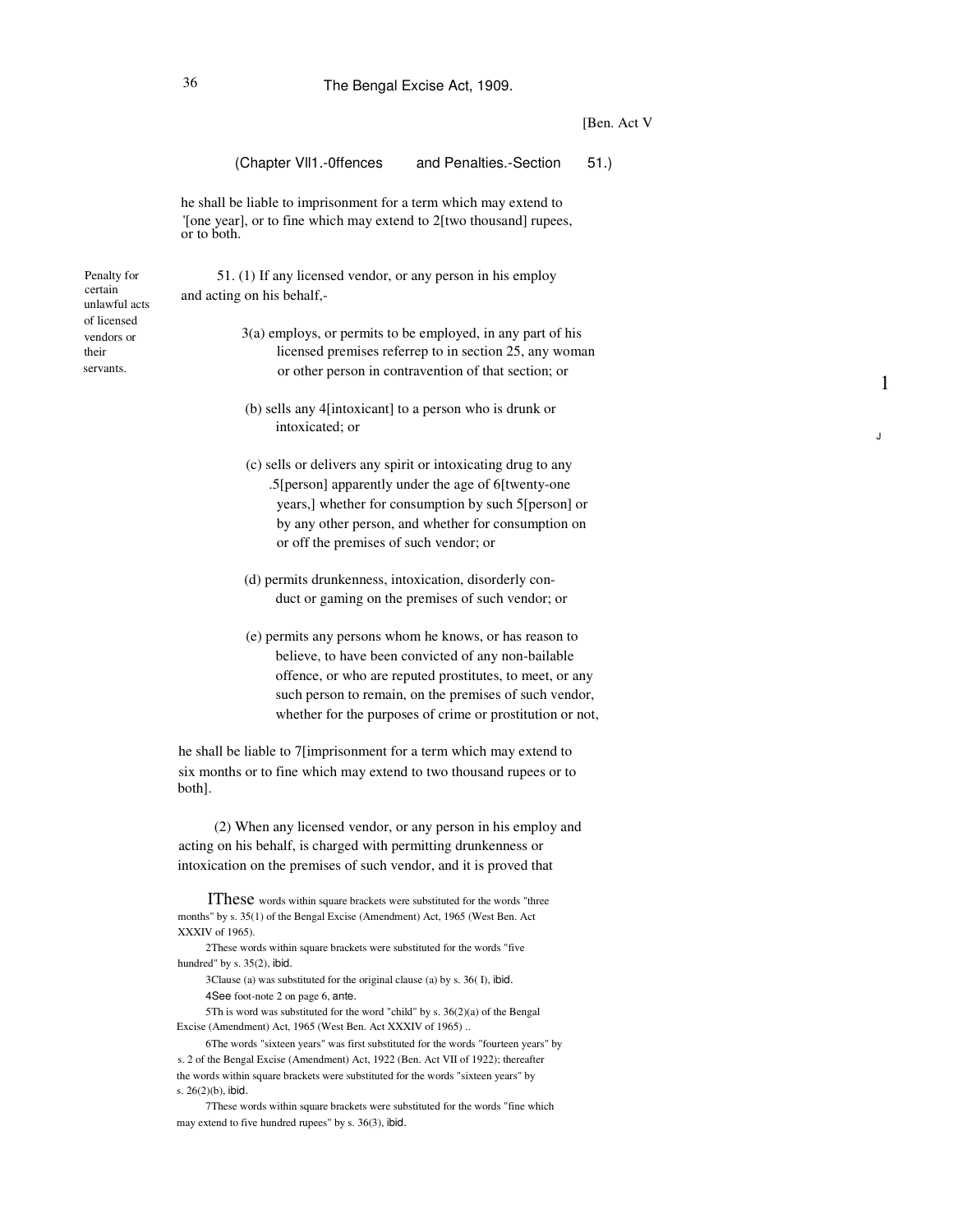, 1

# (Chapter V/11.-0jfences and Penalties.-Sections 52-54.)

any person was drunk or intoxicated on such premises, it shall lie on the person charged to prove that the vendor and the person employed by him took all reasonable steps for preventing drunkenness or intoxication on such premises. .

52. If any person, without lawful authority, has in his possession any quantity of any l[intoxicant], knowing the same to have been unlawfully imported, transported or manufactured, or knowing that the prescribed duty has not been paid thereon, he shall be liable to imprisonment for a term which may extend to 2[two years and to fine].

53. (1) If any chemist, druggist, apothecary or keeper of a dispensary allows any l[intoxicant] which has' not been bona fide medicated for medicinal purposes to be consumed on his business premises by any person not employed in his business, he shall be liable to imprisonment for a term which may extend to 3[one year], or to fine which may extend to 4[three thousand rupees], or to both.

(2) If any person not employed as aforesaid consumes any such '[intoxicant] on such premises, he shall be liable to 5[imprisonment for a term which may extend to three months or to fine which may extend to one thousand rupees or to both].

54. If any holder of a license, permit or pass granted under this Act, or any person in his employ and acting on his behalf, fails to produce such license, permit or pass on the demand of any officer duly empowered by the 6[State Government], by notification, to make such demand shall be liable to fine which may extend to 7[one thousand] rupees.

'See foot-note, 2 on page 6, ante. 2These words within square brackets were substituted for the words "one year and shall also be liable to fine which may extend to two thousand rupees" by s. 9 of the Bengal Excise (Amendment) Act, 1983 (West Ben. Act XXXVIII of 1983). 3These words within square brackets were substituted for the words "three months" by s. 38(1 )(a), ibid. 4These words within square brackets were substituted for the words "one thousand" by s.  $36(1)(b)$ , ibid. 5These words within square brack~ts we~e substituted for the words "fine which may extend to two hundred rupees" by s. 38(2), ibid. 6New s. 54 substituted for earlier section by s. 9 of the Bengal (Amendment) Act, 1979 (West Ben. Act XII of 1979). 7The word 'one' substituted for the word 'two' (Amendment) Act, 1979 (West Ben. Act XII of 1979). by the Bengal Penalty for possession of intoxicant in respect of which aD offence has been committed.

Penalty for consumption in chemist's shop, etc.

Penalty for failing to produce license etc. by licensee or his servants.

Excise

Excise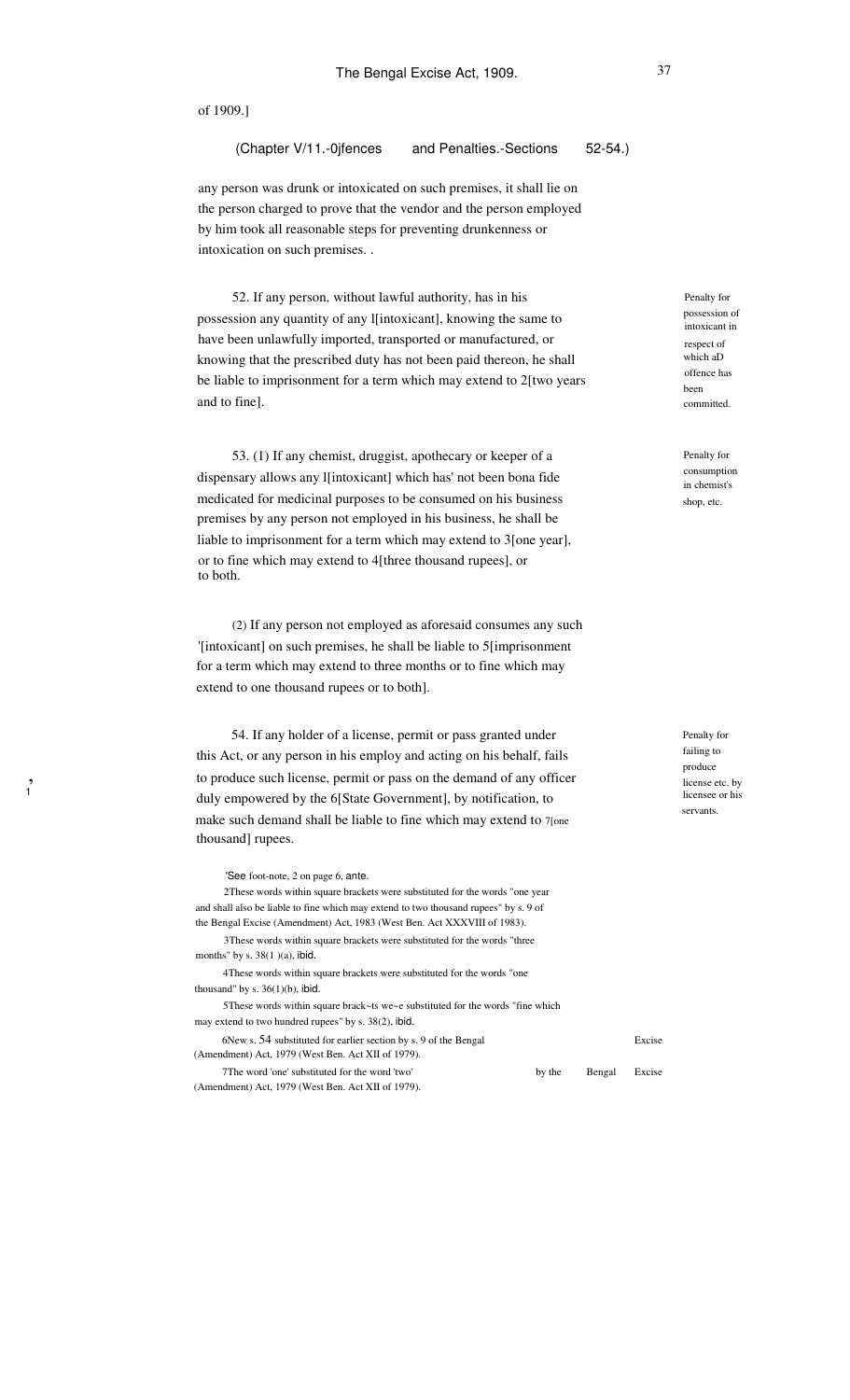# . [Ben. ActV

| (Chapter VII1.-0jfences                                                                                                                                                                                        | and Penalties.-Sections                                                                                                     | $54A-56.$ |
|----------------------------------------------------------------------------------------------------------------------------------------------------------------------------------------------------------------|-----------------------------------------------------------------------------------------------------------------------------|-----------|
| 1[54A.<br>under this Act, or any person in his employ and acting on his<br>behalf,-                                                                                                                            | If any holder of a license, permit or pass granted                                                                          |           |
| section 86, or                                                                                                                                                                                                 | (a) in any case not provided for in section 46 and 46A<br>wilfully contravenes any rule made under section 85 or            |           |
| prescribed elsewhere in this Act,                                                                                                                                                                              | (b) wilfully does any act, in breach of any of the conditions<br>of the license, permit or pass, for which a penalty is not |           |
| shall be liable to fine which may extend to 2[five thousand rupees].                                                                                                                                           |                                                                                                                             |           |
| transported,] manufactured or sold or is possessed by any person on<br>account of any other person and such other person knows or has<br>reason to believe that such 4[import, export, transport,] manufacture | 55. (1) When any 3 [intoxicant] has been 4 [imported, exported,                                                             |           |
| or sale was; or that such possession is, on his account, the article<br>shall, for the purposes of this Act, be deemed to have been                                                                            |                                                                                                                             |           |
| 4[imported, exported, transported,] manufactured or sold by, or to be                                                                                                                                          |                                                                                                                             |           |

in the possession of, such other person. (2) Nothing in sub-section (1) shall absolve any person who 4[imports, exports, transports,] manufactures, sells or has possession of an intoxicant on account of another person from liability, to any

punishment under this Act for the unlawful 4[import, export, transport,] manufacture, sale or possession of such article.

Criminal liability of licensee for acts of servant.

56. When any offence punishable under section 46, section 49, sectwn 50, section 51, section 52, section 54 l[or section 54A] is committed by any person in the employ and acting on behalf of the holder of a license, permit or pass granted under this Act, such holder shall also be 5[deemed to have] himself committed the offence, unless he establishes that all due and reasonable precautions were exercised by him to prevent the commission of such offence 6[, and shall subject to the provision of section 57, be punishable accordingly].

ISec. 54A inserted by s. 9 of the Bengal Excise (Amendment) Act, 1979 (West Ben. Act XII of 1979).

2The words within square brackets were substituted for the words "ten thousand rupees" of the Bengal Excise (Amendment) Act, 1983 (West Ben. Act XXXVllI of 1983).

3See foot-note 2 on page 6, ante.

4These words within square brackets were inserted by s. 23 of the Bengal Excise (Amendment) Act, 1914 (Ben. Act VII of 1914).

5These words within square brackets were substituted for the words "punishable as ifhe had" by s. 40(1) of the Bengal Excise (Amendment) Act, 1965 (West Ben. Act XXXIV of 1965).

6These words and figures within square brackets were added by s. 40(2), ibid.

Penalty for contravention of sections 8S and 86 and conditions of license, etc.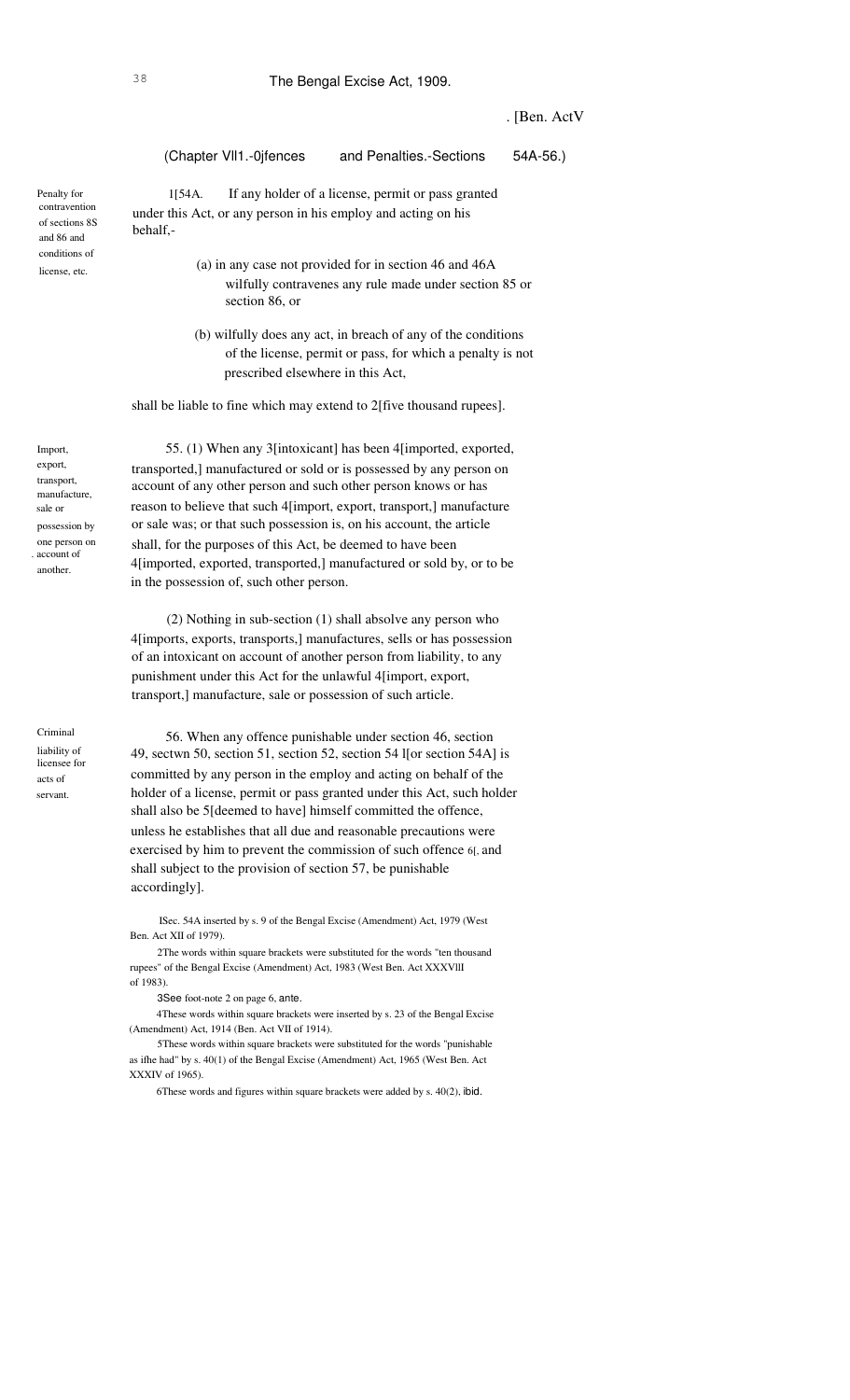ofl909.]

"

# (Chapter VIll.-Offences and Penalties.-Sections 57-60.)

57. No person other than the actual offender shall be punished under section 55 or section 56 with imprisonment, except in default of payment of a fine.

- 58. If any Excise Officer,-
	- (a) without reasonable grounds of suspicion, searches or causes to be searched, any place, under colour of exercising any power conferred by this Act, or
	- (b) vexatiously and unnecessarily seizes any property of any person on the pretence of seizing or searching for any article liable to confiscation under this Act, or
	- (c) vexatiously and unnecessarily detains, searches or arrests any person, or
	- (d) without lawful excuse, ceases or refuses to perform, or withdraws himself from, the duties of his office, unless expressly allowed to do so in writing by the Collector or unless he has given to his immediate superior two months' notice in writing of his intention to do so, or
	- (e) is guilty of cowardice,

he shall be liable to imprisonment for a ternl which may extend to l[one year], or to fine which may extend to 2[two thousand] rupees, or to both.

59. If any person is convicted of any act is contravention of any of the provisions of this Act, or of any rule, notification or order made, issued or given under this Act, for which a penalty is not prescribed elswhere in this Act, he shall be liable to fine which may extend to 3[one thousand] rupees.

60. Every proceeding under this Act before a Collector, or before any officer, of such rank as the 4[State Government] may, by notification, prescribe, who is exercising powers of a Collector, shall be deemed to be a "judicial proceeding" within the meaning of section 228 of the Indian Penal Code 5[and every Collector or Officer holding such proceeding shall, for the purposes of] 6[sections 345, 346 and 348 of the Code of Criminal Proceedure, 1973] be deemed to be a revenue court.

IThese words within months" by s. 41(1) of the XXXIV of 1965). 2These words within hundred" by s. 41(2), ibid. 3These words within hundred" by s. 42, ibid. square brackets were substituted for the words "three Bengal Excise (Amendment) Act, 1965 (West Ben. Act square brackets square brackets were substituted were substituted for the words for the words "five "two 4See foot-not~ 5 on page I, ante. 5These words and figures within square brackets were added by s. 43 of the Bengal Excise (Amendment) Act, 1965 (West Ben. Act XXXIV of 1965). 6Further substituted by s. II of the Bengal Excise (Amendment) Act, 1983 (West

Ben. Act XXXVlll of 1983).

Act XLV of 1860. 2 of 1974.

Penalty on Excise Officer making vexatious search, seizure, detention or arrest or refusing duty or being guilty of cowardice.

Penalty for offences not otherwise punishable.

Penalty for contempt of Court.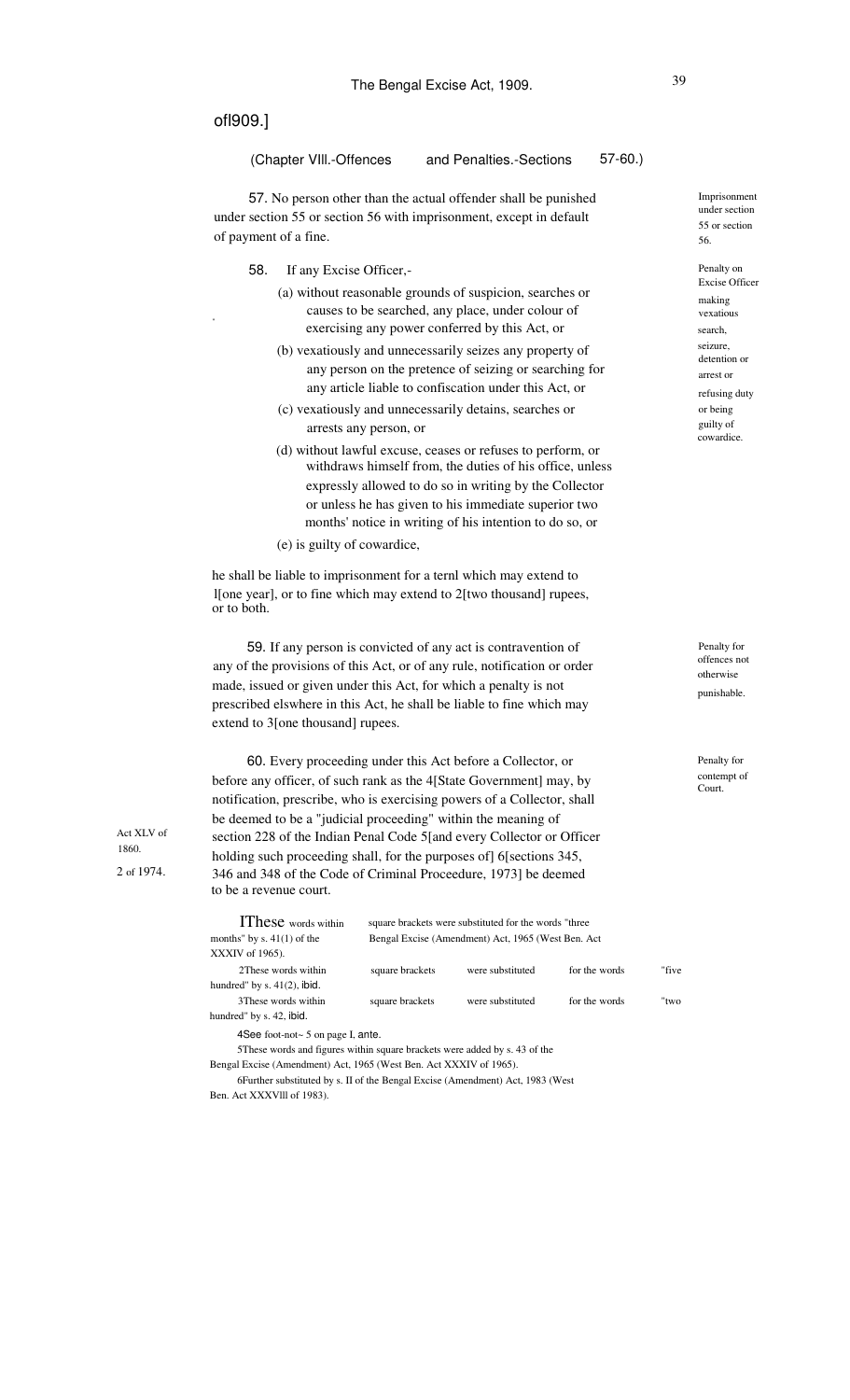'.

### (Chapter VIIl.-Ojfences and Penalties.-Sections 57-60.)

57. No person other than the actual offender shall be punished Imprisonment under section 55 or section 56 with imprisonment, except in default under section of payment of a fine. 56.

58. If any Excise Officer,-

- (a) without reasonable grounds of suspicion, searches or causes to be searched, any place, under colour of exercising any power conferred by this Act, or
- (b) vexatiously and unnecessarily seizes any property of any person on the pretence of seizing or searching for any article liable to confiscation under this Act, or
- (c) vexatiously and unnecessarily detains, searches or arrests any person, or
- (d) without lawful excuse, ceases or refuses to perform, or withdraws himself from, the duties of his office, unless expressly allowed to do so in writing by the Collector or unless he has given to his immediate superior two months' notice in writing of his intention to do so, or (e) is guilty of cowardice,

he shall be liable to imprisonment for a term which may extend to l[one year], or to fine which may extend to 2[two thousand] rupees, or to both.

59. If any person is convicted of any act is contravention of any of the provisions of this Act, or of any rule, notification or order made, issued or given under this Act, for which a penalty is not prescribed elswhere in this Act, he shall be liable to fine which may extend to 3[one thousand] rupees.

60. Every proceeding under this Act before a Collector, or before any officer, of such rank as the 4[State Government] may, by notification, prescribe, who is exercising powers of a Collector, shall be deemed to be a "judicial proceeding" within the meaning of section 228 of the Indian Penal Code 5[and every Collector or Officer holding such proceeding shall, for the purposes of] 6[sections 345, 346 and 348 of the Code of Criminal Proceedure, 1973] be deemed to be a revenue court.

| IThese words within                                                         |                 | square brackets were substituted for the words "three |               |       |
|-----------------------------------------------------------------------------|-----------------|-------------------------------------------------------|---------------|-------|
| months" by s. $41(1)$ of the<br>XXXIV of 1965).                             |                 | Bengal Excise (Amendment) Act, 1965 (West Ben. Act)   |               |       |
| 2 These words within                                                        | square brackets | were substituted                                      | for the words | "five |
| hundred" by s. $41(2)$ , ibid.                                              |                 |                                                       |               |       |
| 3 These words within<br>hundred" by s. 42, ibid.                            | square brackets | were substituted                                      | for the words | "two  |
| 4See foot-not~ 5 on page I, ante.                                           |                 |                                                       |               |       |
| 5 These words and figures within square brackets were added by s. 43 of the |                 |                                                       |               |       |
| Bengal Excise (Amendment) Act, 1965 (West Ben. Act XXXIV of 1965).          |                 |                                                       |               |       |

6Further substituted by s. II of the Bengal Excise (Amendment) Act, 1983 (West Ben. Act XXXVIII of 1983).

55 or section

Penalty on Excise Officer making vexatious search, seizure, detention or arrest or refusing duty or being guilty of cowardice.

Penalty for offences not otherwise punishable.

Penalty for contempt of Court.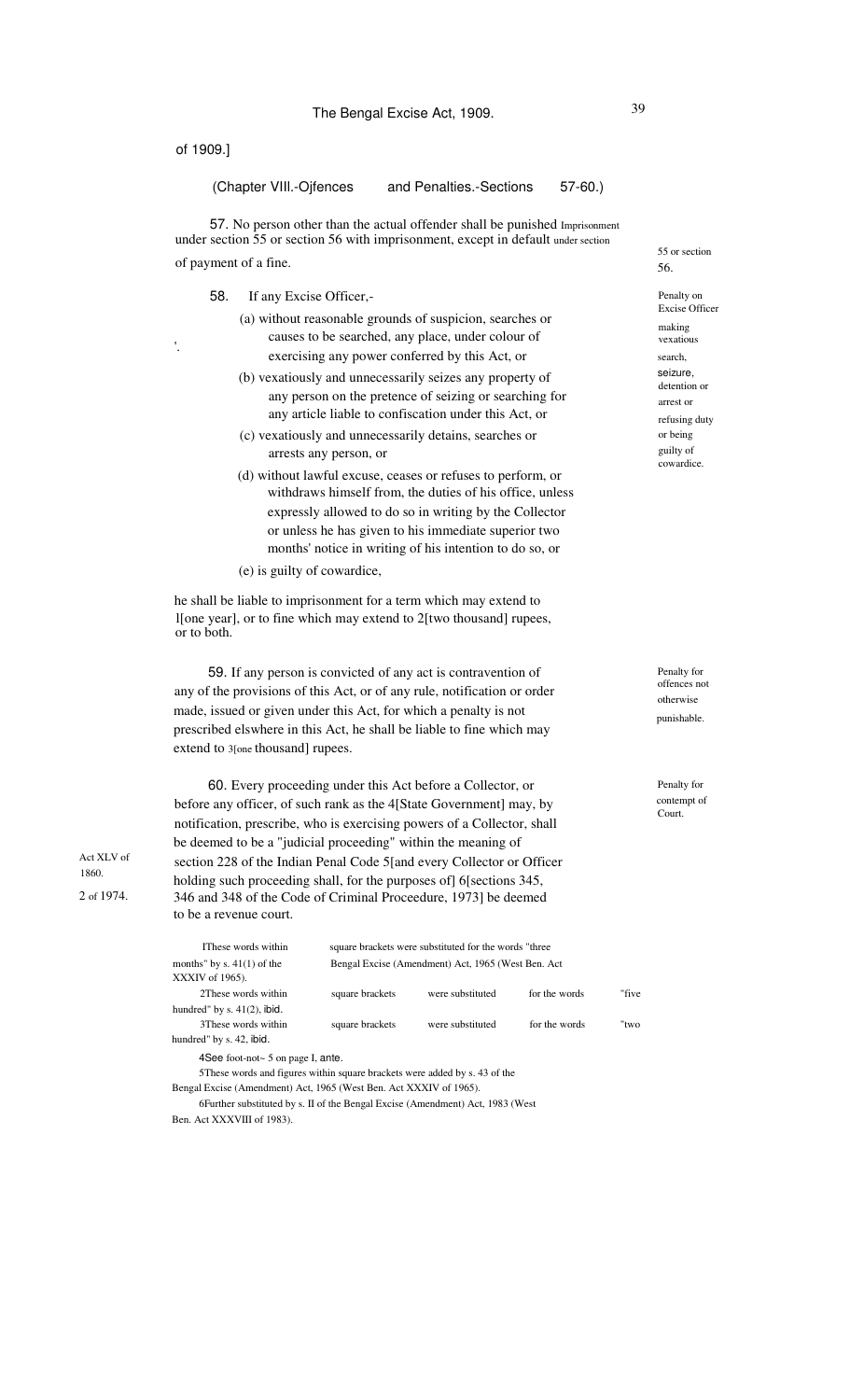# 40 The Bengal Excise Act, 1909.

[Ben. Act V

(Chapter V111.-0jfences and PenaltieS.-Sections 61-63.)

Penalty for attempt to commit offence.

Enhanced punishment after previous conviction.

What things are liable to corlllScation.

 $Ii$ ~ lie C. ac sel

to the punishment provided for such offence. 62. 2[{l) If any person convicted of an offence under section

61. Whoever attempts to commit any offence '[or aids or abets commission of any offence] punishable under this Act shall be liable

46 or clause (i) of section 46A or clause(b) 'Of section 48 or section 52 6r section 53 subsequently commits, and is convicted of, the same offence as aforesaid, then, he shall, subject to the proviso to clause (i) of section 46A and clause (2) of the proviso to section 48, be liable for the second and for every subsequent offence to twice the punishment which might be imposed on him on first conviction for any such offence.

(2) If any person convicted of an offence under clause (ii) of section 46A or clause (a) of section 48 subsequently commits, and is convicted of, the same offence as aforesaid, then, he shall, subject to the proviso to clause (ii) of section 46A and clause (1) of the proviso to section 48, be liable for the second and for every subsequent offence to imprisonment for a term which may extend to seven years and to fine]

63. (1) Whenever an offence has been committed which is punishable under this Act, the 4[intoxicant], materials, still, utensil, implement and apparatus in respect of or by means of which such offence has been committed shall be liable to confiscation.

\* \* \* \* \* \*

(2) Any 4[intoxicant] lawfully imported, transported, manufactured, had in possession or sold along with, or in addition to, any 4[intoxicant] which is liable to confiscation under sub-section (1),

and the receptacles, packages and coverings in which any such 4[intoxicant] as first aforesaid, or any such materials, still, utensil, implement or apparatus as aforesaid, is found,

and the other contents, if any, of such receptacles or packages,

and the animals, carts, vessels, rafts or other conveyances used in carrying the same,

shall likewise be liable to confiscation;

Provided that no animal, cart, vessel, raft or other conveyance as aforesaid shall be liable to confiscation unless the owner thereof is proved to have been implicated in the commission of the offence.

'Inserted by s.  $\prod$  of the Bengal Excise (Amendment) Act. 1979 (West Ben. Act XII of (979).

2Substituted by s. 12 of the Bengal Excise (Amendment) Act. 1983 (West Ben. Act XXXVIII of 1983).

3The proviso to s. 62 was omitted by s. 44 of the Bengal Excise (Amendment) Act. 1965 (West Ben. Act XXXIV of 1965); then fe-introduced by West Ben. Act XII of 1979 and again omitted by West Ben. Act XXXVIII of 1983.

4See foot-note 2 on page 6. ante.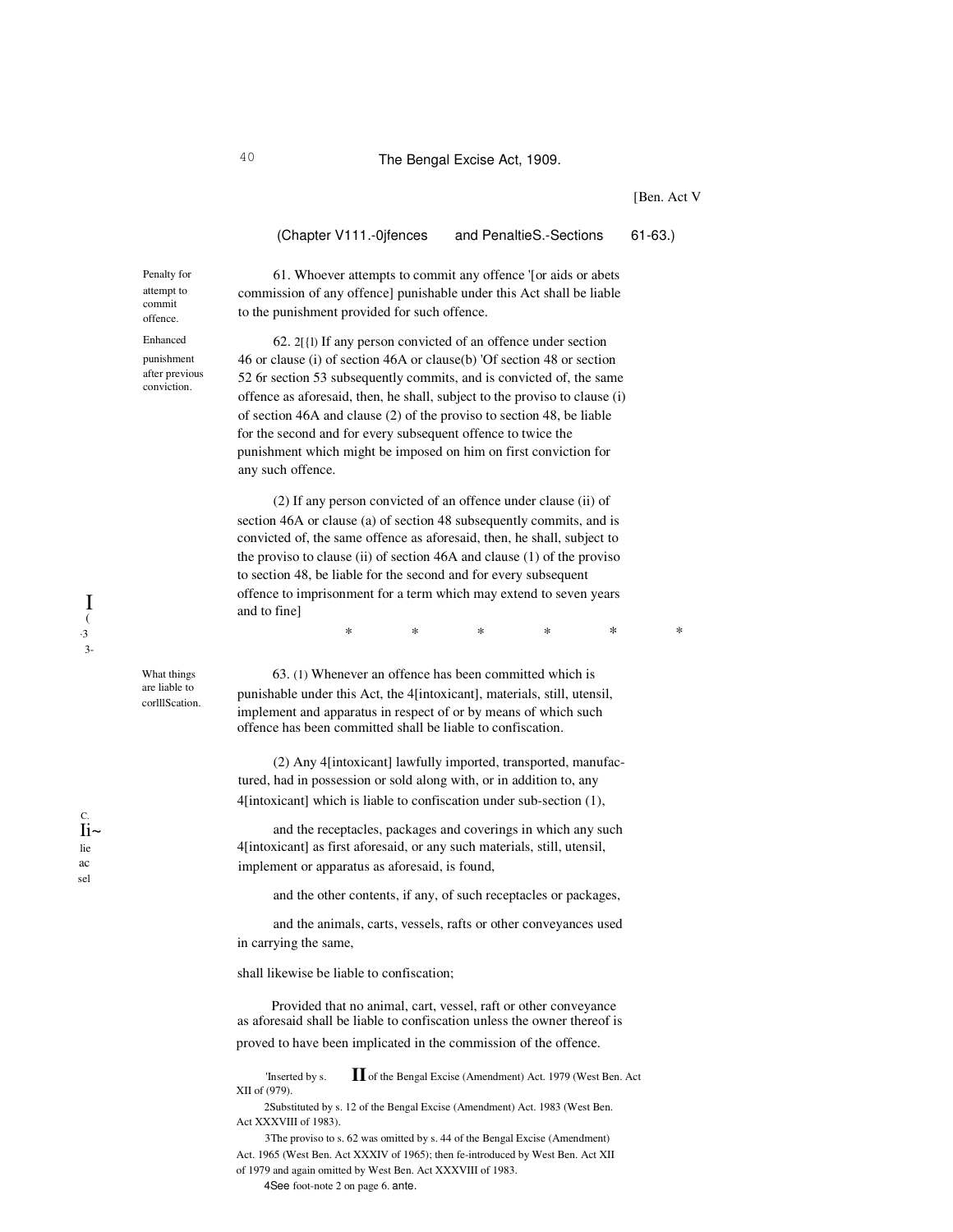#### (Chapter VIJI.-Offences and Penalties.--Sections 64, 65.)

l[Explanation.-For includes, in relation conveyance, the to any purposes animal, "owner" or other of this section, cart, vessel, raft

> of (a) which is in the possession of a minor, such minor, or the guardian

the (b) which is the subject person in possession of a hire purchase agreement, thereof under that agreement]

When, in any case tried by him, the Magistrate ConfIScation decides that anything is liable to confiscation under section 63, he by Magistrate may either order confiscation or give the owner of such thing an or Collector. option to pay, in lieu of confiscation, such fine as the Magistrate thinks fit: 64. (1)

2[Provided that the Magistrate shall in all cases order confiscation of the inotxicants decided by him to be liable to confiscation under section 63.]

(2) Whenever anything is liable to confiscation 63, and the offender or the person entitled to possession or cannot be found, the case shall be inquired the Collector, who may order confiscation: under section is not known into and determined by

Provided that no such order shall be made until the expiration of 3[two months] from the date of seizing the thing intended to be confiscated, or without 4[giving such person as may, before such expiration~ claim any right thereto, an opportunity of being heard and of producing such evidence as he may like to produce] in support of his claim: .

Provided, further, that if the thing in question is liable to speedy and natural decay, or if the Collector is of opinion that its sale would be for the benefit of its owner, the Collector may at any time direct it to be sold; and the provisions of this sub-section shall, as nearly as may be practicable, apply to the net p~oceeds of the sale.

|                         | 65. (1) | 5 The Excise Commissioner, |                                     | the Collector. |    | or any  | Power t                            |
|-------------------------|---------|----------------------------|-------------------------------------|----------------|----|---------|------------------------------------|
| Excise                  | Officer |                            | 6 [not below the rank of Inspector] |                | oť | Excise. | compou                             |
| authorised<br>behalf1.- |         | by the Collector           | by general or special order         |                |    | in this | offence:<br>to releas<br>nerly lis |

IThis Explanation was added by s. 45 of the Bengal Excise (Amendment) Act, 1965 (West Ben. Act XXXIV of 1965).

2This proviso was added by s. 46(1), ibid.

3These words within square brackets were substituted for the words "one month" by s. 25 of the Bengal Excise (Amendment) Act, 1914 (Ben. Act VII of 1914).

4These words within square brackets were substituted for the words "hearing any person who may claim any right thereto and the evidence (if any) which he produces" by s. 46(2) of the Bengal Excise (Amendment) Act, ·1965 (West Ben. Act XXXIV of 1965).

51nsertedby s. 4 of the Bengai Excise ( Second Amendment) Act, 1979 (West Ben. Act XL of 1979) with effect from 14thJanuary, 1980.

6These words within square brackets were substituted for the words "specially empowered by the State Government in this behalf, not below the rank of Deputy collector, or Inspector of Excise" by s. 47(1), ibid.

to  $ind$ s and se proliable to confIScation. .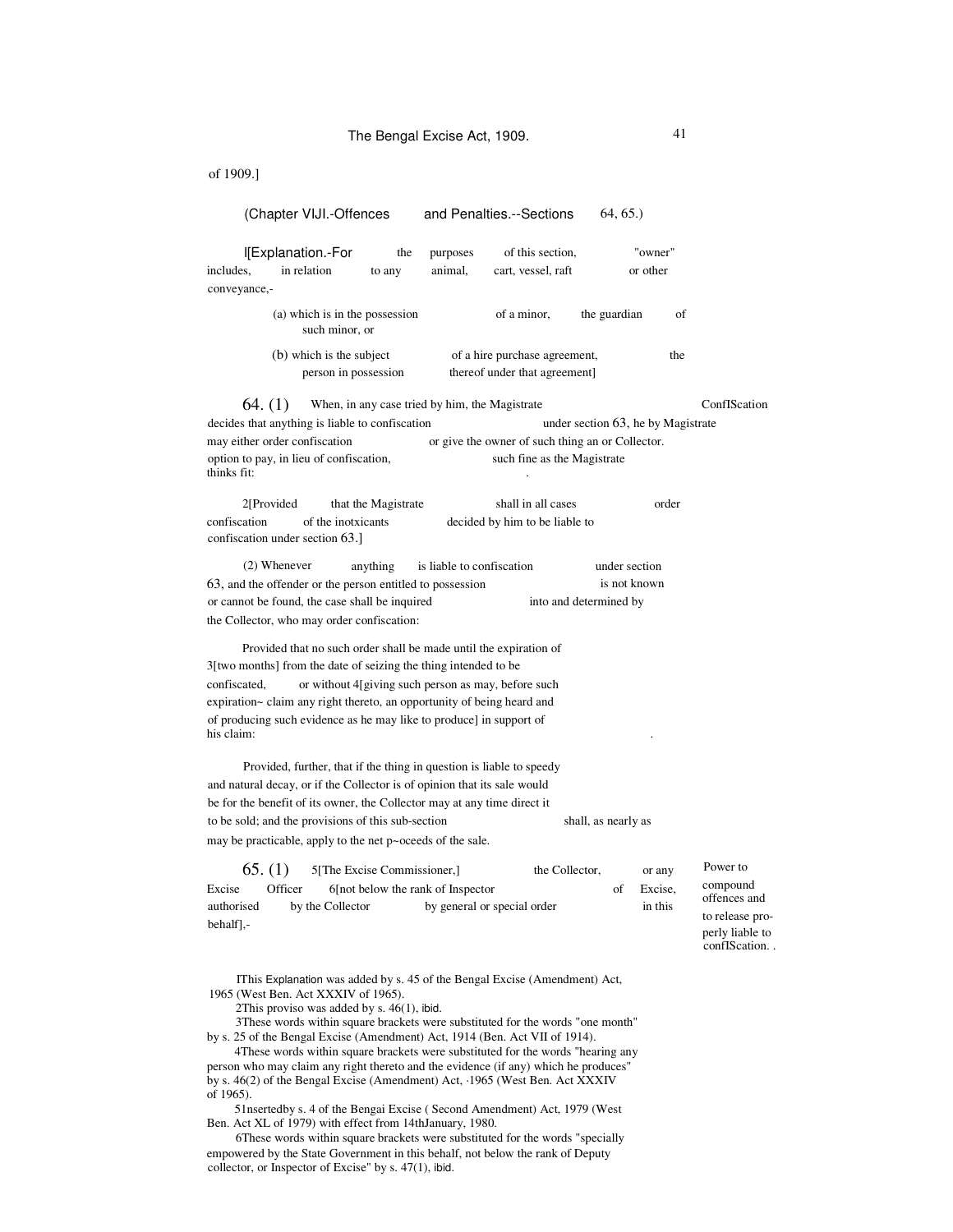(Chapter IX.-Detection, Investigation and Trial of Offences and Procedure.-Section 66.)

- (a) may accept from any person whose license, permit or pass is liable to be cancelled or suspended under clause . (a), clause (b) or clause (c) of  $I[sub-section (1) of$ section 42], or who is reasonably suspected of having committed an offence punishable under 2[any section of this Act other than 3clause (ii) of section 46A, clause (a) of section 48, and section 58], payment of a sum of money, not exceeding 4[five thousand] rupees, in lieu of such concellation or suspension or by way of composition for such offence, as the case may be; and
- (b) in any case in which any property has been seized as being liable to confiscation under section 63, may, at any time 5[before the case is lodged before the Magistrate], release the property on payment of any sum not exceeding the value thereof as estimated by the Collector or such Excise Officer.

(2) When the payments referred to in sub-section (1), have been duly made, the accused person, if in custody, shall be discharged, and the property seized (if any) shall be released; and no further proceedings shall be taken against such person or property.

# CHAPTER IX.

# DETECTION, INVESTIGATION AND TRIAL OF OFFENCES AND PROCEDURE.

Power to enter and inspect, and power to test and seize measures, etc.

66. Any of the following officers, namely,-

(a) the Excise Commissioner, or

(b) a Collector, or

# (c) any Excise Officer not below such rank as the 6[State Government] may, by notification, prescribe,

'These words, figures aild brackets within square brackets were substituted for the word and figures "section 42" by s. 47(2)(a) of the Bengal Excise (Amendment) Act, 1965 (West Ben. Act XXXIV of 1965).

2The words and figures "any section of this Act other than section 53" were substituted for the words and figures "section 49, section 51, section 54 or section 59," by s. 26(b) of the Bengal Excise (Amendment) Act, 1914 (Ben. Act VII of 1914).

3Substituted by the Bengal Excise (Second Amendment) Act, 1979 (West Ben. Act XL of 1979) and again by the Bengal Excise (Amendment) Act, 1983 (West Ben. Act XXXVIII of 1983) vide s. 13; see also note 2, above.

4These words within square brackets were substituted for the words "one thousand" by s. 13 of the Bengal Excise (Amendment) Act, 1979 (West Ben. Act XII of 1979).

5These words within square brackets were substituted for the words, figures and brackets "before the Magistrate has passed an order under section 64, sub-section (I)" by s. 47(3) ibid.

6See foot -note 5 on page I, ante.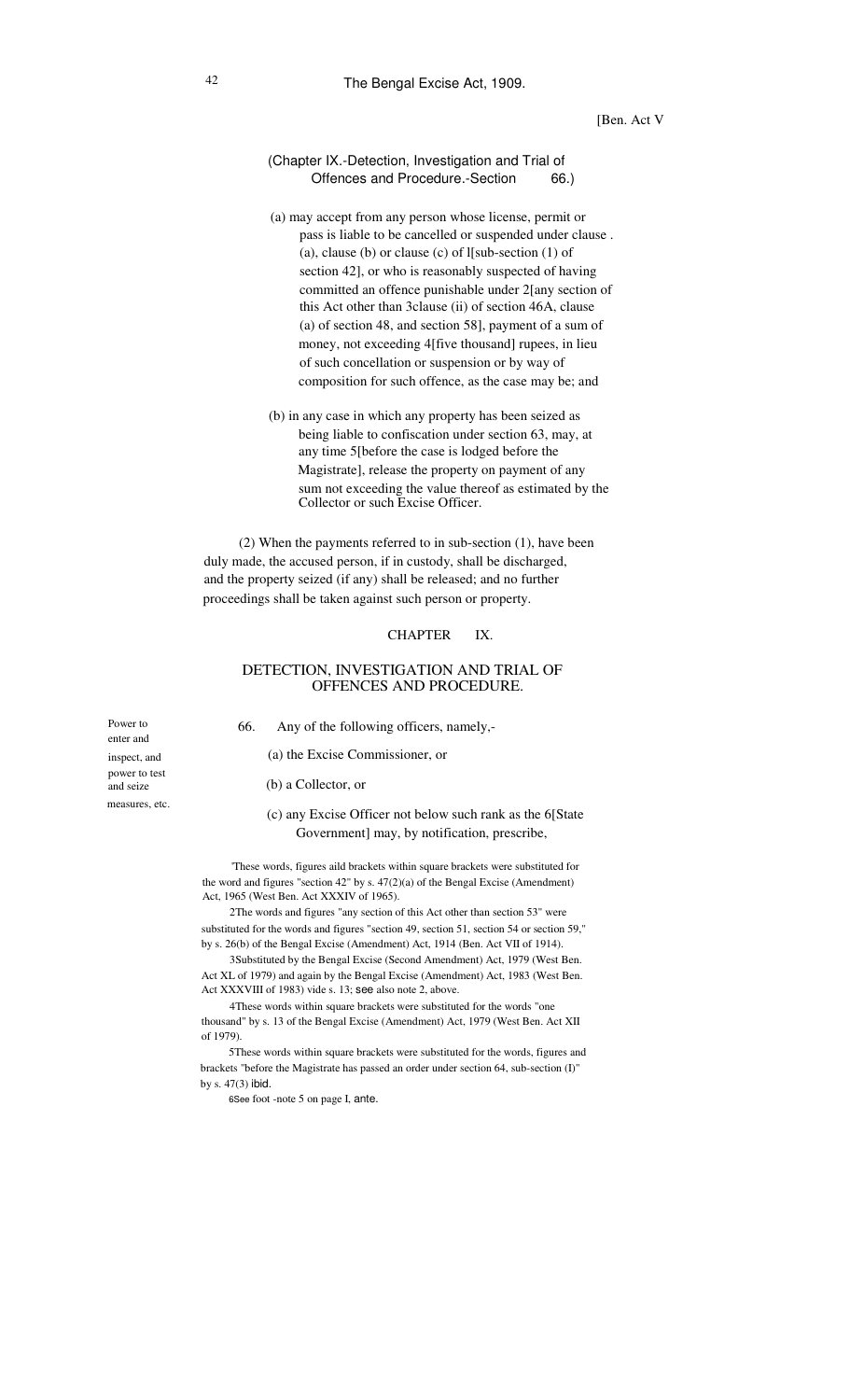| of 1909.]                                                                                                                                                                                                                                                                                                                                                                     |    |     |         |
|-------------------------------------------------------------------------------------------------------------------------------------------------------------------------------------------------------------------------------------------------------------------------------------------------------------------------------------------------------------------------------|----|-----|---------|
| (Chapter IX.-Detection, Investigation and Trial of<br>Offences and Procedure.-Section<br>67.)                                                                                                                                                                                                                                                                                 |    |     |         |
| may, subject to any restrictions prescribed<br>Government] by rule made under section $85$ ,-                                                                                                                                                                                                                                                                                 | by | the | I(State |
| (i) enter and inspect, at any time by day or night, any place<br>in which any licensed manufacturer carries on the<br>manufacture of, or stores, any 2(intoxicants); and                                                                                                                                                                                                      |    |     |         |
| (ii) enter and inspect, at any time during which the same<br>may be open, any place in which any 2(intoxicant) 3(is<br>sold or kept] for sale by any licensed person; and                                                                                                                                                                                                     |    |     |         |
| 4(iia) examine the 5(accounts, registers, passes and such other<br>documents as may be prescribed by the State<br>Government by rule made under section 85 in this<br>behalf maintained in any such place as aforesiad; and                                                                                                                                                   |    |     |         |
| (iii) examine, test, measure or weigh any materials, stills,<br>utensils, implements, apparatus or 2(intoxicant) found<br>in any such place as aforesaid; and                                                                                                                                                                                                                 |    |     |         |
| 6(iiia) seize any intoxicant (including any sample of any<br>intoxicant), materials, stills, utensils, implements, or<br>apparatus referred to in clause (i), clause(ii) or<br>clause (iii) together with any accounts, registers, passes<br>and other documents referred to, or connected with<br>those referred to, in clause(iia) found in any such place<br>as aforesaid; |    |     |         |
| (iv) examine or test and seize any measures, weights or<br>testing instruments, found in any such place as<br>aforesaid, which he has reason to believe to be false.                                                                                                                                                                                                          |    |     |         |
| 67.<br>Any of the following persons, namely,-                                                                                                                                                                                                                                                                                                                                 |    |     |         |
| (a) any officer of the 7(Excise and Salt, Police, Customs] or                                                                                                                                                                                                                                                                                                                 |    |     |         |
| Land Revenue Department, or                                                                                                                                                                                                                                                                                                                                                   |    |     |         |
|                                                                                                                                                                                                                                                                                                                                                                               |    |     |         |
|                                                                                                                                                                                                                                                                                                                                                                               |    |     |         |
|                                                                                                                                                                                                                                                                                                                                                                               |    |     |         |

ISee foot-note 5 on page I, ante.

2See foot -note 2 on page 6, ante.

3These words within square brackets were substituted for the words "is kept" by s. 48(1) of the Bengal Excise (Amendment) Act, 1965 (West Ben. Act XXXIV of 1965).

4Clause (iia) of s. 66 was inserted by s. 27 of the Bengal Excise (Amendment) Act, 1914 (Ben. Act VB of 1914).

5These words within square brackets were substituted for the words "accounts and registers" by s. 48(2) of the Bengal Excise (Amendment) Act, 1965 (West Ben. Act XXXIV of 1965).

6Clause (iiia) was inserted by s. 48(3), ibid.

7These words within square brackets were substituted for the words "Excise, Police, Salt, Customs, Opium" by s. 2 of, and the First Schedule to, the Bengal Repealing and Amending Act, 1938 (Ben. Act I of 1939).

Power to arrest without warrant, to seize articles liable to conf"Jscation and to make searches.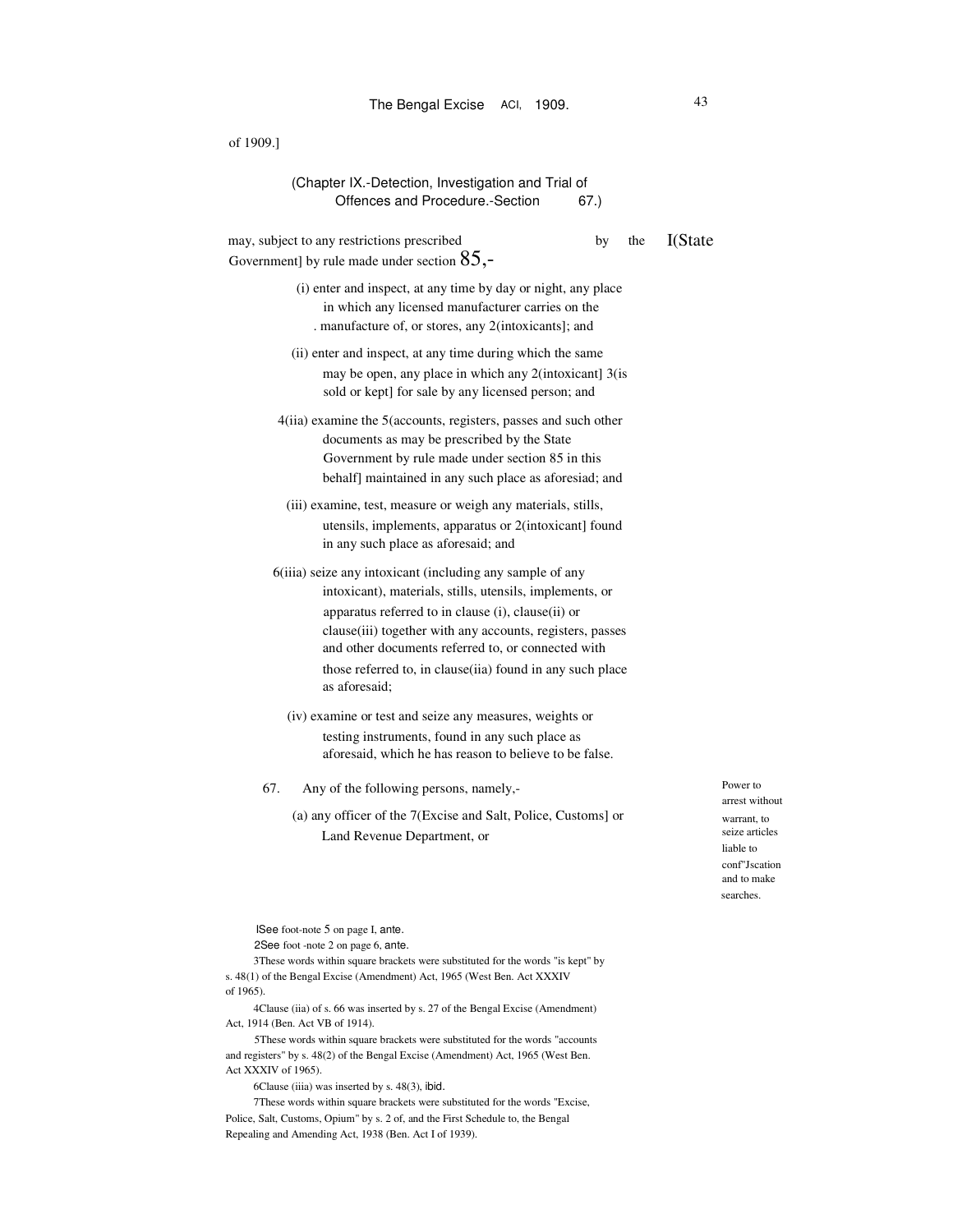|                                         | (Chapter IX.-Detection, Investigation and Trial of<br>68,69.<br>Offences and Procedure.-Sections                                                                                                                                                                                                                                                                                 |                 |
|-----------------------------------------|----------------------------------------------------------------------------------------------------------------------------------------------------------------------------------------------------------------------------------------------------------------------------------------------------------------------------------------------------------------------------------|-----------------|
|                                         | (b) any person empowered by the I[State Government] in<br>this behalf, by notification,                                                                                                                                                                                                                                                                                          |                 |
|                                         | may, subject to any restrictions prescribed<br>by<br>Government] by rule made under section 85,-                                                                                                                                                                                                                                                                                 | 1 [State<br>the |
|                                         | (i) arrest without warrant any person found committing an<br>offence punishable under section 46, 2[section 46A],<br>section 48, section 52 or section 53; and                                                                                                                                                                                                                   |                 |
|                                         | (ii) seize and detain any article which he has reason to<br>believe to be liable to confiscation under this Act or                                                                                                                                                                                                                                                               |                 |
|                                         | any other law for the time being in force relating to the<br>excise-revenue; and                                                                                                                                                                                                                                                                                                 |                 |
|                                         | (iii) detain and search any person upon whom, and any<br>vessel, raft, vehicle, animal, package, receptacle or<br>covering in or upon which, he may have reasonable<br>cause to suspect any such article to be.                                                                                                                                                                  |                 |
| Power to<br>issue warrant<br>of arrest. | 68. The Collector, 3 [or any Magistrate empowered to try<br>offences punishable under this Act,] may issue a warrant for the<br>arrest of any person whom he has reason to believe to have<br>committed 3[ or abetted the commission of] any offence punishable<br>under section 46, 2[section 46A], section 48, section 52 or section 53.                                       |                 |
| Power to<br>issue search<br>warrant.    | 69. If any Collector, or 4[any Magistrate empowered to try<br>offences punishable under this Act,] upon information received, and<br>after such inquiry (if any) as he thinks necessary, has reason to<br>believe that any offence punishable under section 46 2[section 46A,]<br>section 48, section 52 or section 53 has been, or is likely to be,<br>committed 5[or abetted,] |                 |
|                                         | he may issue a warrant to search for 6[and to seize]-                                                                                                                                                                                                                                                                                                                            |                 |
|                                         | any 7[intoxicant], material, still, utensil, implement or apparatus<br>in respect of which the alleged offence has been, or is likely to be,<br>committed 5[or abetted] 8[or                                                                                                                                                                                                     |                 |
|                                         | ISee foot-note 5 on page I, ante.<br>21 nserted by the Bengal Excise (Amendment) Act, 1979 (West Ben. Act XII<br>of 1979).<br>3 These words within square brackets were inserted by s. 28 of the Bengal Excise<br>(Amendment) Act, 1914 (Ben. Act VII of 1914).                                                                                                                  |                 |
|                                         | 4These words within square brackets were substituted for the word "Magistrate"<br>by s. $29(a)$ , ibid.<br>5 These words within square brackets were inserted by s. 29(b), ibid.<br>6These words within square brackets were inserted by s. 49(1) of the Bengal<br>Excise (Amendment) Act, 1965 (West Ben. Act XXXIV of 1965).<br>7 See foot-note 2 on page 6, ante.             |                 |
|                                         | 8The words "or any document, which throws or is likely to throw any light on the<br>alleged offence" were first added by $s$ . 29 $(c)$ of the Bengal Excise (Amendment) Act,<br>1914 (Ben. Act VII of 1914); thereafter these words within square brackets were<br>substituted for the said words by s. 49(2) of the Bengal Excise (Amendment) Act,                             |                 |

1965 (West Ben. Act XXXIV of 1965).

C Ii Ii a, s(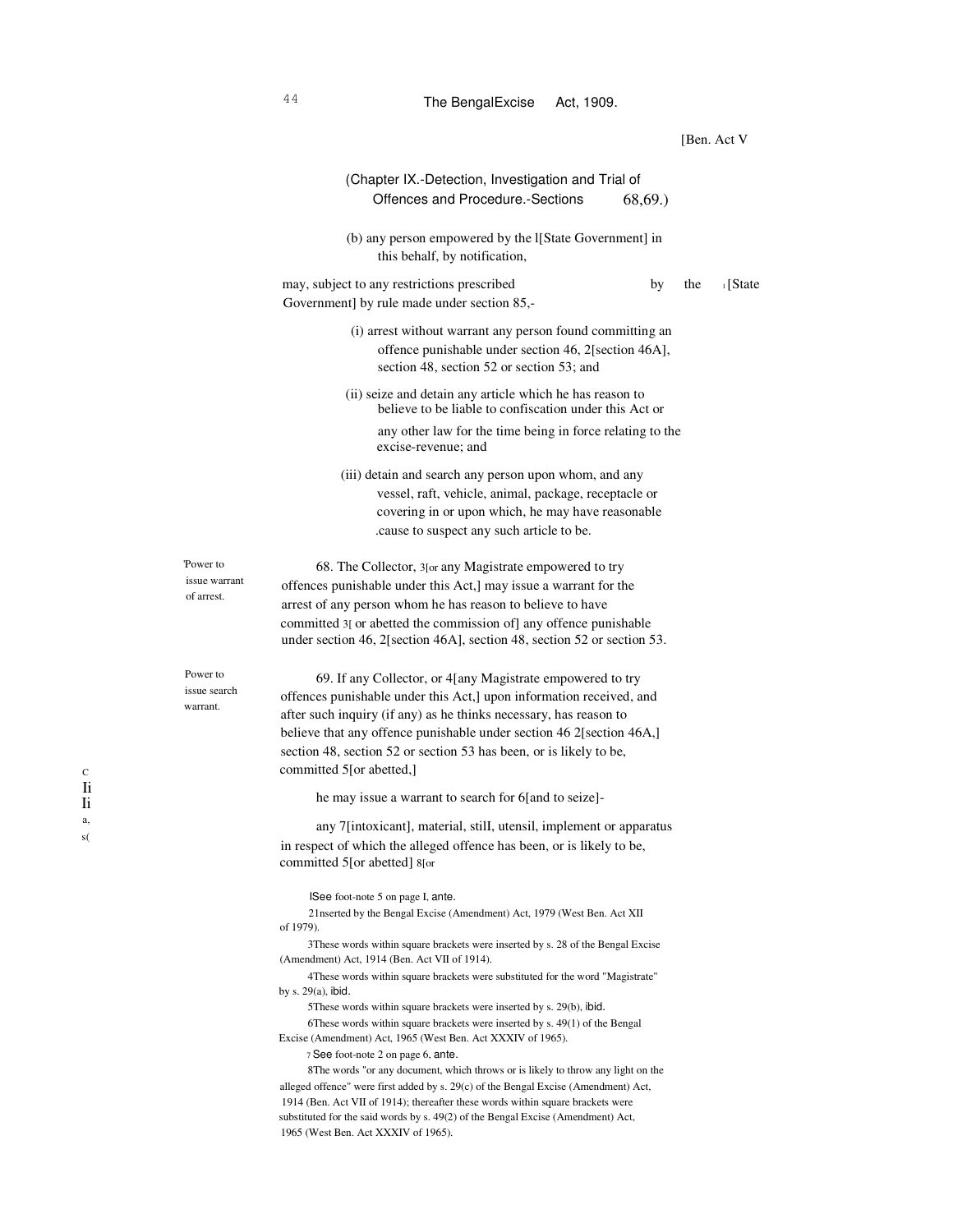|                    | (Chapter IX.-Detection, Investigation and Trial of<br>Offences and Procedure.-Sections<br>69A-7I.)                                                                                                                     |             |                                                             |
|--------------------|------------------------------------------------------------------------------------------------------------------------------------------------------------------------------------------------------------------------|-------------|-------------------------------------------------------------|
|                    | any document or other article which may furnish evidence of<br>the commisjion of the alleged offence].                                                                                                                 |             |                                                             |
|                    | 169A. The Collector, or any Magistrate empowered<br>offences punishable under this Act, may at any time-                                                                                                               | to try      | Power of<br>Collector or<br>Magistrate to                   |
|                    | (a) arrest, or direct the arrest in his presence of, any person<br>for whose arrest he is competent at the time and in the<br>circumstances to issue a warrant under section 68, or                                    |             | arrest or<br>search with.<br>out issuing<br>a warrant.      |
|                    | (b) search, or direct a search to be made in his presence of,<br>any place for the search of which he is competent to<br>issue a search-warrant under section 69.                                                      |             |                                                             |
|                    | $2$ * * * * any Excise<br>70. Whenever                                                                                                                                                                                 | Officer not | Power of                                                    |
|                    | below such rank as the 3[State Government] may, by nqtification,<br>prescribe, has reason to believe that an offence punishable under<br>section 46, 4 [section 46A], section 48, section 52 or section 53 has         |             | <b>Excise Officer</b><br>to search<br>without a<br>warrant. |
|                    | been, is being, or is likely to be, committed 5 [or abetted,] and that a<br>search-warrant cannot be obtained without affording the offender an<br>opportunity of escaping or of concealing evidence of the offence,   |             |                                                             |
|                    | he may, after recording the grounds of his belief, at any time by                                                                                                                                                      |             |                                                             |
|                    | day or night enter and search any place, and may seize anything<br>found therein which he has reason to believe to be liable to                                                                                        |             |                                                             |
|                    | confiscation under this Act 6 [together with any document which may<br>furnish evidence of the commis~ion of the alleged offence]; and                                                                                 |             |                                                             |
|                    | may detain and search, and if he thinks proper, arrest, any                                                                                                                                                            |             |                                                             |
|                    | person found in such place whom he has reason to believe to have                                                                                                                                                       |             |                                                             |
|                    | committed 5 [or abetted] any such offence as aforesaid.                                                                                                                                                                |             |                                                             |
|                    | 71. (1) Every Officer of the 7[State Government] shall be                                                                                                                                                              |             | Information                                                 |
|                    | bound, subject to any rules made under section 85, 8[sub-section (2),]                                                                                                                                                 |             | and aid to<br>Excise                                        |
|                    | clause (l), to give immediate information to an Excise Officer of all                                                                                                                                                  |             | Officers.                                                   |
| knowledge.         | breaches of any of the provisions of this Act which may come to his                                                                                                                                                    |             |                                                             |
|                    | ISe~tion 69A was inserted by s. 30 of the Bengal Excise (Amendment) Act, 1914<br>(Ben. Act VII of 1914).                                                                                                               |             |                                                             |
|                    | 2The words "a Collector or" in s. 70 were repealed by s. 31 (a), ibid.<br>3See foot-note 5 on page 1, ante.                                                                                                            |             |                                                             |
| XII of 1979).      | 4Insertecl by s. 17 of the Bengal Excise (Amendment) Act, 1979 (West Ben. Act                                                                                                                                          |             |                                                             |
|                    | 5These words within square brackets were inserted by s. 31(b) of the Bengal<br>Excise (Amendment) Act, 1914 (Ben. Act VII of 1914).                                                                                    |             |                                                             |
|                    | 6These words within square brackets were inserted by s. 50 of the Bengal Excise<br>(Amendment) Act, 1965 (West Ben. Act XXXIV of 1965).<br>7These words within square brackets were substituted for the words "Police, |             |                                                             |
|                    | Excise and Salt, Customs and Land-revenue Departments, and every officer employed<br>by a body of Port Commissioners," by s. 51(2), ibid.                                                                              |             |                                                             |
| s. $51(1)$ , ibid. | 8These words, figure and brackets within square brackets were inserted by                                                                                                                                              |             |                                                             |
|                    |                                                                                                                                                                                                                        |             |                                                             |
|                    |                                                                                                                                                                                                                        |             |                                                             |
|                    |                                                                                                                                                                                                                        |             |                                                             |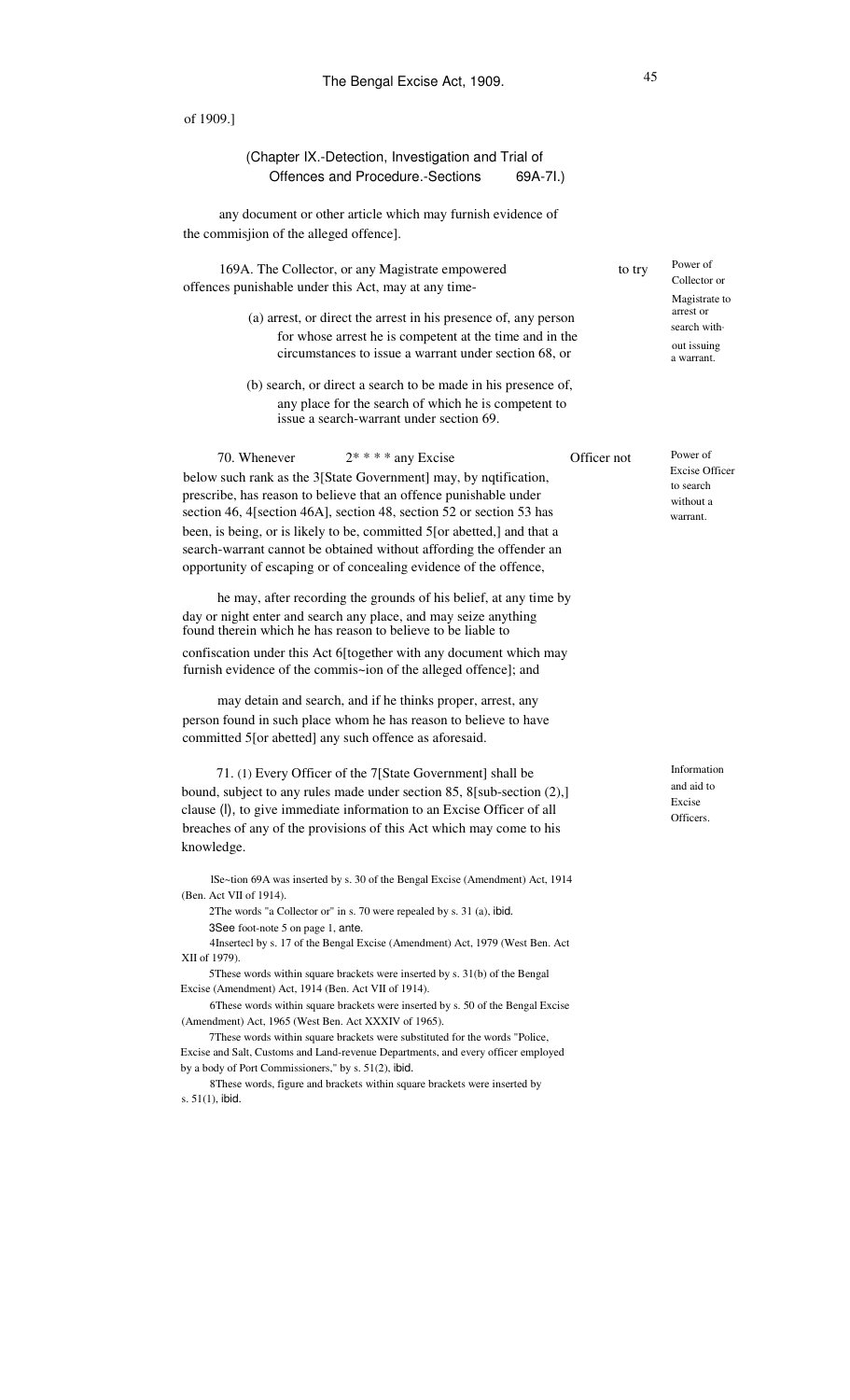# [Ben. ActV

# (Chapter IX.-Detection, investigation and Trial of Offences and Procedure.-Sections 72, 73.)

(2) Every officer referred to in sub-section (1) and every village Chaukidar and Dafadar, shall be bound, subject to any rules made under section 85, l[sub-section (2),] clause (1), to give reasonable aid to any Excise Officer in carrying out the provisions of this Act, or of any rule, notification or order made, issued or given under this Act, upon request made by such Officer.

72. Whenever any 2[intoxicant] is manufactured, or any hemp plant (Cannabis sativa) is cultivated or any portion of the hemp plant (Cannabis sativa) from which an intoxicating drug can be manufactured or produced is collected, on any land 3[or in any hut or buildingl. in contravention of this Act,

all owners and occupiers of such land 4[or of such hut or building, as the case may be], and their agents, and all Panchayets, village-headmen, Patwaris, Sarba Kakars, Chaukidars and Dafadars of the village 5[in which such land, hut or building may be situated],

shall, in the absence of ·reasonable excuse, be bound to give notice of the fact to a Magistrate or an officer of the Excise, Police or Land-revenue Department, as soon as the fact comes to their knowledge.

73. (1) A Collector may, without the order of a Magistrate, investigate any offence punishable under this Act which a Court having jurisdiction over the local area within the limits of the Collector's jurisdiction would have power to inquire into or try under the provisions of 6[Chapter XIII of the Code of Criminal Procedure, 1973] relating to the place of inquiry or trial.

(2) Any other Excise Officer specially empowered in this behalf by the 7[State Government] in respect of all or any specified class of offences punishable under this Act may, without the order of a Magistrate, investigate any such offence which a Court having jurisdiction over the local area to which such Officer is appointed would have power to inquire into or try under the aforesaid provisions.

ISee foot-note 8 on p. 45, ante. 2See foot-note 2 on p. 6, ante.

3These words within square brackets were inserted by s. 52( I) of the Bengal Excise (Amendment) Act, 1965 (West Ben. Act XXXIV of 1965).

4These words within square brackets were inserted by s. 52(2), ibid. 5These words within square brackets were inserted by s. 52(3), ibid. 6Substituted by s. 14 of the Bengal Excise (Amendment) Act, 1983 (West Ben. Act XXXVIII of 1983) with effect from 1.4.1974.

7See foot-note 5 on page I, ante.

Duty of owners and occupiers of land and other persons to give notice of unlicensed manufacture.

Power of Collector and certain Excise Officers to investigate offences.

I e t n s p o .a. a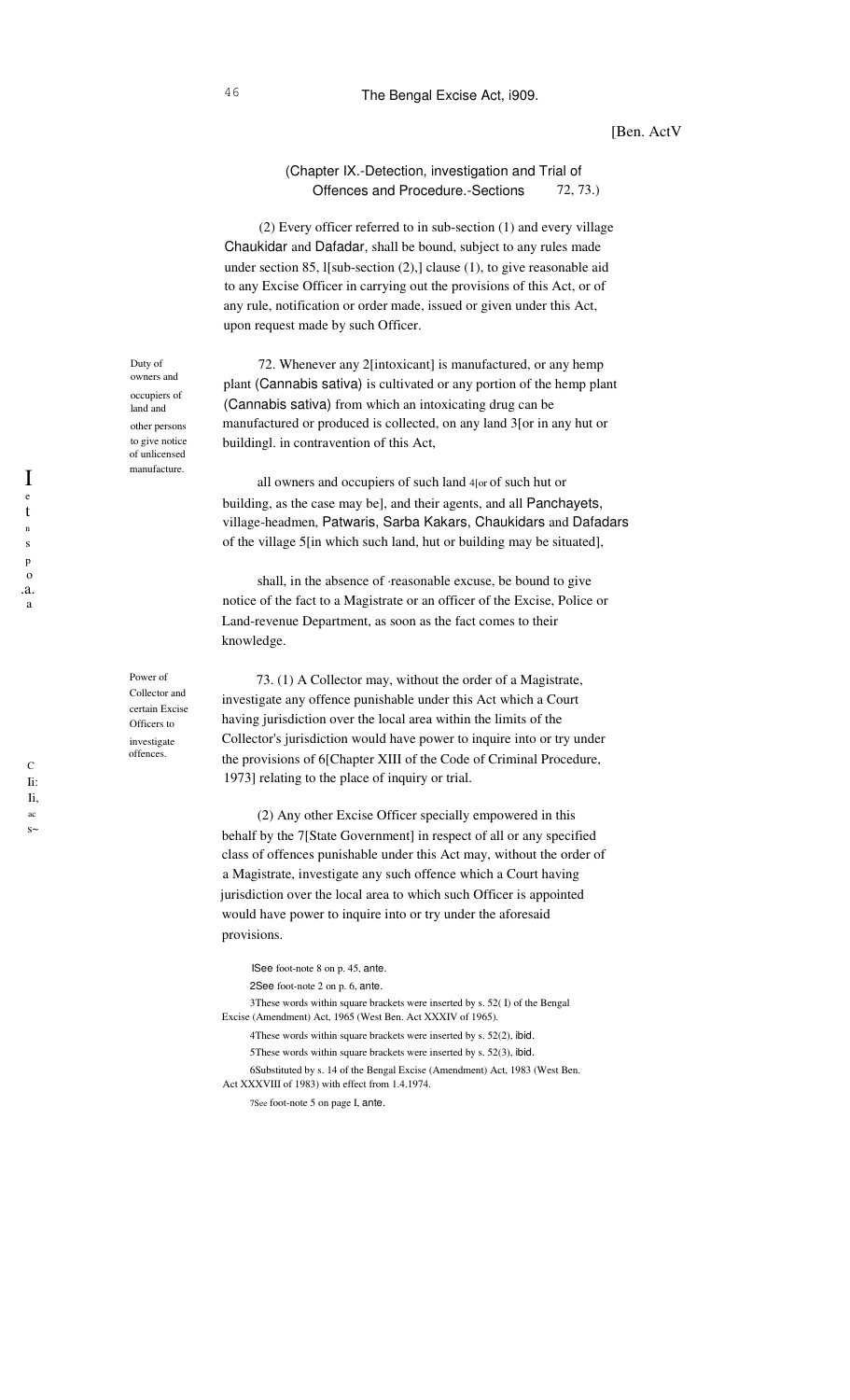2 of 1974.

2 of 1974.

2 of 1974.

(Chapter IX.-Detectian, Investigatian and Trial af Offences and Pracedure.-Sectian 74.)

74. (1) Any Collector, or any Excise Officer empowered under section 73, sub-section (2), may, after recording in writing his reason for suspecting the commission of an offence which he is empowered to investigate, exercise-

- (a) any of the powers conferred upon a Police Officer making an investigation, or upon an officer in charge of a police-station, by I(section 166 to 171 of the Code of Criminal Procedure, 1973,] and
- (b) as regards offences pu~ishable under section 46, 2(section 46A,] section 48, section 52 or section 53 of this A«t-any of the powers conferred upon 'Police Officers in respect of cognizable offences I(by clause (a) of sub-section (1) of section 41 and by section 55 of the said Code;]

and the said portions of the said Code shall apply accordingly, subject to any restrictions or modifications prescribed by the 3[State Government] by rule made under section 85, clause (a),

(2) Subject to any restrictions prescribed by the 3[State Government], a Collector, or an ~xcise Officer empowered under section 73, sub-section (2), may, without reference to a Magistrate, and for reasons to be recorded by him in .writing, stop further proceedings against any person concerned, or supposed to be concerned, in any offence which he or any Excise Officer subordinate to him has investigated. .

(3) For the purposes of l[section 156 of the Code of Criminal Procedure, 1973], the area to which an ExCise Officer empowered under section 73, sub-section (2), is appointed shall be deemed to1Je a police-station, and such Officer shall be deemed to be the officer in charge of such station.

(4) As soon as an investigation by a Collector or by an Excise Officer empowered under section 73, sub-section (2), has been completed, if it appears that there is sufficient evidence to justify the forwarding of the accused to a Magistrate, the investigating officer, unless he proceeds under sub-section (2) of this section or under section 65 of this Act, shall submit a report (which shall, for the purposes of I[section 190 of the Code of Criminal Procedure, 1973] be deemed to be a police-report) to a Magistrate having jurisdiction to inquire into or try the case and empowered to take cognizance of offences on police-reports.

ISubstituted with effect from 1.4.1974 by s. 15 of the Bengal Excise (Amendment) Act, 1983 (West Ben. Act XXXVIII of 1983). 21nserted by s. 18 of the Bengal Excise (Amendment) Act, 1979 (West Ben. Act XII of 1979).

3See foot-note 5 on page I, ante.

Powers and duties of Collector and certain Excise **Officers** investigating offences.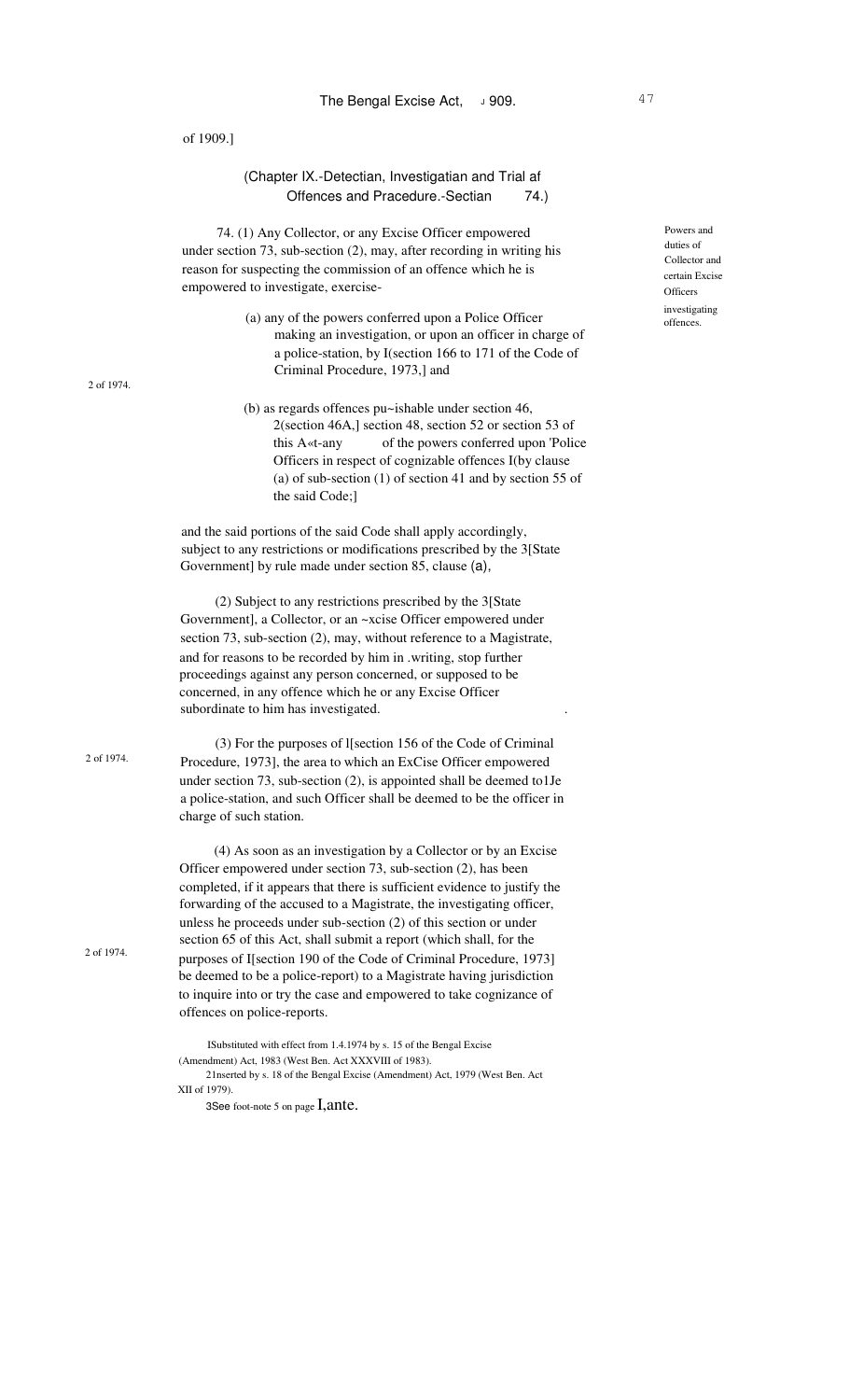# 48 The Bengal Excise Act, i909.

### [Ben. Act V

# (Chapter iX.-Detection, investigation and Trial of Offences and Procedure.-Section 75.)

Security and bail.

75. (1) l(A Collector or a Magistrate having jurisdiction under section 82 to try the case may issue a warrant under this Act for the arrest of any person, and may, at his discretion direct,] by endorsement on the warrant, 2(except when such person is arrested for committing an offence under clause (ii) of section 46A or clause (a) of section 48] that, if such person executes a bond with sufficient sureties for his attendance, before the Collector or before an Excise Officer empowered under section 73 sub-section (2), to investigate the case, at a specified time and thereafter until otherwise directed by the Collector or an Excise Officer empowered as aforesaid, the officer to whom the warrant is directed shall 3(release such person from custody if such bond is executed by him].

(2) The endorsement shall state-

- (a) the number of sureties,
- (b) the amount in which they, and the person for whose arrest the warrant is issued, are respectively to be bound,and
- (c) the time at which such person is to attend as aforesaid.

(3) Whenever security is taken under this section, the officer to whom the warrant is directed shall foiward the bond to the Collector or to an Excise Officer empowered as aforesaid.

4(4) \* \* \* \* \* \* \*

(5) Any Excise Officer not below such rank as the 5(State Government] may, by notification, prescribe, may release persons on bailor on their own bond 2(except when such person is arrested for committing an offence punishable under clause (ii) of section 46A or clause (a) of section 48].

(6) Bonds taken under this section from persons arrested otherwise than under warrant shall bind such persons to appear before the Collector or an Excise Officer empowered under section 73, sub-section (7), to investigate the case.

6(6a) A bond taken under this section shall, for the purposes of sub-section (7), be deemed to be a bond under the Code of Criminal Procedure, 1974.

'The words within square brackets were substituted for the words "Whenever a Collector issues, a warrant under this Act, for the arrest of any person, he shaH direct," by s. 53(1)(a) of the Bengal ExCise (Amendment) Act, 1965 (West Ben. Act XXXIV of 1965).

2Inserted by the Bengal Excise (Amendment) Act, 1979 (West Ben. Act XII of 1979) and substituted by the Bengal Excise (Amendment) Act, 1983 (West Ben. Act XXXVIII of 1983).

3The words within square brackets were substituted for the words "take such security, and shall release such person from custody" by s. 53(1)(b) of the Bengal Excise (Amendment) Act, 1965 (West Ben. Act XXXIV of 1965).

4Sub-section (4) was omitted by s. 53(2), ibid.

5See foot-note 5 on p. I, an/e.

6Sub-section (6a) was inserted by s. 53(3) of the Bengal Excise (Amendment) Act, 1965 (West Ben. Act XXXIV of 1965) and amended with effect from 1.4.1974 by the Bengal Excise (Amendment) Act, 1983 (West Ben. Act XXXVIII of 1983).

2 of 1974.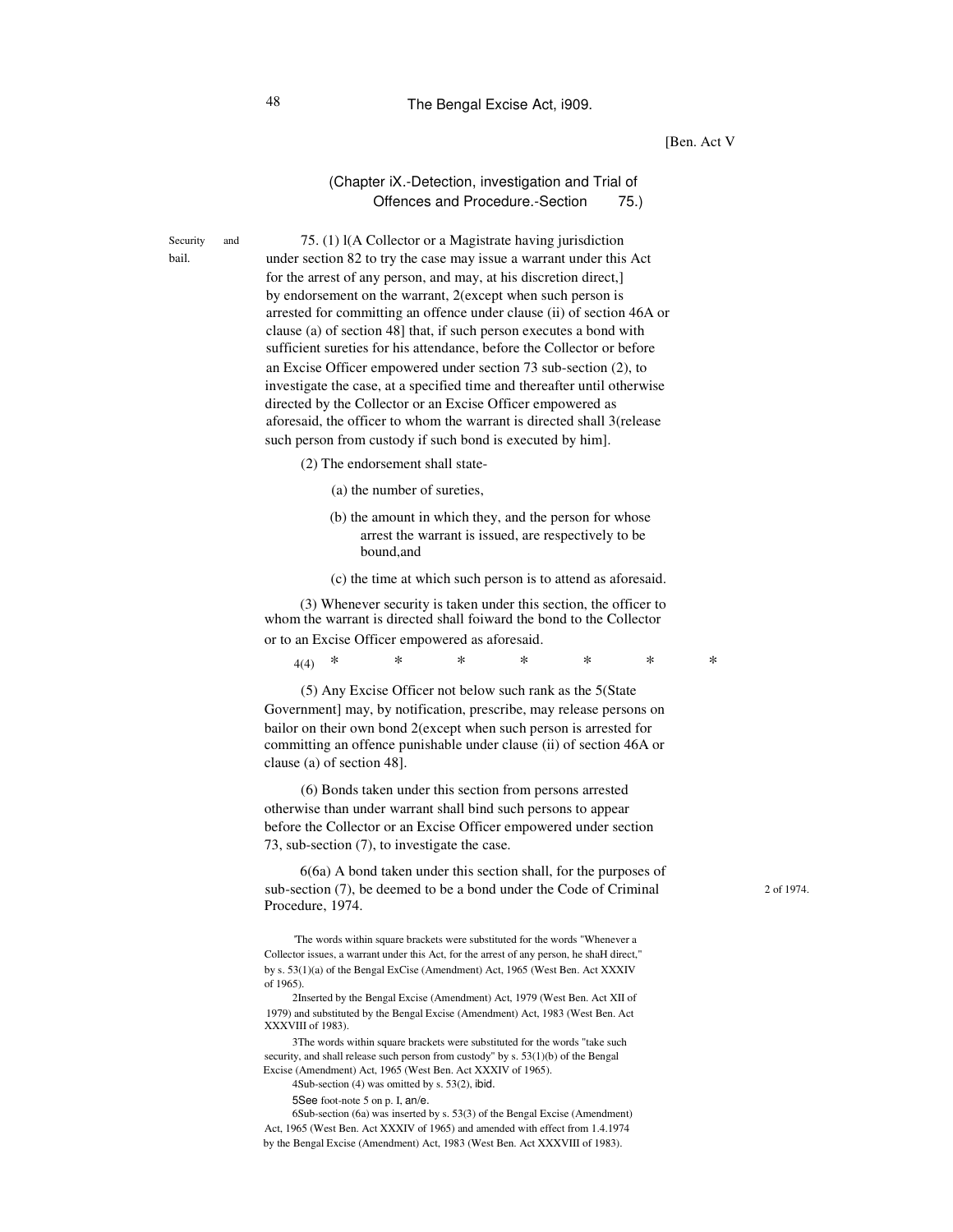(Chapter IX.-Detection, Investigation and Trial of Offences and Procedure.-Section 76.)

(7) The provisions of l[section 439 to 449 of the Code of Criminal Procedure, 1973,] shall apply, so far as may be, in every case in o/hich bail is accepted or a bond taken under this section.

76. (1) Articles seized under 2[a warrant issued under this Act] and, unless security for their appearance before the Collector 3[or an Excise Officer empowered under section 73, sub-section (2), to investigate the case] be taken, persons arrested under such a warrant shall be produced before the Collector 4[or such Excise Officer].

(2) Articles seized under section 66, section 67 or section 69, and persons arrested under this Act by persons or officers not having authority to release arrested persons on bailor on their own bond, shall be produced before or forwarded to-

- (a) the Collector or an Excise Officer empowered under section 73, sub-section (2), to investigate the case, or
- (b) the nearest Excise Officer who has authority to release arrested persons on bailor on their own bond, or
- (c) the officer in charge of the nearest police-station, :~hoever is nearer.

(3) When a person arrested is produced before an Excise Officer who has authority to release arrested persons on bail or on their own bond, or before an officer in charge of a police-station, such officer shall forward such person to, or take security for his appearance before, the Collector or the Excise Officer empowered under section 73, sub-section (2), to investigate the case.

(4) When any article seized cannot conveniently be conveyed before an officer referred to in sub-section (1) or sub-section (2), as the case may be the person making the seizure shall5[dispose of such article] in some place of safety· and forthwith report the seizure to such an officer.

anything elsewhere contained in this Act, when an article seized under section 66, section 67, section 69 or section 70 is subject to speedy decay, such article may be destroyed in accordance with rules made under seotion 86, clause (14). 6(5) Notwithstanding

4The words within square brackets were added by s. 54(1)(c), ibid.

5These words within square brackets were substituted for the words "dispose of them" by  $s. 54(2)$ , ibid.

6Sub-section (5) was inserted by s. 54(3), ibid.

Production of articles seized and persons arrested.

IThe figures and letters within sql;lare brackets were inserted by s. 53(4), ibid. 2The words within square brackets were substituted for the words "the warrant of the Collector," by s. 54(1)(a) of the Bengal Excise (Amendment) Act, 1965 (West Ben. Act XXXIV of 1965).

<sup>3</sup>The words within square brackets were inserted by s. 54(1)(b), ibid.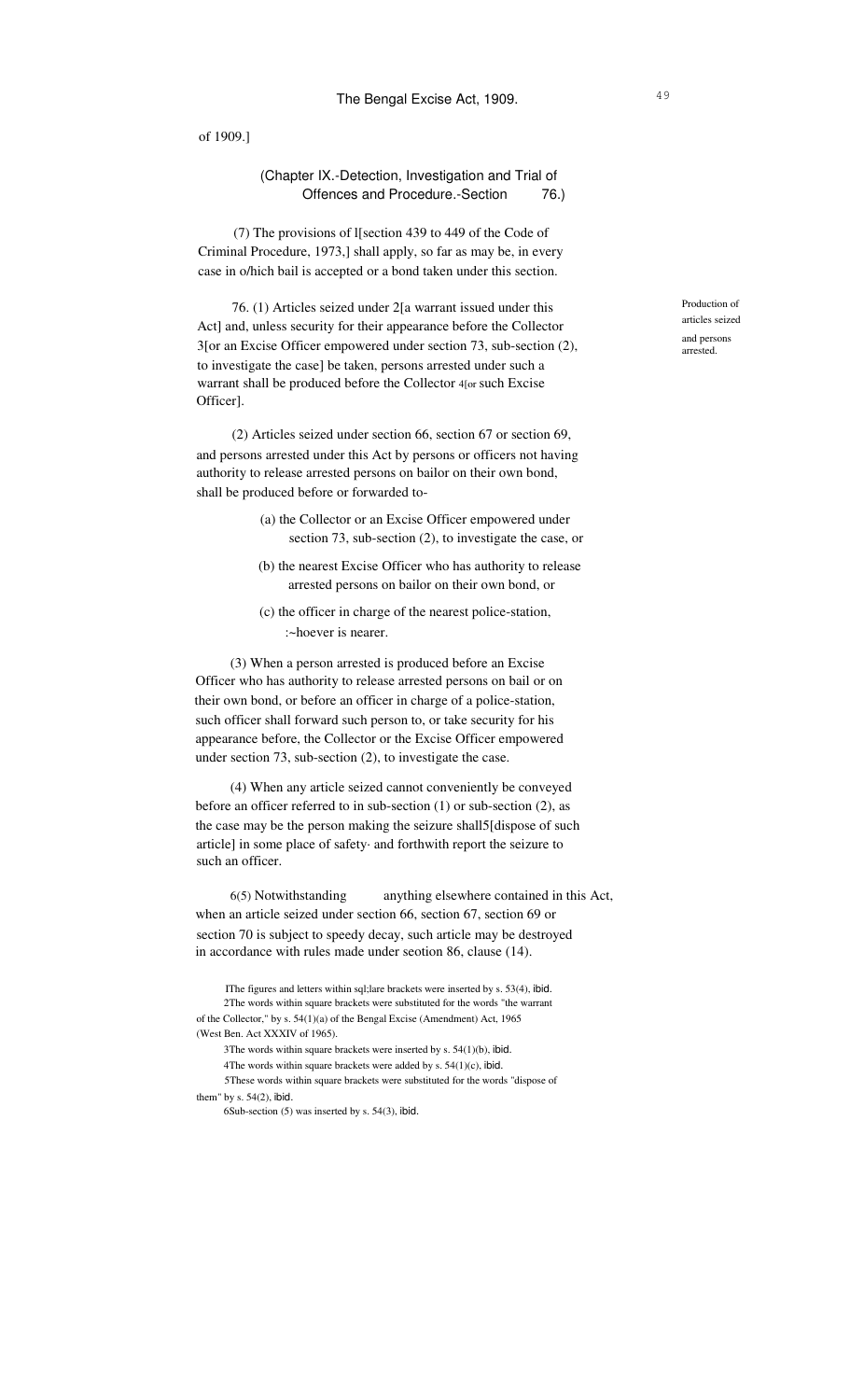# [Ben. Act V

# (Chapter IX.-Detection, Investigation and Trial of Offences and Procedure.-Sections 77-80.)

| Custody by<br>Police of<br>articles<br>seized.      | 77. (1) All officers in charge of police-stations shall take<br>charge of and keep in safe custody, pending the orders of a<br>Magistrate, or of the Collector, or of an Excise Officer empowered<br>under section 73, sub-section (2), to investigate the case, I[all persons<br>arrested and all articles seized] under this Act 2[and brought or<br>delivered] to them; and shall allow any Excise Officer who may<br>3[accompany any such articles] to the police-station, or who may be<br>deputed for the purpose by an official superior, to affix his seal to<br>such articles and to take samples of and from them.<br>. (2) All samples so taken shall be sealed with the seal of the<br>officer in charge of the police-station.                                                                                                                                                                                                                                                                                                                                 |
|-----------------------------------------------------|-----------------------------------------------------------------------------------------------------------------------------------------------------------------------------------------------------------------------------------------------------------------------------------------------------------------------------------------------------------------------------------------------------------------------------------------------------------------------------------------------------------------------------------------------------------------------------------------------------------------------------------------------------------------------------------------------------------------------------------------------------------------------------------------------------------------------------------------------------------------------------------------------------------------------------------------------------------------------------------------------------------------------------------------------------------------------------|
| Reports of<br>arrests,<br>seizures and<br>searches. | 78. 4[(1)] When any Excise Officer below the rank of<br>Collector, or any officer in charge of a police-station, makes, or<br>receives information of, any arrest, seizure or search under this Act,<br>he shall within twenty-four hours thereafter, make a full report of all<br>the particulars of the arrest, seizure or search, or of the information<br>received, to the Collector, and to the Excise Officer (if any)<br>empowered under section 73, sub-section (2) within the local limits<br>of whose jurisdiction the arrest, seizure or search was made.<br>$4(2)$ Upon receipt of the report under sub-section $(1)$ the<br>Collector may, without the order of a Magistrate having jurisdiction<br>to try the case and before any report is submitted to such Magistrate<br>under sub-section (4) of section 74, pass such order as he may deem<br>fit for the custody of the intoxicants and other articles, if any, seized<br>under this Act.]                                                                                                              |
| Execution<br>of<br>warrant.                         | 579.<br>Any warrant issued by a Collector or a Magistrate under<br>this Act may be executed by the Officer to whom the warrant is<br>directed or by any other Officer selected by the Collector or the -<br>Magistrate for the purpose.                                                                                                                                                                                                                                                                                                                                                                                                                                                                                                                                                                                                                                                                                                                                                                                                                                     |
| Maximum<br>period of<br>detention.                  | ~O. (1) No person arrested under this Act shall be detained in<br>custody for a longer period than under all the circumstances of the<br>case is reasonable; and such period 6[shall not, without the authority<br>of a Magistrate, exceed twenty-four hours,] exclusive of the time<br>necessary for the journey from the place of arrest 7 [to the court of the<br>nearest Magistrate].                                                                                                                                                                                                                                                                                                                                                                                                                                                                                                                                                                                                                                                                                   |
|                                                     | IThe words within square brackets were substituted for the words "all articles<br>seized" by s. 55(1) of the Bengal Excise (Amendment) Act, 1965 (West Ben.<br>Act XXXIV of 1965).<br>2The words within square brackets were substituted for the words "which may be<br>delivered" by $s. 55(2)$ , ibid.<br>3The words within square brackets were substituted for the words "accompany<br>such articles" by s. 55(3), ibid.<br>4Inserted by s. 17 of the Bengal Excise (Amendment) Act, 1983 (West Ben. Act<br>XXXVIII of 1983).<br>5Section 79 was substituted for the original section s. 56 of the Bengal Excise<br>(Amendment) Act, 1965 (West Ben. Act XXXIV of 1965).<br>6These words within square brackets were substituted for the words "shall not<br>exceed twenty-four hours," by s. 57(1), ibid.<br>7These words within square brackets were substituted for the words "to the place<br>where a Collector or an Excise Officer empowered under section 73, sub-section (2),<br>to investigate the case may be, and thence to the court of a Magistrate having |

jurisdiction to inquire into or try the case" by s. 57(2), ibid.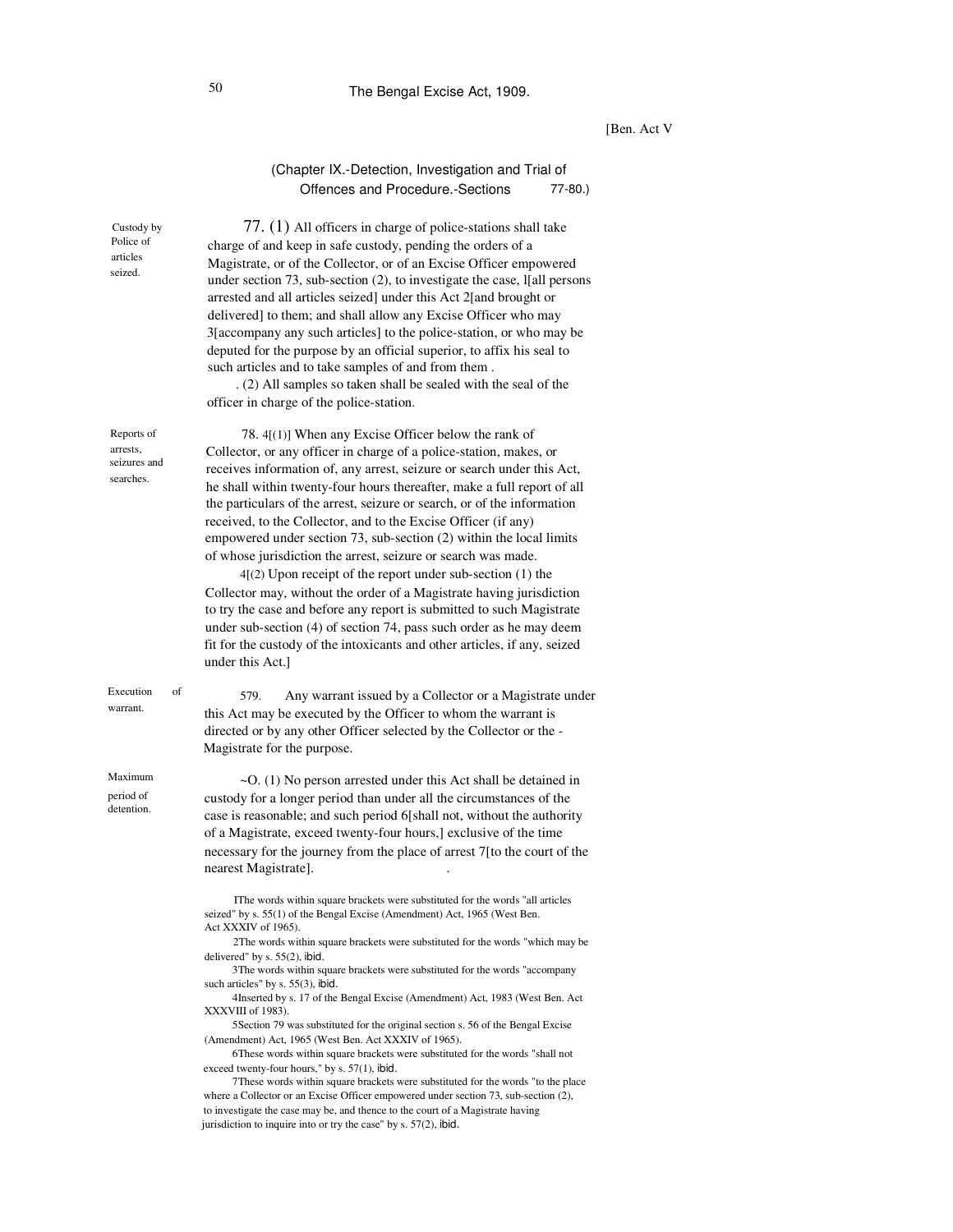•. ) (Chapter IX.-Detection, Investigation and Trial of Offences and Procedure.-Sections 81-83.)

(2) A Magistrate to whom an accused person is forwarded under l[section 167 of the Code of Criminal Procedure, 1973] by a Collector or an Excise Officer empowered under section 73, sub-section (2), may exercise the powers conferred upon a Magistrate by the said section 167.

81. (1) Save as is in this Act otherwise expressly provided the provisions of the 2[Code of Criminal Procedure, 1973] relating to arrests, detentions in custody, searches, summonses, warrants of arrest, search-warrants and the production of persons arrested, shall apply, so far as may be, to arrests, detentions and searches made, summonses and warrants issued, and the production of persons, arrested under this Act.

(2) For the purposes of the said provisions of the said Code, a Collector shall be deemed to be a Court.

(3) Officers 3[executing any warrant issued under this Act,] and officers (other than Collectors) making arrests, searches or seizures under this Act, shall, for the purposes of the said provisions of the said Code, be deemed to be Police Officers.

- 482. No Magistrate other than-
	- (a) the Chief Metropolitan Magistrate, or
	- (b) the Chief Judicial Magistrate, or
		- (c) an Additional Chief Metropolitan Magistrate,}lr
		- (d) an Additional Chief Judicial Magistrate, or
		- (e) a Metropolitan Magistrate, or
		- (f) a Judicial Magistrate of the first class, or
		- (g) a Judicial Magistrate of the second class, shall try any offence punishable under this Act.

83. No Magistrate shall take cognizance of an offence referred to--

- (a) in section 46, 5[section 46A], section 48, section 52 or section 53, except on his own knowledge or suspicion, or on the complaint or report of an Excise Officer or an officer empowered in this behalf by the 7[State Government]; or
- (b) in section 54, 6[54A], section 58, clause (d) or clause (e), or section 59, except on the complaint or report of the Collector or an Excise Officer authorised by the Collector in this behalf.

'IThe words within square brackets were substituted by s. 18 of the Bengal Excise (Amendment) Act, 1983 (West Ben. Act XXXVIII of 1983) w.eJ. 1.4.1974. 2Substituted by s. 19, ibid.

3These words within square brackets were substituted for the words "to whom a Collector's warrant is directed or endorsed," by s. 58 of the Bengal Excise warrant is directed or endorsed," by s. 58 of the Bengal Excise (Amendment) Act, 1965 (West Ben. Act XXXIV of 1965).

4Section 82 substituted by the Bengal Excise (Amendment) Act, 1983 (West Ben: Act XXXVIII of 1983).

5The words and figure "section 46A" added by the Bengal Excise (Amendment) Act, 1979.

6The figures and letter "54A" added by ibid. 7See foot-note 5 on p. I, ante.

Application of certain provisions of the Code of Criminal Procedure, 1973.

Magistrates having jurisdiction to try offences.

**Initiation** certain of prosecutions.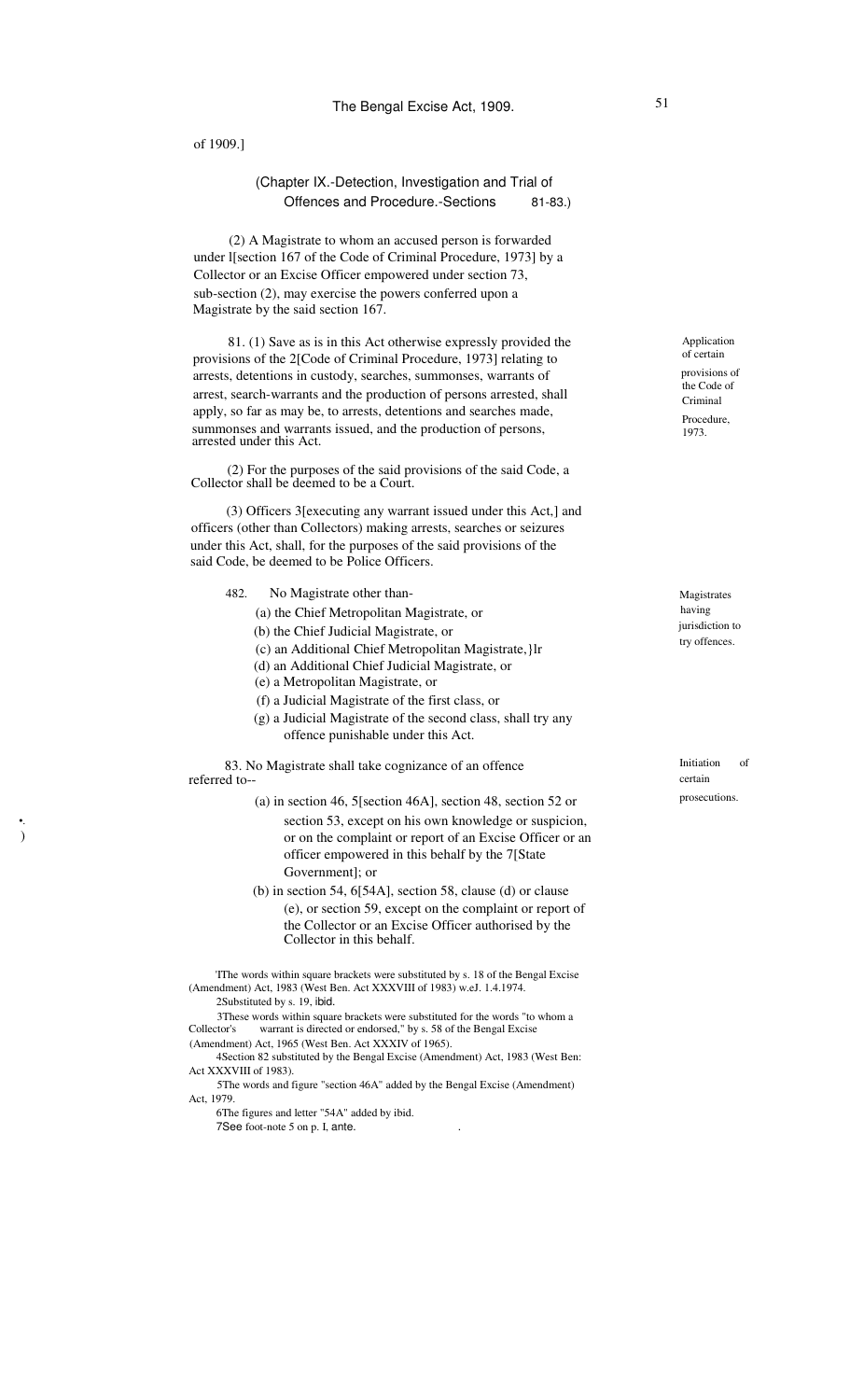# 52 The Bengal Excise Act, 1909.

[Ben. Act V]

\*

# (Chapter IX.-Detection, Investigation and Trial of Offences and Procedure.-Section 84.-Chapter X.-Misceltaneous.-Section 85.)

trial on

Bar to 84. The provisions of I[section 191 of the Code of Criminal transfer of Procedure 1973] shall not apply in any case in which a Magistrate Procedure, 1973] shall not apply in any case in which a Magistrate (not being the Collector) takes cognizance of an offence under this Act 2 of 1974 application of Act on the report of any Officer referred to in clause (a) or clause (b) Act on the report of any Officer referred to in clause (a) or clause  $(b)$ of section 83.

### CHAPTER X.

### MISCELLANEOUS

Power of State Government to make rules.

85. (1) The 2[State Government] may make rules to carry out the objects of this Act or any other law for the time being in force relating to the excise-revenue.

(2) In particular, and, without prejudice to the generality of the foregoing provision, the 2[State Government] may make rules-

- (a) for prescribing the powers and duties of officers of the Excise Department;
- (b) for regulating the delegation of any powers by 3\* the Commissioner of a Division, Commissioner or Collectors under  $4$ [sub-section  $(2)$ ,] clause  $(g)$ ; the Excise section 7,
- (c) for declaring in what cases or classes of cases and to what authorities appeals shaU lie from orders whether . original or appellate, passed under this Act or under any rule made hereunder, and for prescribing the time
	- and manner for presenting, and the procedure for dealing with, such appeals;
- (d) for regulating the import, export, 5[transport,. sale, purchgtse, possession or consumption] of any 6[intoxicant];
- (e) for regulating the periods for which licenses for the wholesale or retail vend of any 6[intoxicantj may be granted, and the number of such licenses which may be granted for any local area;

lSubstituted by Bengal Excise (Amendment) Act, 1983 (West Ben. Act XXXVIII of 1983) with effect from 1.4.1974. 2See foot -note 5 on page I, ante. 3The words "the Board" were repealed by s. 5(b) of the Bengal Excise (Amendment) Act, 1914 (Ben. Act VII of 1914). 4The word, figure and brackets within square brackets were inserted by s. 59(1) of the Bengal Excise (Amendment) Act, 1965 (West Ben. Act XXXIV of 1965). 5These words within square brackets were substituted for the words" or transport" by s. 59(2), ibid.

6See foot-note 2 on p. 6, ante.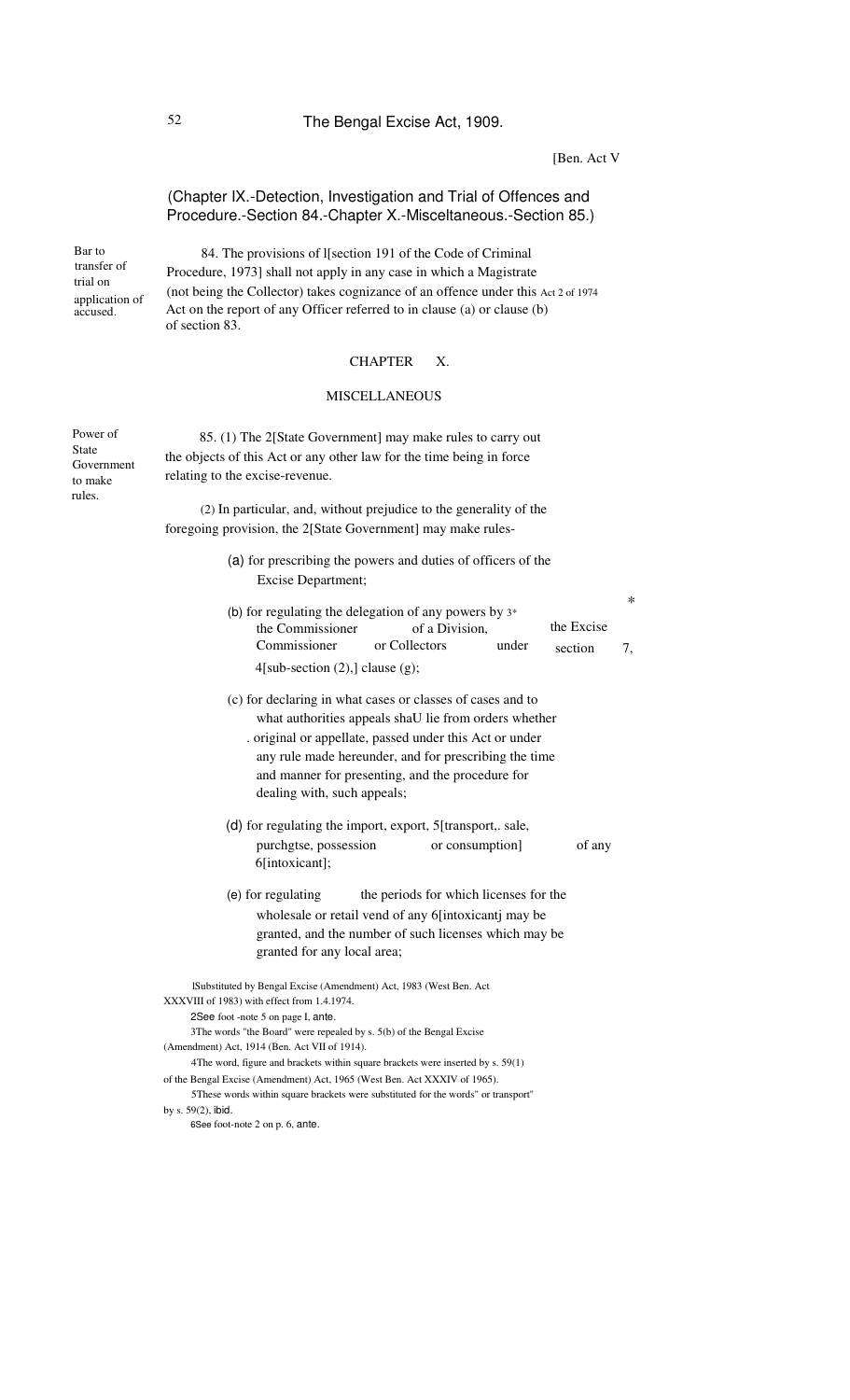| of 1909.] |                                                                                                                                                                                                                                                                                                                                                                                                                                                                                                                                                                                                                                             |
|-----------|---------------------------------------------------------------------------------------------------------------------------------------------------------------------------------------------------------------------------------------------------------------------------------------------------------------------------------------------------------------------------------------------------------------------------------------------------------------------------------------------------------------------------------------------------------------------------------------------------------------------------------------------|
|           | (Chapter X.-Miscellaneous.-Section<br>85.)                                                                                                                                                                                                                                                                                                                                                                                                                                                                                                                                                                                                  |
|           | (j) for prohibiting the grant of licenses for the retail sale of<br>any l[intoxicant] at any place or within any local area<br>described in the rules, or for defining the places in the<br>vicinity of which shops for the retail sale of any<br>l[intoxicant] shall not 9rdinarily be licensed;                                                                                                                                                                                                                                                                                                                                           |
|           | (g) for prohibiting the grant to specified classes of persons<br>of licenses<br>2[of any particular kind or class;]                                                                                                                                                                                                                                                                                                                                                                                                                                                                                                                         |
|           | (h) for declaring, either generally, or in respect of areas<br>described in the rules, the persons or classes of persons<br>to whom any l[intoxicant] mayor may not be sold;                                                                                                                                                                                                                                                                                                                                                                                                                                                                |
|           | 3(i) for prescribing restrictions subject to which a license,<br>permit or pass granted under this Act may be cancelled<br>or suspended;                                                                                                                                                                                                                                                                                                                                                                                                                                                                                                    |
|           | (j) for regulating the procedure to be followed and<br>prescribing the matters to be ascertained before any<br>license for the wholesale or retail vend of any<br>l[intoxicant] is granted for any locality;                                                                                                                                                                                                                                                                                                                                                                                                                                |
|           | (k) for restricting<br>the exercise of any of the powers<br>conferred by 4[section 65, 5sub-section (1), and]<br>sections 66 and 67;                                                                                                                                                                                                                                                                                                                                                                                                                                                                                                        |
|           | (1)<br>for declaring the Excise Officers to whom, and the<br>manner in which information or aid should be given<br>under section 71;                                                                                                                                                                                                                                                                                                                                                                                                                                                                                                        |
|           | (m) for the grant of expenses to witnesses;                                                                                                                                                                                                                                                                                                                                                                                                                                                                                                                                                                                                 |
|           | (n) for the grant of compensation<br>for loss of time to<br>. persons released by any Excise Officer under this Act<br>on the ground that they have been improperly arrested<br>and to persons charged before a Magistrate with<br>offences punishable under this Act and subsequently<br>acquitted; and                                                                                                                                                                                                                                                                                                                                    |
|           | restrictions or modifications in the<br>$(0)$ for prescribing<br>application to Excise Officers of the provisions of the<br>Code of Criminal Procedure, 1898, relating to powers<br>of Police Officers which are referred to in section 74,<br>sub-section (l), of this Act.                                                                                                                                                                                                                                                                                                                                                                |
|           | ISee foot-note 2 on page 6, ante.<br>2These words within square brackets were substituted for the words "for the retail<br>sale of any intoxicant," by s. 59(3) of the Bengal Excise (Amendment) Act, 1965<br>(West Ben. Act XXXIV of 1965).<br>3Clause (i) was inserted by s. 59(4), ibid.<br>4The words, figures, letter and brackets "section 65, clause (a), and" were inserted<br>by s. 33 of the Bengal Excise (Amendment) Act, 1914 (Ben. Act VII of 1914).<br>5The word, figure and brackets "sub-section (I)" were substituted for the word,<br>letter and brackets "clause (a)" by s. 59(5) of the Bengal Excise (Amendment) Act, |

Act V of 1898.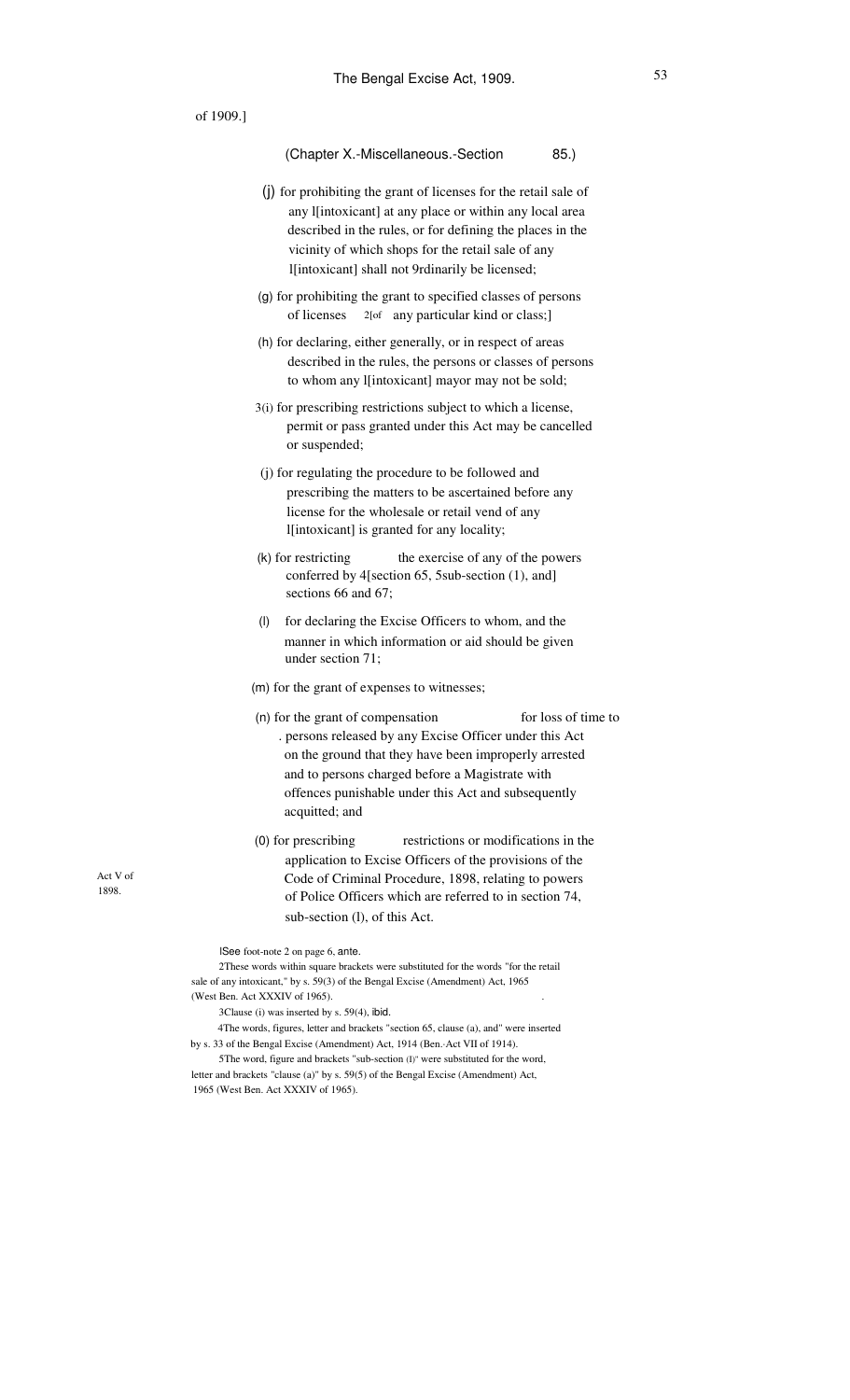[Ben. Act V

\*

### . (Chapter X.-Miscellaneous.-Section 86.)

(3) The powers conferred by this section for making rules are subject to the condition that the rules be made after previous publication;

Provided that any such rules may be made without previous publication if the l[State Government] considers that they should be brought into force at once.

86. The 2[State Government] may make rules-

- (1) for regulating the manufacture, supply or storage of any 3[intoxicant], and in particular, and without prejudice to the generality of this provision, may make rules for regulating-
	- (a) the establishment, inspection, supervision, management and control of any place for the manufacture, supply for storage of any 3[intoxicant], and the provision and maintenance of fittings, implements and apparatus therein;
	- (b) the bottling of liquor for purposes of sale;
	- of the hemp plant (Cannabis (c) the cultivation sativa.);
	- (d) the collection of portions of the hemp plant (Cannabis sativa) from which intoxicating drugs can be manufactured or produced, and the manufacture or production of intoxicating drugs therefrom;
	- (e) the tapping of tari-producing trees and the drawing of tari from trees;
	- $if)$  the' marking of tari-producing trees in areas notified 4[in this behalf by the State Government,] and the maintenance of such marks;
- (2) for fixing the strength, price or quantity in excess of or below which any 3[intoxicant] shall not be supplied or sold, and the quantity in excess of which denatured spirit shall not be possessed, and for prescribing a standard of quality for any 3[intoxicant];
- (3) for declaring how spirit manufactured in India shall be denatured; 5\*

1See foot -note 5 on page I, ante.

2See foot -note 5 on page 7, ante.

3See foot-note 2 on page 6, ante.

4These words within square brackets were substituted for the words, figures and brackets "under section 14, sub-section (I)" by s. 60(1) of the Bengal Excise (Amendment) Act, 1965 (West Ben. Act XXXIV of 1965).

5The word "British" was omitted by paragraph 3 of, and the Eleventh Schedule to, the Adaptation of Laws Order, 1950.

Further power of State Government to make rules.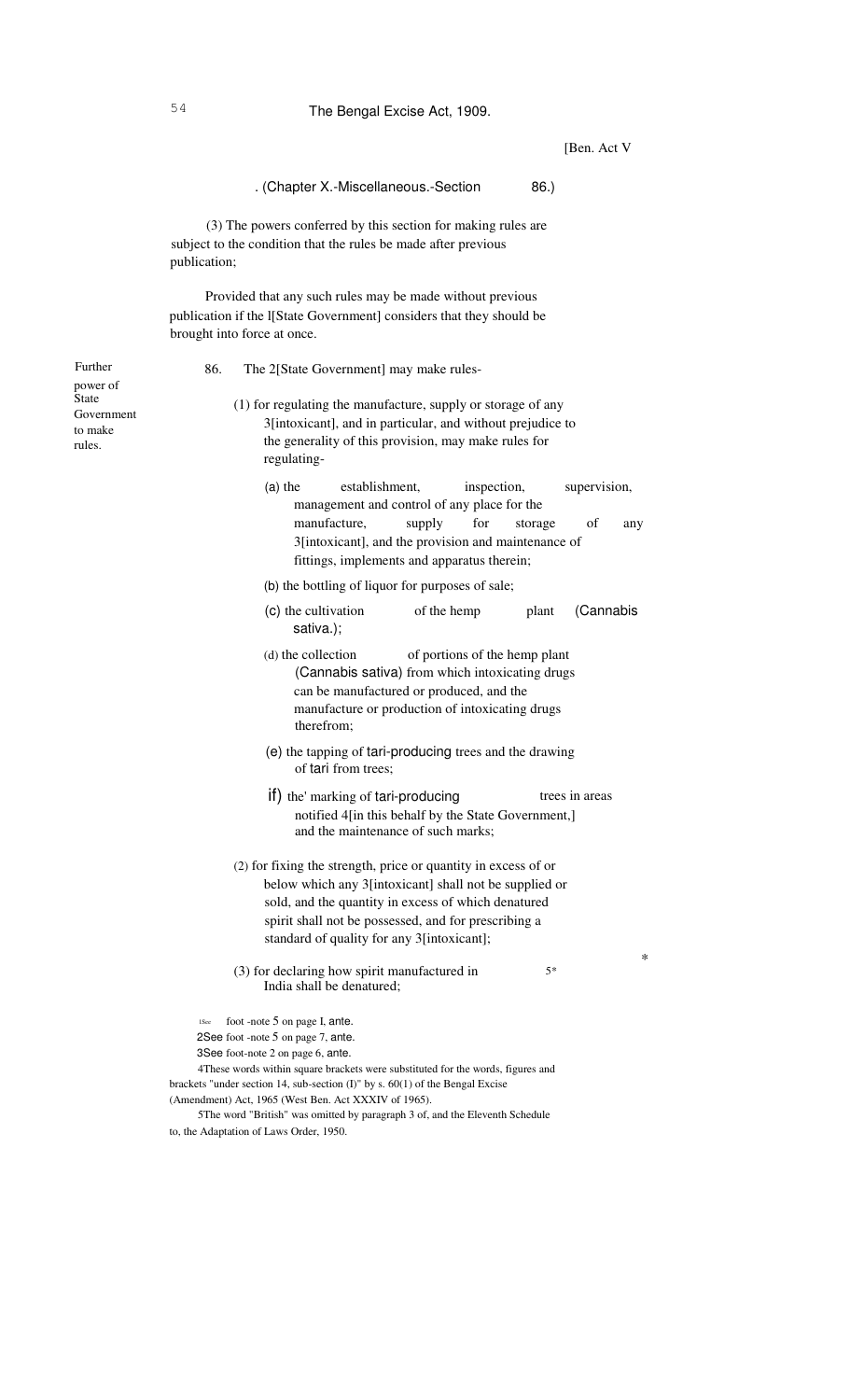| (Chapter X.-Miscellaneous.-Section<br>86.)                                                                                                                                                                                                                                                                                                                                                                                                                                                                                                                                               |                             |
|------------------------------------------------------------------------------------------------------------------------------------------------------------------------------------------------------------------------------------------------------------------------------------------------------------------------------------------------------------------------------------------------------------------------------------------------------------------------------------------------------------------------------------------------------------------------------------------|-----------------------------|
| (4) for causing spirit so manufactured to be denatured<br>through the agency or under the supervision of<br>I[servants of the Government];                                                                                                                                                                                                                                                                                                                                                                                                                                               |                             |
| (5) for ascertaining whether any spirit so manufactured has<br>been denatured;                                                                                                                                                                                                                                                                                                                                                                                                                                                                                                           |                             |
| $(6)$ for regulating the deposit of any 2[intoxicant] in a<br>warehouse established, authorised or continued under<br>this Act, and the removal of any 2[intoxicant] from any<br>such warehouse or from any distillery or brewery;                                                                                                                                                                                                                                                                                                                                                       |                             |
| (7) for prescribing the scale of fees or the manner of fixing<br>the fees payable in respect of any exclusive privilege<br>granted under section 22 or any license, permit or pass<br>granted under this Act, or in respect of the storing of<br>any 2[intoxicant];                                                                                                                                                                                                                                                                                                                      |                             |
| (8) for regulating the time, place and manner of payment of<br>such fees:                                                                                                                                                                                                                                                                                                                                                                                                                                                                                                                |                             |
| (9) for prescribing the restrictIOns under which or the<br>conditions on which any license, permit or pass, may<br>be granted, and in particular, and without pr:ejudice to<br>the generality of this provision, may make rules for-<br>(i) prohibiting the admixture with any 2[intoxicant] of<br>any article deemed to be noxious or objectionable,<br>(ii) regulating or prohibiting the reduction of liquor by<br>'a licensed manufacturer or licensed vendor from a                                                                                                                 |                             |
| (iii) prescribing<br>the nature and regulating<br>arrangement of the premises in which any<br>2[intoxicant] may be sold, and prescribing the<br>notices to be exposed at such premises,<br>(iv) prohibiting or regulating the employment by the<br>licensee of any person or class of persons to assist<br>him in his business,<br>(v) prohibiting the sale of any 2[intoxicant] except for<br>cash,<br>(vi) prescribing the days and hours during which any<br>licensed premises mayor may not be kept open,<br>and providing for the closing of such premises on<br>special occasions, | the                         |
|                                                                                                                                                                                                                                                                                                                                                                                                                                                                                                                                                                                          | higher to a lower strength, |

IThe words "servants of the Crown" were originally substituted for the words "Government Officers" by paragraph 3 of, and Schedule IV to, the Government of India (Adaptation of Indian Laws) order, 1937 and thereafter the word "Government" was substituted for the word "Crown" by paragraph 4(1), of the Adaptation of Laws Order, 1950.

2See foot-note 2 on page 6, ante,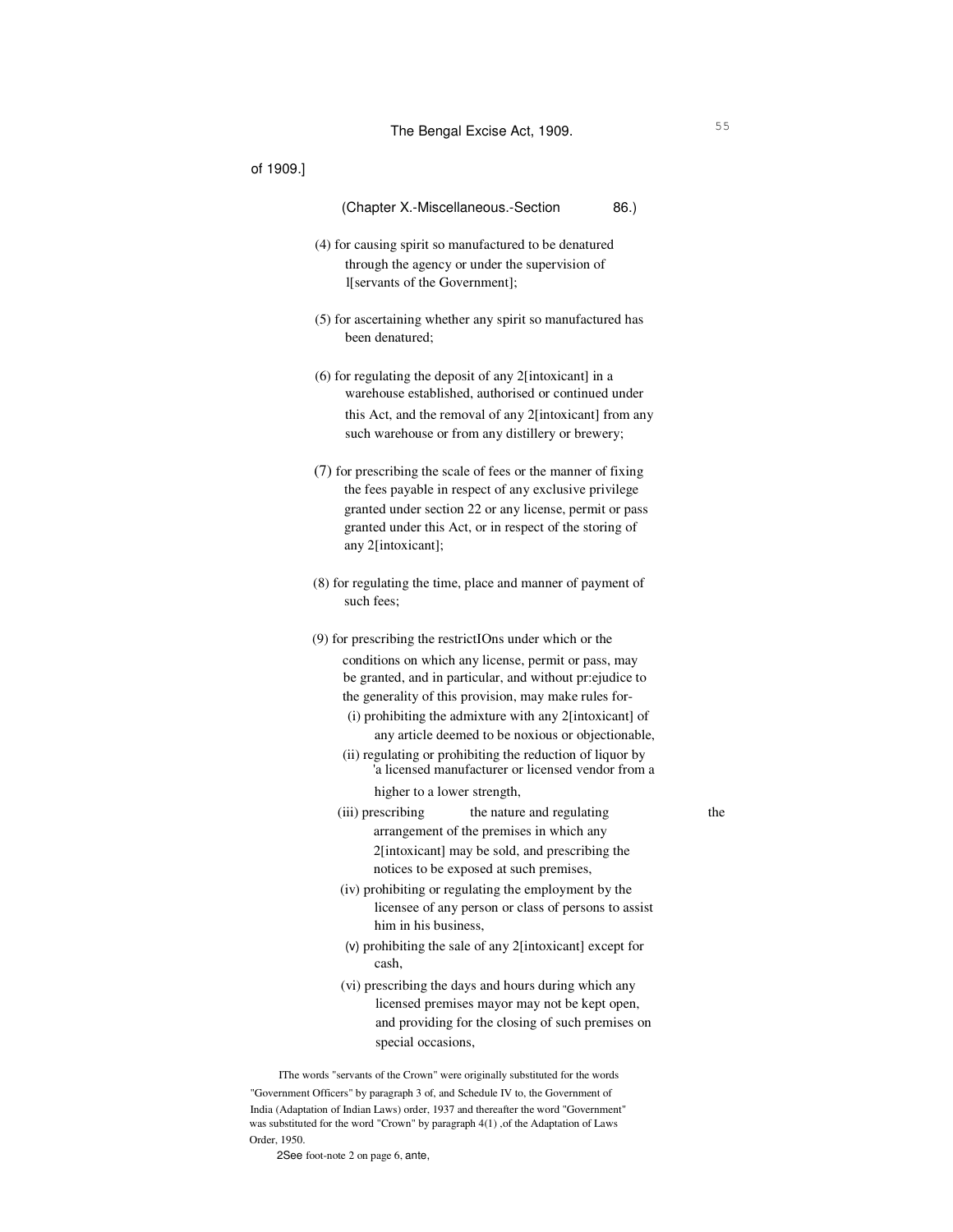#### (Chapter X-Miscellaneous.-Sections 87, 88.)

- $l(vii)$ prescribing the accounts and registers (if any) to be maintained and the returns to be submitted by the licensees relating to their business, and
- (viii) regulating the transfer .of licenses;
- (10) for prescribing the particulars to be contained licenses, permits or passes granted under this Act;
- (11) for the payment of compensation to licensees whose premises are closed under section 26 or under any rule made under sub-clause (vi) of clause (9) of this section;
- (12) for prescribing the time, place and manner of levying duty on 2[intoxicants];
- (13) for providing for the destruction or 3[for the disposal in any other manner,] any 4[intoxicant] deemed to be unfit for use; and
- 5(14) for regulating the disposal or destruction of articles or things confiscated or seized under the provisions of this Act,

Explanation 6[I]-Fees may be prescribed under clause (7) of this section at different rates for different classes of exclusive privileges, licenses, permits, passes or storage, and for different areas.

6[Explanation II-The price of an intoxicant as fixed by the rules made under clause (2) of this section, shall be deemed to have always been exclusive of any tax, surcharge, additional surcharge or any other import on the sale or purchase of such intoxicant levied under any law for the time being in force.]

87. (Powers of Board exercisable from time to time.) Rep. by s. 5(d) of the Bengal Excise (Amendment) Act, 1914 (Ben. Act VII of 1914).

Publication and effect of rules and notifications.

88. All rules made, and notifications issued, under this Act shall be published in the 7[Official Gazette], and on such publication shall have effect as if enacted in this Act.

tSub-c1ause (vii) was substituted for the original sub-clause by s. 60(2) of the Bengal Excise (Amendment) Act, 1965 (West Ben. Act XXXIV of 1965).

2See foot-note I on page 12, ante.

3These words within square brackets were substituted for the words "other disposal" by s. 60(3) of the Bengal Excise (Amendment) Act, 1965 (West Ben. Act XXXIV of 1965).

4See foot-note 2 on page 6, ante.

5Clause (14) was substituted for the original clause (14) by s. 60(4) of the Bengal Excise (Amendment) Act, 1965 (West Ben. Act XXXIV of 1965).

6The words within the square qrackets were inserted by the Bengal Excise (Amendment) Act, 1974 (West Ben. Act L of 1974).

7These words within square brackets were substituted for the words "Calcutta Gazette" by paragraph 4(1) of the Government of India (Adaptation of Indian Laws) ·Order, 1937.

In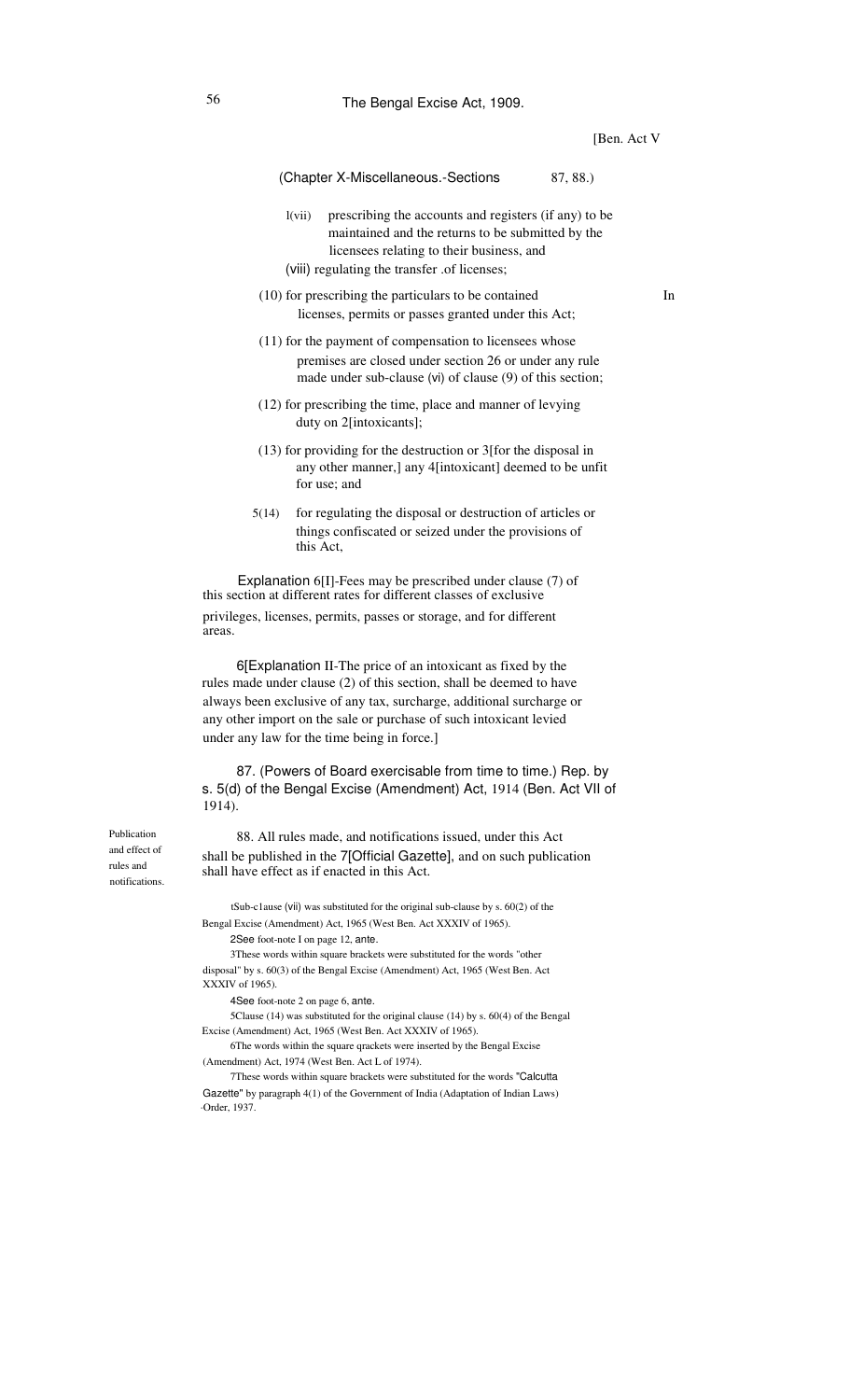# (Chapter X.-Miscellaneous.-Sections 89, 90.)

- 89. (1) The following moneys, namely,-
	- (a) all excise revenue,
	- (b) any loss that may accrue when a grant has been taken under management by the Collector or transferred by him under section 45, and
	- (c) all alPounts due to the l[State Government] by any person on account of any contract relating to the eXCIse-revenue,

may be recovered from the person primarily liable to pay the same, or from his surety (if any), by distress and sale of his movable property, 2[and shall also be recoverable by the process authorised] for the recovery of arrears of revenue.

(2) When a grant has been taken. under management by the Collector, or has been transferred by him, under section 45, the Collector may recover, in any manner authorized by sub-section (1), any money due to the grantee by any lessee or assignee.

(3) When any money is due, in respect of an exclusive privilege, ,to a grantee referred to in section 23, from any person holding under him

such grantee may apply to the Collector, and the Collector may recover such money on his behalf in either of the ways provided by sub-section (1):

Provided that nothing in this sub-section shall affect the right of any such grantee to recover any such money by civil suit.

90. The 3[State Government] may, by notification, either wholly or partially, and subject to such condition (if any) as it may think fit to prescribe, exempt any 4[intoxicant] from all or any of the provisions of this Act, either throughout 5[West Bengal] or in any specified local area, or for any specified period or occasion or as regards any specified class of persons.

IThe words "Provincial Government" were originally substituted for the word "Government" by paragraph 3 of, and Schedule IV to, the Government of India (Adaptation of Indian Laws) Order, 1937, and thereafter the word "State" was substituted for·the word "Provincial" by paragraph 4(1) of the Adaptation of Laws Order, 1950.

2These words within square brackets were substituted for the words "or by the process prescribed" by s. 61 of the Bengal Excise (Amendment), Act, 1965 (West Ben. Act XXXIV of 1965).

3See foot-note 5 on page I, ante. 4See foot-note 2 on page 6, ante. 5See foot-note 3 on page I, ante. Recovery of dues.

Power of State Government to exempt intoxicants from provi. sions of Act.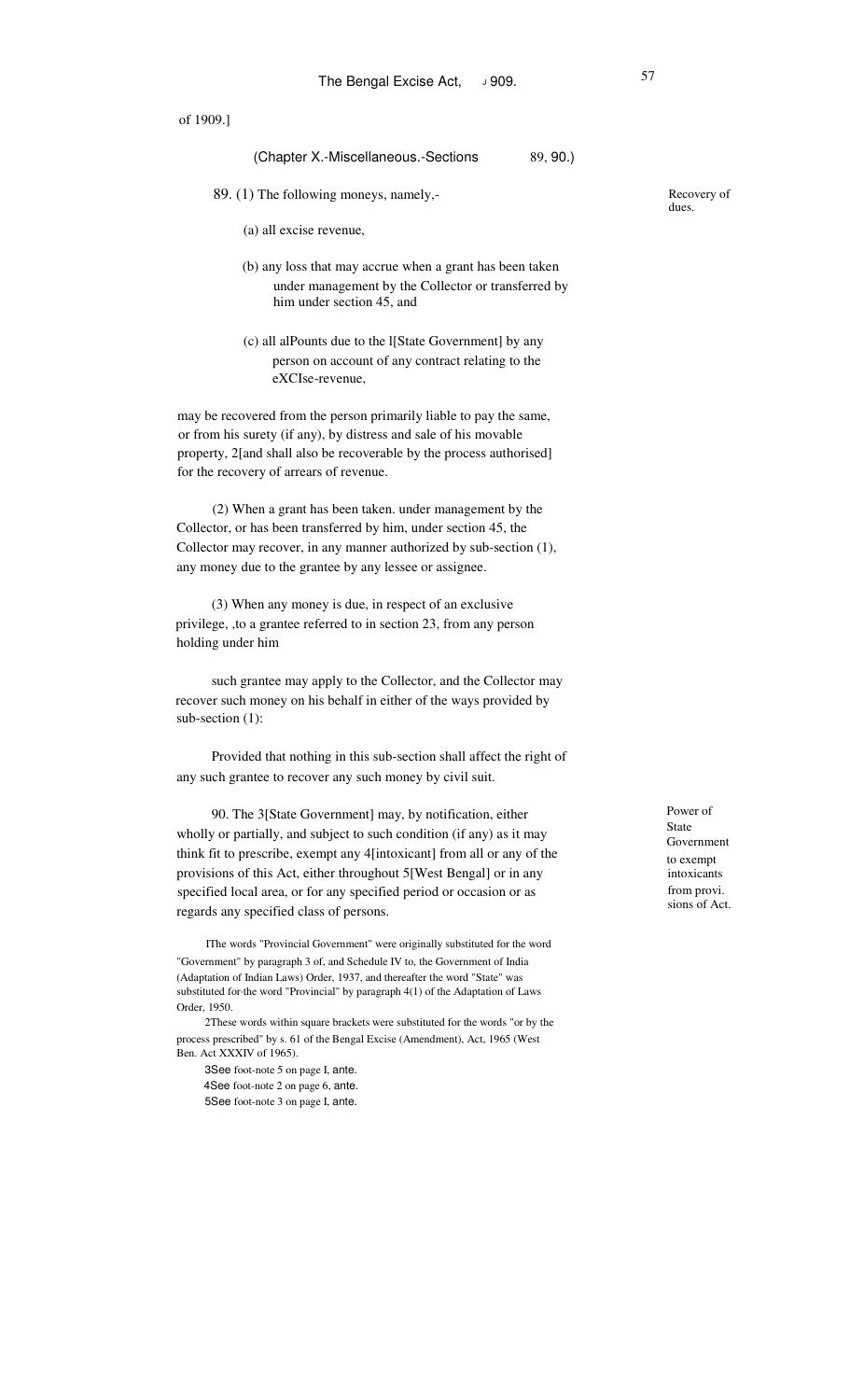# 58 The Bengal Excise Act, 1909.

(Chapter X.-Miscellaneous.-Sections 91-93.-The Schedule.) Bar to certain suits. 91. No suit shall lie in any Civil Court against the '[Government] or any Excise Officer for damages for any act in good faith done or ordered to be done in pursuance of this Act or of any other law for the ~ime being in force relating to the excise revenue. Limitation of suits and prosecutions. 92. (1) No Civil Court shall try any suit against the 'rGovernment] in respect of anything done, or alleged to have been done, in pursuance of this Act, and, except with the previocs Government], no Magistrate shall take made against any Excise Officer under relating to the excise-revenue, or made under this Act, sanction of the 2[State congizance of any charge this Act or any other law against any other person unless the suit or prosecution is instituted within six months after the date of the act complained of. 3[(2) Notwithstanding anything to the contrary contained in this Act or in any other law in force for the time being, when any Sub-Inspector of Excise, <of Assistant Sub-Inspector of Excise or Excise Constable is accused of any offence alleged to have been committed by him while acting or purporting to act in the discharge of his official duty, no Court shall take cognizance of such offence, except with the previous sanction of the State Government.] Bar to application of section 370 of the Bengal Municipal Act, 1932. 492A. 5(Section 370 of the Bengal Municipal Act, 1932], shall not apply to- (a) any distillery, brewery, warehouse or other place of storage licensed, established, authorised, or continued under this Act, or (b) the premises used for the manufacture or sale of any 6[intoxicant] by the holder of a license granted under this Act for such manufacture or sale. 93. [Repealed] Rep. by s. 3 of, and the Second Schedule to, the Bengal Repealing and Amending Act, 1938 (Ben. Act 1 of 1939). THE SCHEDULE. Rep. by section 3 of, and the Second Schedule to, the Bengal Repealing and Amending Act, 1938 (Ben. Act 1 of 1939).

> 'The word "Crown" was originally substituted for the words "Secretary of State for India in Council" by paragraph 3 of, and Schedule IV to, the Government of India (Adaptation of Indian Laws) Order, 1937, and thereafter the word "Government" was substituted for the word "Crown" by paragraph 4(1) of the Adaptation of Laws Order, 1950.

2See foot-note 5 on page I, ante.

3Sub-section (c) inserted by the Bengal Excise (Second Amendment) Act, 1979 (West Ben. Act XL of 1979).

4Section 92A was inserted by s. 34 of the Bengal Excise (Amendment) Act, 1914 (Ben. Act VII of 1914).

5The words and figures within square brackets were substituted for the words and figures "Section 261 of the Bengal Municipal Act, 1884" by s. 62 of the Bengal Excise (Amendment) Act, 1965 (West Ben. Act XXXIV of 1965).

6See foot-note 2 on page 6, ante.

Ben. Act XV of 1932.

Pu an. ruI,

not